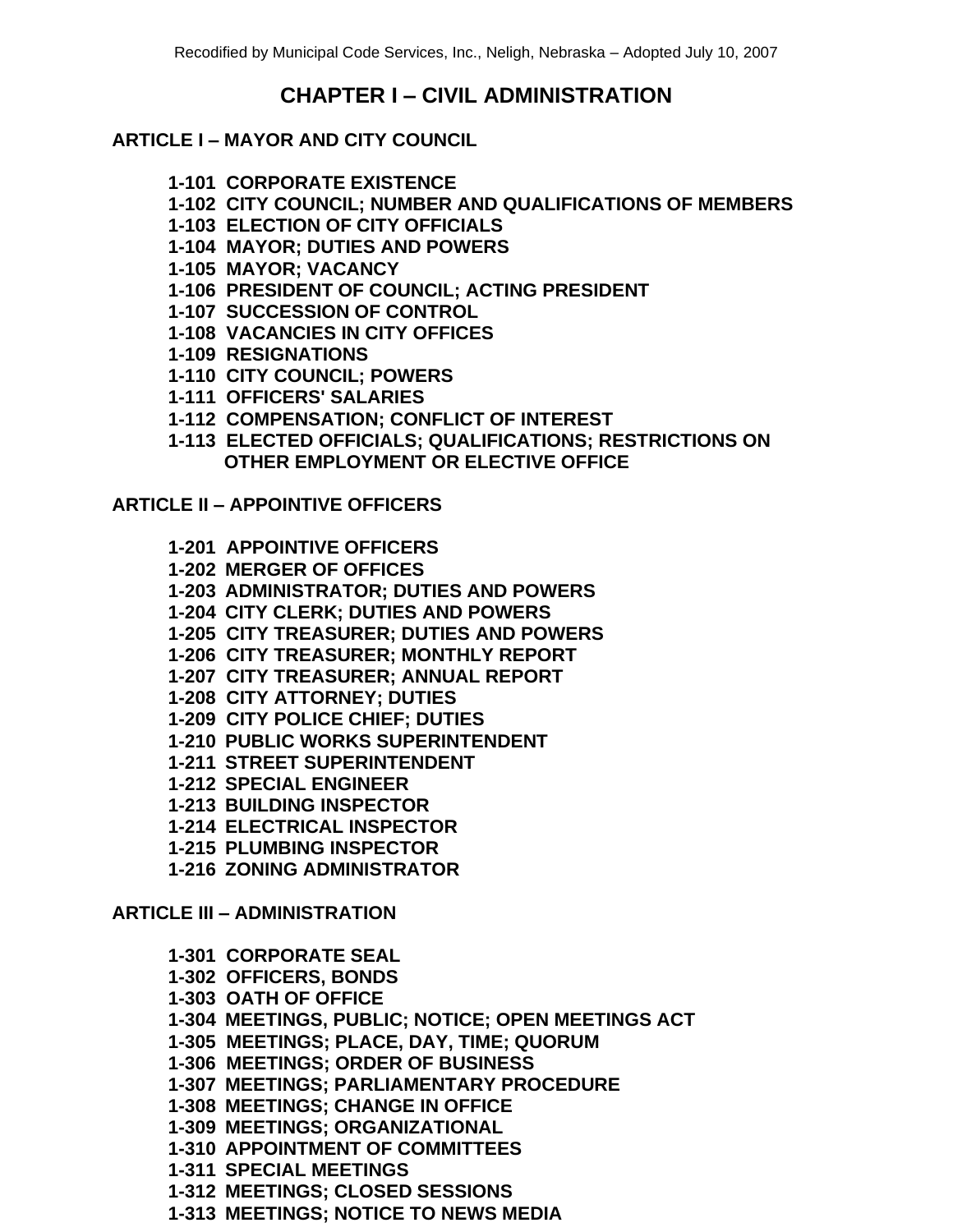**1-314 MEETINGS; PUBLIC PARTICIPATION**

**ARTICLE IV – ORDINANCES**

- **1-401 GRANT OF POWER**
- **1-402 TITLE**
- **1-403 STYLE**
- **1-404 INTRODUCTION**
- **1-405 RESOLUTIONS AND MOTIONS**
- **1-406 READING; SUSPENSION OF RULES**
- **1-407 PASSAGE; MAYOR'S VETO**
- **1-408 EFFECTIVE DATE**
- **1-409 EMERGENCY ORDINANCES**
- **1-410 CERTIFICATE OF PUBLICATION OR POSTING**
- **1-411 AMENDMENTS AND REVISIONS**

**ARTICLE V – FISCAL MANAGEMENT**

- **1-501 FISCAL YEAR**
- **1-502 BUDGET PROCEDURE**
- **1-503 BUDGET STATEMENT**
- **1-504 BUDGET HEARING**
- **1-505 BUDGET FILING**
- **1-506 ANNUAL AUDIT**
- **1-507 ALL-PURPOSE LEVY**
- **1-508 CONTRACTS**
- **1-509 CLAIMS**
- **1-510 WARRANTS**
- **1-511 TRANSFER OF FUNDS**
- **1-512 SPECIAL ASSESSMENT FUND**
- **1-513 SINKING FUNDS**
- **1-514 DEPOSIT OF FUNDS**
- **1-515 INVESTMENT OF FUNDS**
- **1-516 EXPENDITURES**
- **1-517 BOND ISSUES**

**ARTICLE VI – ELECTIONS**

**1-601 ELECTION OF OFFICERS; CERTIFICATION 1-602 PRIMARY ELECTION; NUMBER OF CANDIDATES FILING 1-603 TIE VOTES 1-604 FILING FEE 1-605 VOTER QUALIFICATIONS 1-606 PETITION CANDIDATES 1-607 NOMINATION BY WRITE-IN VOTES 1-608 SPECIAL JOINT ELECTIONS 1-609 CERTIFICATE OF NOMINATION OR ELECTION 1-610 INABILITY TO ASSUME OFFICE 1-611 RECALL PROCEDURE 1-612 BALLOTS 1-613 ELECTIONS AT LARGE; SINGLE POLLING PLACE 1-614 EXIT POLLS**

# **ARTICLE VII – POLICE DEPARTMENT**

**1-701 POWERS, DUTIES, RESPONSIBILITIES 1-702 ARREST JURISDICTION**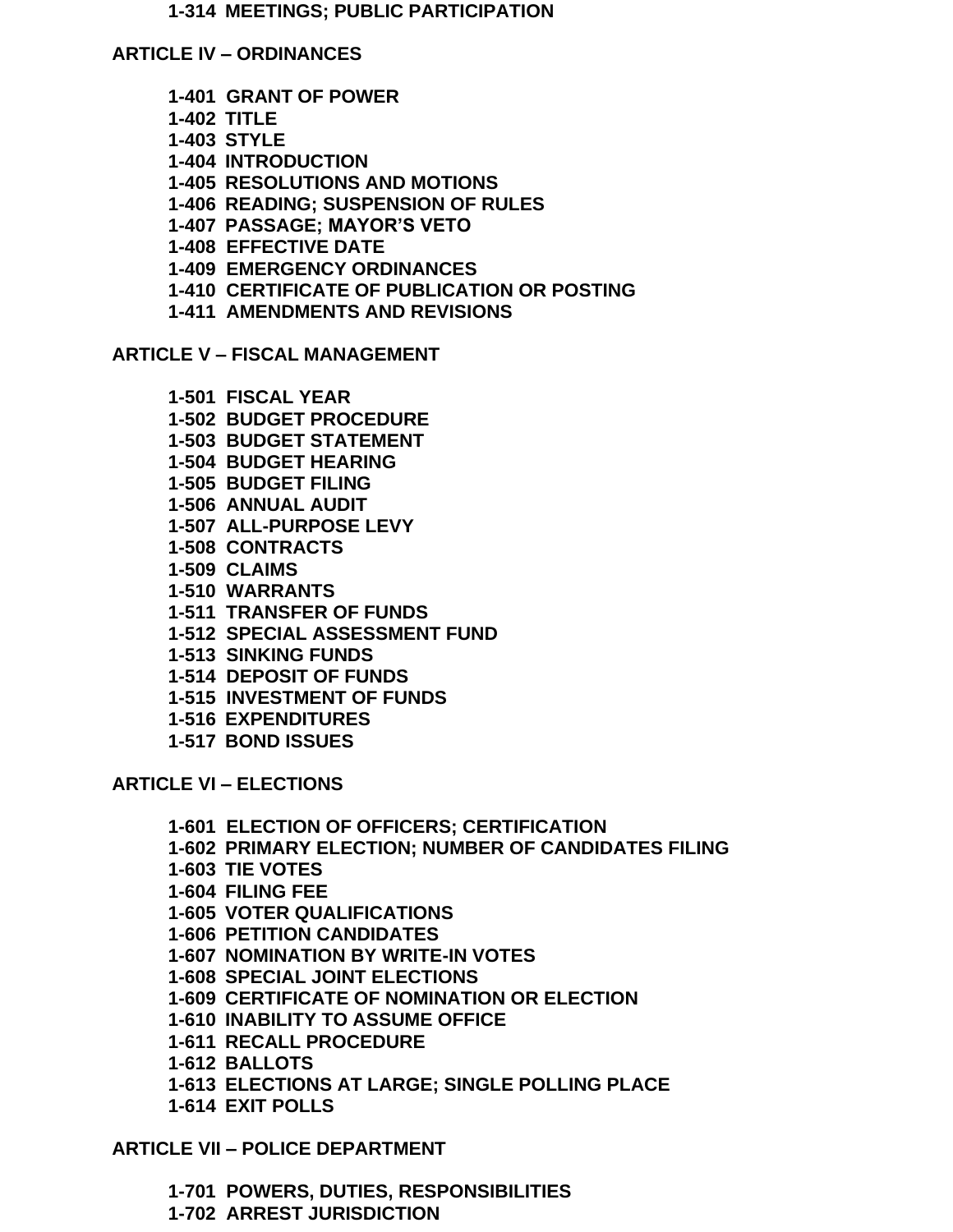**1-703 REMOVAL, DEMOTION, OR SUSPENSION OF OFFICERS**

**1-704 APPEAL PROCESS FOR OFFICERS SUBJECT TO REMOVAL, DEMOTION OR SUSPENSION**

**ARTICLE VIII – PLANNING COMMISSION**

- **1-801 MEMBERS**
- **1-802 OFFICERS; MEETINGS; DUTIES**
- **1-803 ALTERNATE MEMBER**

**ARTICLE IX – BOARD OF HEALTH**

- **1-901 MEMBERS**
- **1-902 POWERS AND DUTIES**
- **1-903 DEPOSITING OR PERMITTING DEPOSIT OR ACCUMULATION OF ANY SUBSTANCE DETRIMENTAL TO HEALTH OR OFFENSIVE TO SMELL; PENALTY**

#### **ARTICLE X – TREE BOARD**

- **1-1001 CREATION AND ESTABLISHMENT OF TREE BOARD**
- **1-1002 TERMS OF OFFICE**
- **1-1003 COMPENSATION**
- **1-1004 DUTIES AND RESPONSIBILITIES**
- **1-1005 OPERATION**
- **1-1006 INTERFERENCE WITH TREE BOARD**
- **1-1007 REVIEW BY CITY COUNCIL**
- **1-1008 DEFINITIONS**
- **1-1009 STREET TREE SPECIES TO BE PLANTED**
- **1-1010 SPACING**
- **1-1011 DISTANCE FROM CURB AND SIDEWALK**
- **1-1012 DISTANCE FROM STREET CORNERS AND FIRE HYDRANTS**
- **1-1013 UTILITIES**
- **1-1014 PUBLIC TREE CARE**
- **1-1015 CONSENT OF PROPERTY OWNER**
- **1-1016 TREE TOPPING**
- **1-1017 PRUNING; CORNER CLEARANCE**
- **1-1018 DEAD OR DISEASED TREE REMOVAL ON PRIVATE PROPERTY**
- **1-1019 REMOVAL OF STUMPS**
- **1-1020 ARBORIST'S LICENSE**

**ARTICLE XI – PARKS AND SWIMMING POOL**

- **1-1101 PARKS; OPERATION AND FUNDING**
- **1-1102 PARKS; INJURY TO PROPERTY**
- **1-1103 PARKS; HOURS; CAMPING RULES**
- **1-1104 SWIMMING POOL; OPERATION AND FUNDING**
- **1-1105 SWIMMING POOL; ADMISSION CHARGE**
- **1-1106 SWIMMING POOL; RENTALS**
- **1-1107 SWIMMING POOL; RULES AND REGULATIONS**

# **ARTICLE XII – LIBRARY BOARD**

- **1-1201 LIBRARY BOARD**
- **1-1202 DUTIES**
- **1-1203 BOOKS**
- **1-1204 RULES AND REGULATIONS**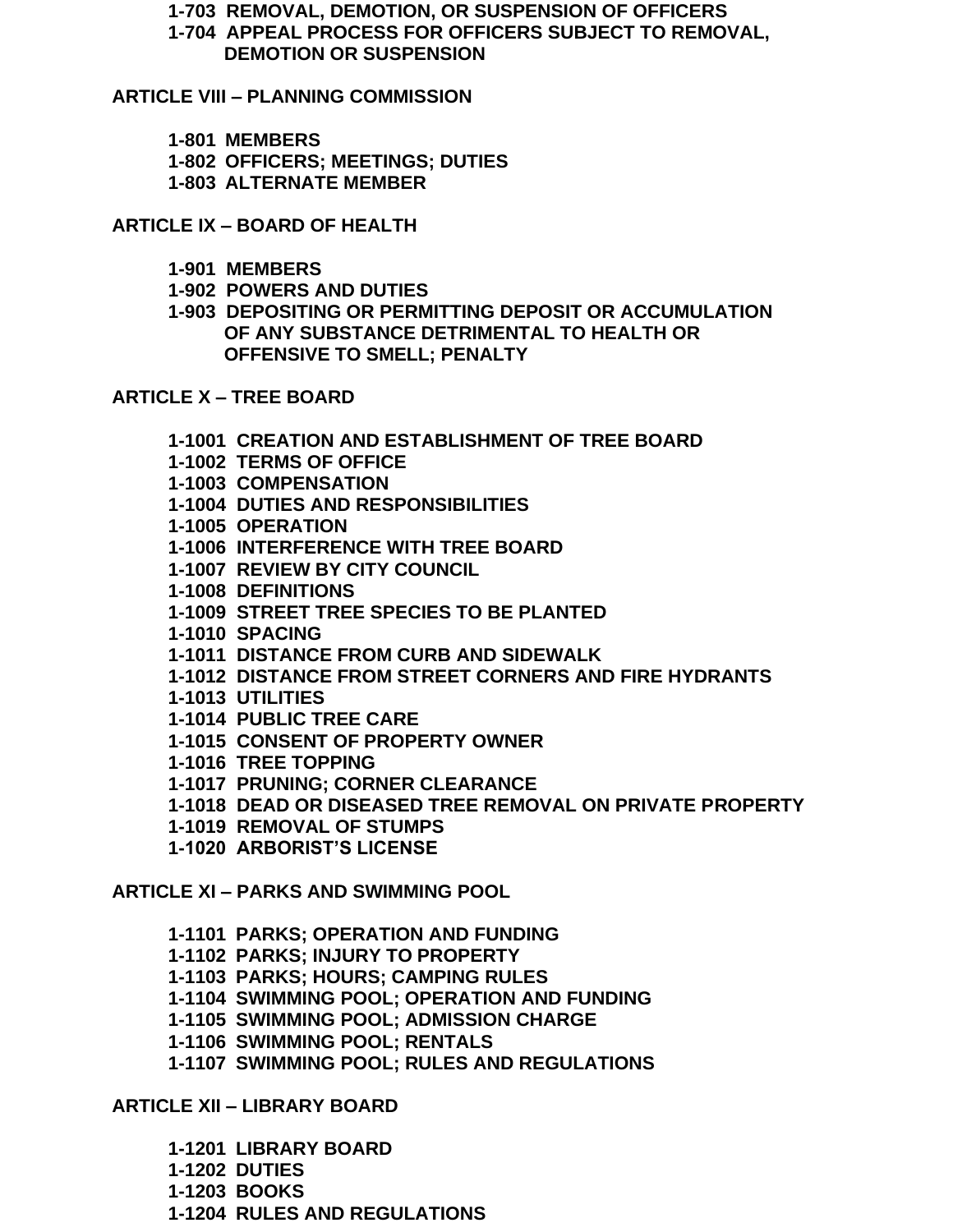**1-1205 COST OF USE**

- **1-1206 DAMAGED AND LOST BOOKS**
- **1-1207 BOOK REMOVAL**
- **1-1208 MONEY COLLECTED**
- **1-1209 ANNUAL REPORT**

### **ARTICLE XIII – CEMETERY BOARD**

- **1-1301 MEMBERS**
- **1-1302 OFFICERS; MEETINGS**
- **1-1303 POWERS, DUTIES**

#### **ARTICLE XIV – BOARD OF ADJUSTMENT**

- **1-1401 MEMBERS**
- **1-1402 MEETINGS; QUORUM; OFFICERS**
- **1-1403 DUTIES; COMPENSATION; BOND**
- **1-1404 APPEALS**
- **1-1405 POWERS**
- **1-1406 VARIANCES**
- **1-1407 DECISIONS ON APPEALS**

#### **ARTICLE XV – COMMUNITY REDEVELOPMENT AUTHORITY**

**1-1501 CREATION OF AGENCY; MEMBERS 1-1502 OFFICERS 1-1503 POWERS 1-1504 TRANSFER OF RIGHTS, PROPERTY AND OBLIGATIONS 1-1505 AFFIRMATION OF PRIOR OBLIGATIONS**

#### **ARTICLE XVI – FAIR HOUSING BOARD**

**1-1601 PURPOSE 1-1602 DEFINITIONS**

#### **ARTICLE XVII – PENAL PROVISION**

**1-1701 VIOLATION; PENALTY**

# **CHAPTER I – CIVIL ADMINISTRATION**

#### **ARTICLE I – MAYOR AND CITY COUNCIL**

#### **SECTION 1-101: CORPORATE EXISTENCE**

The City of Valley, Nebraska, is hereby declared to be a city of the second class and shall be governed in all respects by the laws regulating cities of the second class.

#### **SECTION 1-102: CITY COUNCIL; NUMBER, QUALIFICATIONS OF MEMBERS**

The elected officials of the City shall consist of a mayor and four council members who shall be citizens of the United States, residents of the City and registered voters. A council member's term shall expire and the office become vacant upon his/her removal or change of residence from the City. The council members shall qualify and meet on the first regular meeting in December following their election. (Ref. Neb. Rev. Stat. §17-103)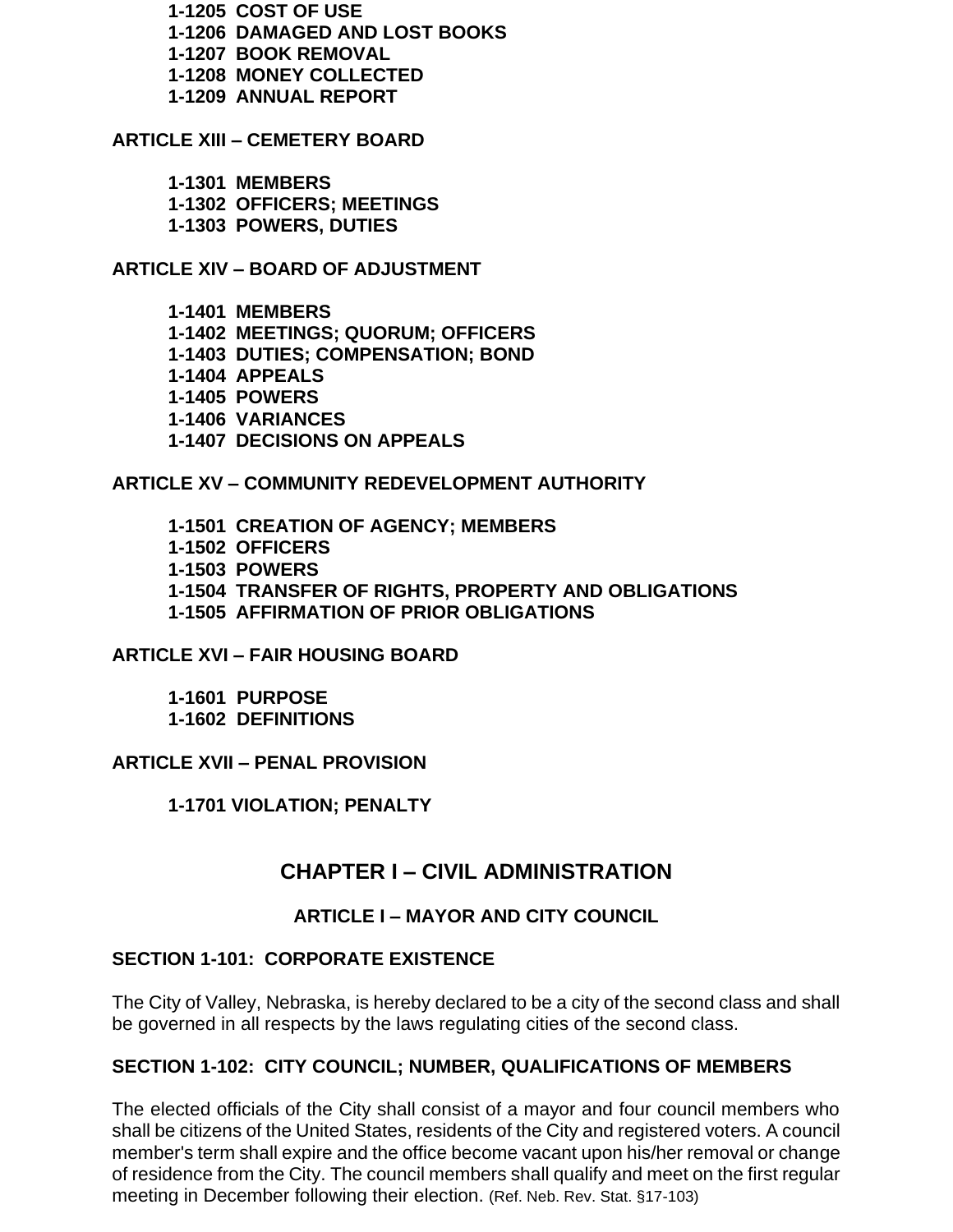#### **SECTION 1-103: ELECTION OF CITY OFFICIALS**

The term of office of the mayor and City Council is four years. Those members elected in 2004 shall continue to hold their office until December, 2008. Those members elected in 2006 shall continue to hold their office until December, 2010. Two council members' terms shall expire every two years. The election of the council members shall be held on the date of the statewide general election.

#### **SECTION 1-104: MAYOR; DUTIES AND POWERS**

- 1. The mayor of the City may:
	- A. Require any city official to exhibit his/her accounts at reasonable intervals and make reports to the Council on any subject pertaining to his/her office.
	- B. Remove an appointed police officer of the City at any time, subject to such officer's right of appeal as set forth herein.
- 2. The mayor shall:
	- A. Have the general and immediate control over all property and officials of the City.
	- B. Preside at all meetings of the City Council and may vote when his/her vote shall be decisive on any pending matter, legislation or transaction; and shall, for the purpose of such vote, be deemed to be a member of the Council.
	- C. Sign the city clerk's minutes of all meetings, all resolutions which have been passed, and warrants for the payment of money when ordered by the City Council.
	- D. Have power to veto or sign any ordinance passed by the City Council and to approve or veto any order, bylaw, resolution, award of or vote to enter into any contract, or the allowance of any claim, as provided in Section 1-407.
	- E. From time to time communicate to the council such information and recommendations as, in his/her opinion, may improve the City.
	- F. Have such other duties as the City Council may by resolution confer upon him/her.

3. The mayor's territorial authority shall extend over all places within five miles of the corporate limits of the City for the enforcement of any health ordinance, and one-half mile in all matters vested in him/her except taxation.

4. Any candidate for mayor must be a registered voter and resident of the City prior to filing for the said office. (Ref. Neb. Rev. Stat. §17-107, 17-110 through 17-117) (Am. by Ord. No. 672, 3/10/15)

#### **SECTION 1-105: MAYOR; VACANCY**

1. Whenever a vacancy occurs in the office of mayor, or in case of his/her disability or absence, the president of the Council shall exercise the office of mayor until such vacancy is filled or such disability is removed, or in the case of temporary absence, until the mayor returns.

2. When the successful candidate for mayor shall be unable to assume office, the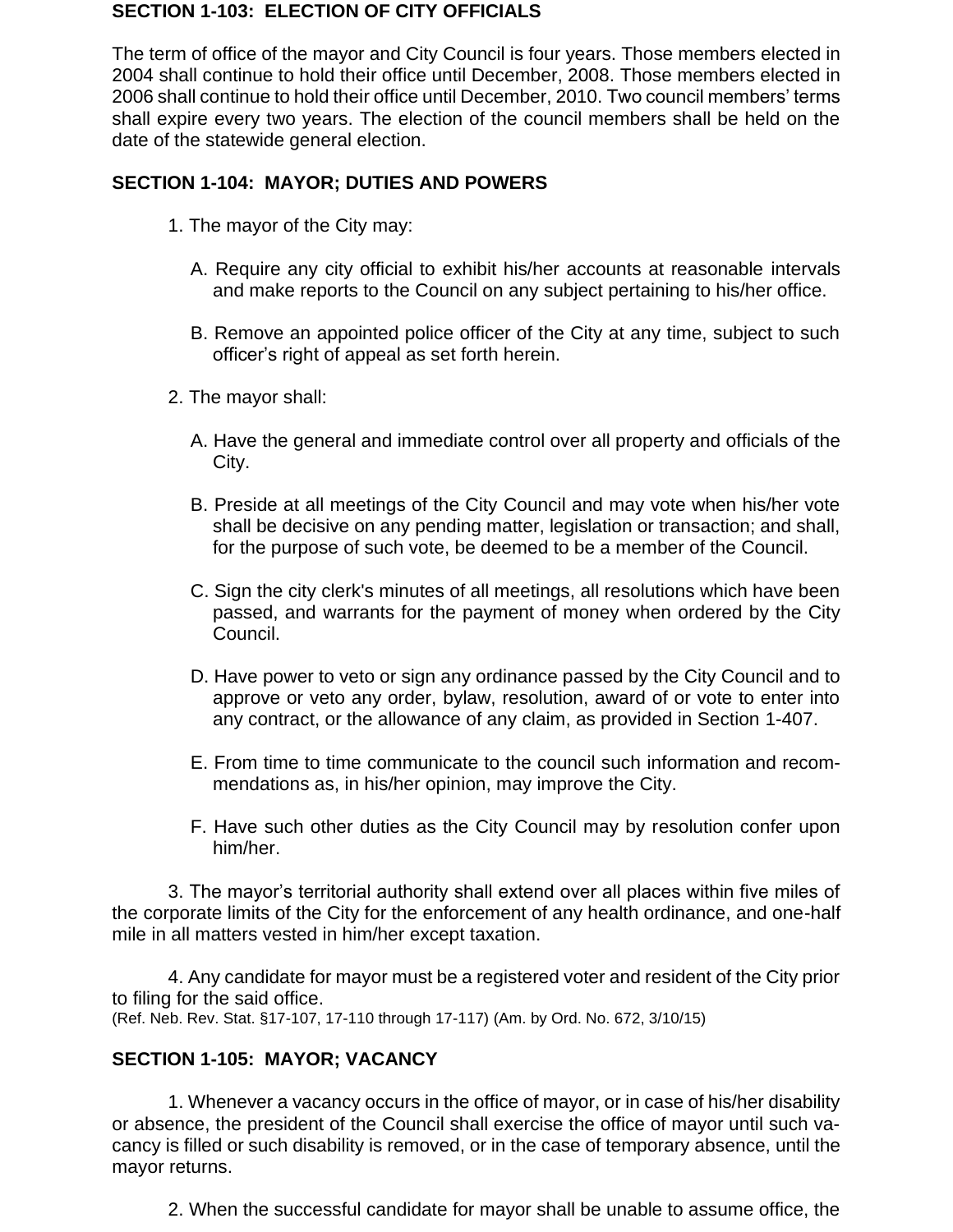incumbent mayor shall not be entitled to hold over the term; such office shall automatically become vacant and the president of the Council shall exercise the office of mayor until such vacancy is filled.

3. If the president of the Council shall assume the office of mayor for the remainder of the unexpired term for any reason, there shall be a vacancy on the Council which shall be filled as provided herein. (Ref. Neb. Rev. Stat. §17-107)

### **SECTION 1-106: PRESIDENT OF COUNCIL; ACTING PRESIDENT**

In case of any vacancy in the office of mayor, or in case of his/her disability or absence, the president of the Council shall exercise the office of mayor until such vacancy is filled or such disability is removed or, in case of temporary absence, until the mayor returns. In the absence of the president, the Council shall elect one of its own body to occupy his/her place temporarily, who shall be styled "acting president of the Council." The president and acting president, when occupying the place of the mayor, shall have the same privileges as other members of the Council; and all acts of the president or acting president, while so acting, shall be as binding upon the Council and upon the City as if done by the mayor. (Ref. Neb. Rev. Stat. §17-148)

#### **SECTION 1-107: SUCCESSION OF CONTROL**

In order to designate the succession of control of the City and to declare and control a disaster or emergency when the mayor is not present or is unable to act as the principal executive officer of the City, then the following is the procedure used to determine who is next in line to fulfill those duties and responsibilities:

1. If the mayor is not present or is incapable of performing his/her duties in order to declare a disaster or emergency and/or act as principal executive officer in a disaster or emergency situation, then the president of the City Council shall perform those functions and duties.

2. Should the president of the Council not be present or be unable to perform said functions and duties, then the council member who has continuously served in such capacity for the longest period of time shall perform those duties and functions.

3. The line of succession for the remaining elected officials shall follow by seniority from the date originally elected or appointed. If more than one council member has the same date of seniority, then the most senior in age shall assume control.

#### **SECTION 1-108: VACANCIES IN CITY OFFICES**

1. Except as otherwise provided in subsection (2) or (3) of this section, vacancies in elected offices shall be filled by the City Council for the balance of the unexpired term. Notice of a vacancy, except a vacancy resulting from the death of the incumbent, shall be in writing and presented to the City Council at a regular or special meeting and shall appear as a part of the minutes of such meeting. The City Council shall give public notice of the vacancy immediately by causing to be published in a newspaper of general circulation within the City or by posting in three public places in the City the office vacated and the length of the unexpired term.

2. The mayor shall place the issue of filling such vacancy on the agenda at the next regular meeting of the City Council or call a special meeting, at which time he/she shall submit the name of a qualified, registered voter to fill the vacancy for the balance of the unexpired term. The regular or special meeting shall occur after the death of the incumbent or within four weeks after the meeting at which such notice of vacancy has been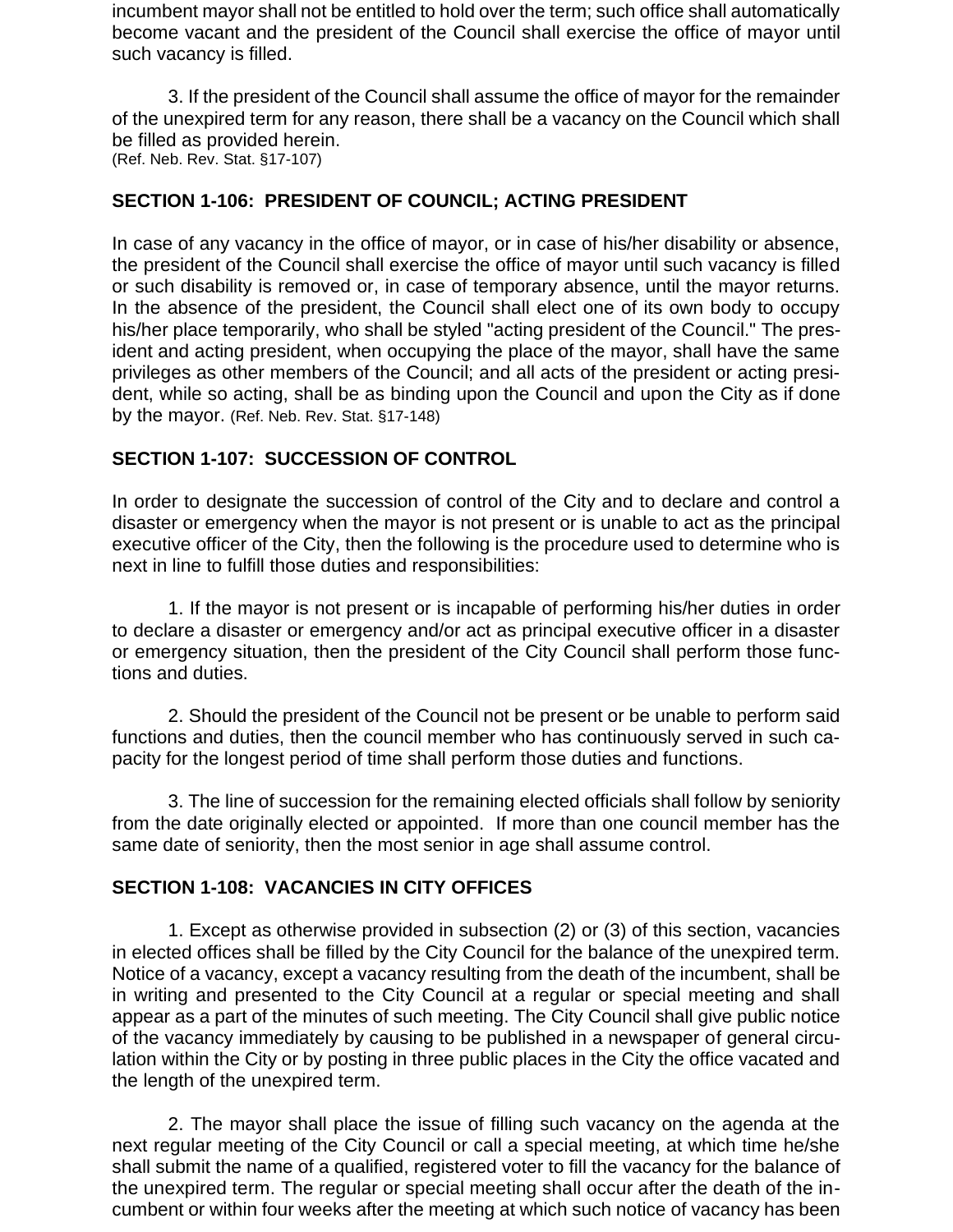presented. The City Council shall vote upon such nominee, and if a majority votes in favor of him/her, the vacancy shall be declared filled. If the nominee fails to receive a majority of the votes, the nomination shall be rejected and the mayor shall submit the name of another qualified registered voter to fill the vacancy at the next regular or special meeting. If the subsequent nominee fails to receive a majority of the votes, the mayor shall continue at such meeting to submit the names of qualified registered voters in nomination and the City Council shall continue to vote upon such nominations until the vacancy is filled. All council members present shall cast a ballot for or against the nominee. Any member of the City Council who has been appointed to fill a vacancy on the Council shall have the same rights, including voting, as if such person were elected.

3. The City Council may, in lieu of filling a vacancy in the elected office as provided in subsection (1) of this section or subsection (3) of Neb. Rev. Stat. §32-568, call a special city election to fill such vacancy.

# **SECTION 1-109: RESIGNATIONS**

All resignations of the mayor and Council members shall be in writing and submitted to the City Council for acceptance. Resignations shall not be effective until accepted by formal action of the Council. No resignations shall be accepted unless a quorum for conducting business will remain after such acceptance.

### **SECTION 1-110: CITY COUNCIL; POWERS**

The Council shall have all powers granted under the laws of the State of Nebraska, including but not limited to the following: (1) to pass ordinances to prevent and remove nuisances; (2) to prevent, restrain and suppress gambling and disorderly houses; (3) to license and regulate amusements; (4) to establish and provide for police protection; (5) to prevent the spread of contagious diseases; (6) to regulate business; (7) to erect, repair, construct and regulate public ways and property; (8) to maintain good government, public welfare and domestic tranquility; and (9) to enforce all ordinances by assessing penalties upon inhabitants or other persons for violation thereof, not exceeding the amount permitted by Nebraska law for each offense, recoverable with costs, together with enforcement by injunction where necessary.

#### **SECTION 1-111: OFFICERS' SALARIES**

1. All elected officers shall receive such compensation as the Council shall fix by Ordinance. The emoluments of elective officers of this city shall be neither increased nor decreased during the term for which elected or appointed, except by merger of offices or when there are other officers elected or appointed to the Council and the terms of one or more members commence and end at different times. The compensation of all members of the Council may be increased or diminished at the beginning of the full term of any member thereof. The officers' salaries shall be set by ordinance of the City Council and will be available for public inspection at the office of the city clerk.

2. No person who has resigned or vacated any office shall be eligible to the same during the time for which he/she was elected or appointed, if during the same time the emoluments thereof have been increased. In addition to the salaries herein provided, the various officers shall be entitled to mileage and expenses, if and when claims therefor are filed, audited and allowed. The mayor and Council may by resolution authorize clerical assistance in one or more offices when the same may be needed, and claims therefor out of the proper funds may be presented, allowed, audited and paid. All fees earned by an officer of this city in the performance of his/her duties as such shall be considered the property of this city and shall be promptly paid over to the city treasurer and credited to the appropriate fund.

(Ref. Neb. Rev. Stat. §17-108.02, 17-612)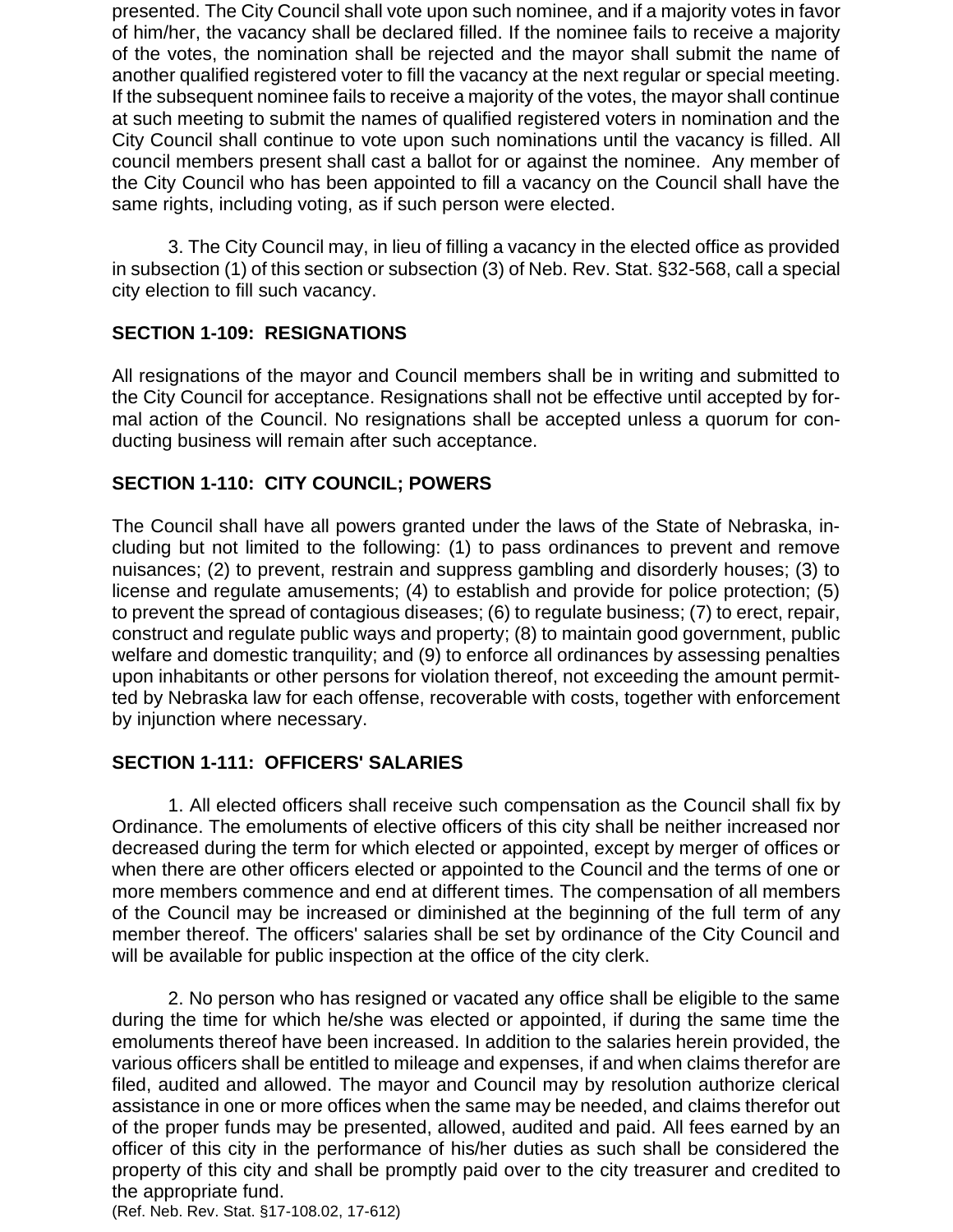#### **SECTION 1-112: COMPENSATION; CONFLICT OF INTEREST**

1. For purposes of this section, "officer" shall mean any member of any board or commission of the City; or any appointed official if such official (A) serves on a board or commission which spends and administers its own funds and (B) is dealing with a contract made by such board or commission; or any elected city official.

2. Unless specified otherwise, volunteer firefighters and ambulance drivers shall not be subject to the provisions herein.

3. No officer of the City shall be permitted to benefit from any contract to which the City is a party. The existence of such an interest in any contract renders the contract voidable by decree of a court of competent jurisdiction as to any person who entered into the contract or took assignment thereof with actual knowledge of the prohibited conflict. An action to have a contract declared void under this section may be brought by the City or by any resident thereof and must be brought within one year after the contract is signed or assigned. Any such decree may provide for the reimbursement of any person for the reasonable value of all money, goods, material, labor or services furnished under the contract to the extent that the City has benefited thereby. The prohibition in this section shall apply only when the officer or his or her parent, spouse, or child:

- A. Has a business with which the individual is associated or business association which shall mean a business: (i) in which the individual is a partner, director or officer; or (ii) in which the individual or a member of the individual's immediate family is a stockholder of a closed corporation stock worth \$1,000.00 or more at fair market value or which represents more than 5% equity interest, or is a stockholder of publicly traded stock worth \$10,000.00 or more at fair market value or which represents more than 10% equity interest; or
- B. Will receive a direct pecuniary fee or commission as a result of the contract; provided, however, if such officer is (i) an employee of the business involved in the contract and has no ownership interest or (ii) will not receive a pecuniary fee, such officer shall not be deemed to have an interest within the meaning of this section.
- 4. The provisions of this section shall not apply if the interested officer:
	- A. Makes a declaration on the record to the governmental body responsible for approving the contract regarding the nature and extent of his/her interest, prior to official consideration of the contract;
	- B. Does not vote on the matter of granting the contract, except that if the number of members of the Council declaring an interest in the contract would prevent the Council, with all members present, from securing a quorum on the issue, then all members may vote on the matter; and
	- C. Does not act for the City as to inspection or performance under the contract in which he/she has an interest.

5. The receiving of deposits, cashing of checks, and buying and selling of warrants and bonds of indebtedness of any city by a financial institution shall not be considered a contract under the provisions of this section. The ownership of less than 5% of the outstanding shares of a corporation shall not constitute an interest within the meaning of this section. Notwithstanding the provisions of subsections (A) through (C) above, if an officer's parent, spouse or child is an employee of the City, the officer may vote on all issues of the contract which are generally applicable to all employees, or all employees within a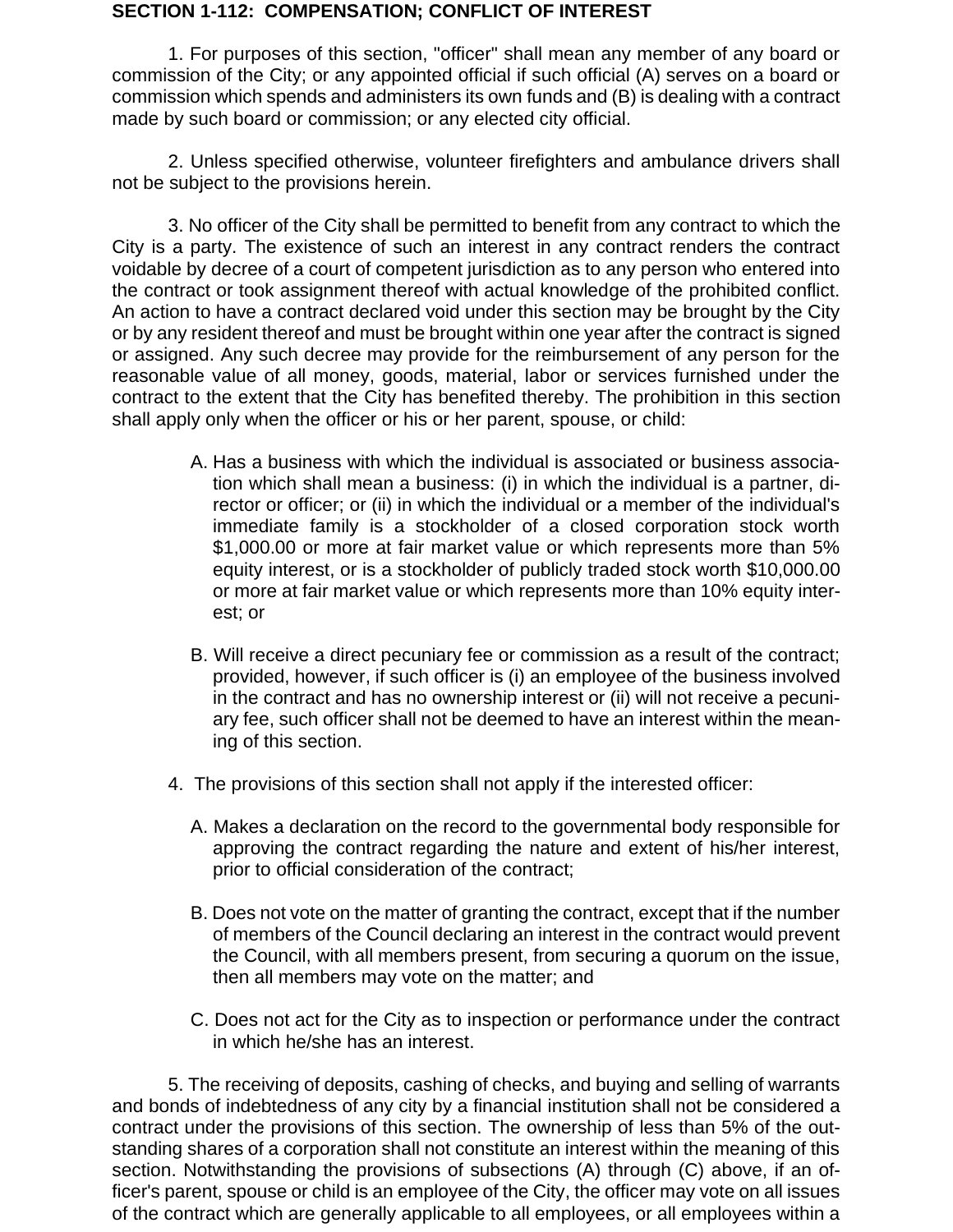classification, and do not single out his/her parent, spouse or child for special action. If an officer has the power to employ personnel and he/she hires his/her parent, spouse or child, such officer shall disclose the hiring pursuant to subsections (A) through (E) below. However, if the parent, spouse or child is already employed in the position at the time the officer takes office and such position does not change, no disclosure need be made. Notwithstanding any other provision of this section, any contract entered into with an interested officer shall be subject to applicable competitive bidding requirements and shall be fair and reasonable to the City.

6. The city clerk shall maintain, separately from other records, a ledger containing the information listed in subsections (A) through (E) of this section about every contract entered into by the City in which an officer has an interest as specified above for which disclosure is made as provided in subsections (A) through (C) above. Such information shall be kept in the ledger for five years from the date of the officer's last day in office and shall include:

- A. Names of the contracting parties;
- B. Nature of the interest of the officer in question;
- C. Date that the contract was approved by the City;
- D. Amount of the contract; and
- E. Basic terms of the contract.

7. The information supplied relative to the contract shall be provided to the clerk not later than ten days after the contract has been signed by both parties. The ledger kept by the clerk shall be available for public inspection during normal working hours.

8. An open account established for the benefit of this city or entity thereof, with a business in which an officer has an interest, shall be deemed a contract subject to the provisions of this section. The statement required to be filed pursuant to this section shall be filed within ten days after such account is opened. Thereafter, the clerk shall maintain a running account of all amounts purchased on the open account. Purchases made from petty cash or a petty cash fund shall not be subject to the provisions of this section.

9. Any officer who knowingly violates the provisions of this section shall be guilty of a Class III misdemeanor. Any officer who negligently violates this section shall be guilty of a Class V misdemeanor.

10. The City may enact ordinances exempting from the provisions of this section contracts involving \$100.00 or less in which one of its officers may have an interest.

11. No officer shall receive any pay or perquisites from the City other than his/her salary. The City Council shall not pay or appropriate any money or other valuable thing to pay a person who is not an officer for the performance of any act, service or duty which shall come within the proper scope of the duties of any officer of the City. (Ref. Neb. Rev. Stat. §17-611, 18-305 through 18-312, 49-14, 103.01 through 49-14, 103.03, 70-624.04)

# **SECTION 1-113: ELECTED OFFICIALS; QUALIFICATIONS; RESTRICTIONS ON OTHER EMPLOYMENT OR ELECTIVE OFFICE**

1. Elected officials shall be residents and registered voters of the City.

2. The mayor and members of the Council shall hold no other elective or appointive office or employment with the City. For purposes of this section:

> A. "Elective office" means any office which has (i) candidates nominated or elected at the time of a statewide primary election; (ii) candidates nominated at the time of a statewide primary election and elected at the time of a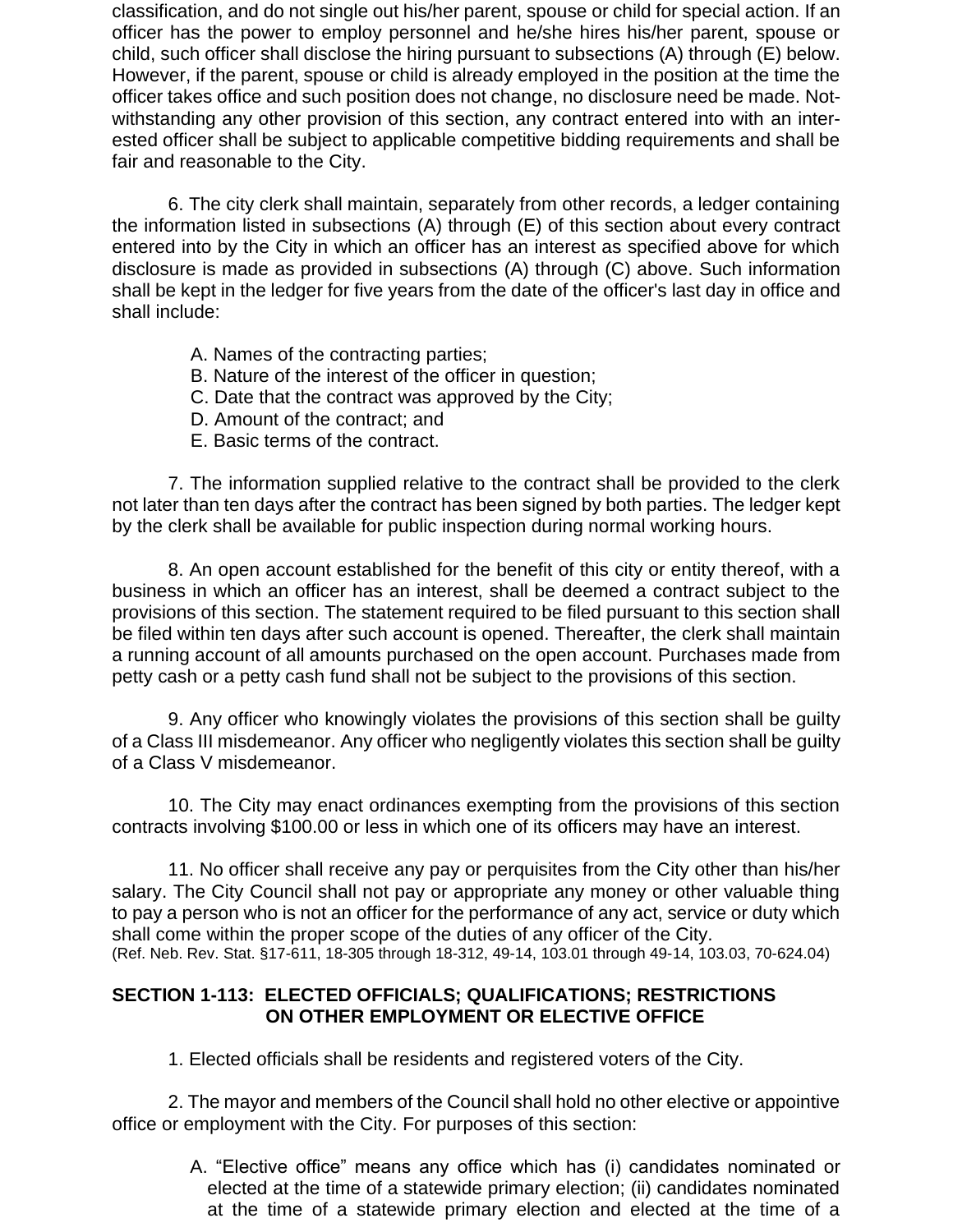statewide general election; (iii) candidates elected at the time of a statewide general election; (iv) candidates nominated or elected at a city election; and any office created by an act of the Legislature which has candidates elected at an election and includes an office which is filled at an election held in conjunction with the annual meeting of a public body created by an act of the Legislature;

B. "High elective office" means a member of the Legislature, an elective office described in Article IV, Sections 1 or 20, or Article VII, Sections 3 or 10 of the Nebraska Constitution, or a county, city or school district elective office. (Ref. Neb. Rev. Stat. §17-108.02, 32-109, 32-603, 32-604)

# **ARTICLE II – APPOINTIVE OFFICERS**

# **SECTION 1-201: APPOINTIVE OFFICERS**

The mayor, at the first regular meeting of the City Council held after he/she takes office or as soon as he/she can reasonably do so, may appoint, with the advice and consent of the Council, a city administrator, city clerk, city engineer, city attorney, city police chief, public works superintendent and water superintendent. The mayor shall also appoint whatever other officials of the City he/she deems necessary, who shall serve at the pleasure of the City Council. (Neb. Rev. Stat. §17-107, 17-541) (Am. Ord. No. 756, 8/10/21)

# **SECTION 1-202: MERGER OF OFFICES**

The City Council may, in its discretion, by ordinance combine and merge any elective or appointive office or employment, except the mayor or a City Council member, with any other elective or appointive office so that one or more of such offices may be held by the officer or employee at the same time. Any offices so merged and combined shall always be construed to be separate, and the effect of the combination or merger shall be limited to a consolidation of official duties only. The salary of the officer holding the merged offices shall not be in excess of the maximum amount provided by law for the salary of the offices so combined. For purposes of this section, volunteer firefighters and ambulance drivers shall not be considered officers.

# **SECTION 1-203: CITY ADMINISTRATOR; DUTIES AND POWERS**

1. There is hereby established the office of city administrator, who shall be the chief administrative officer of the City. The city administrator shall serve as administrative agent for the mayor and the City Council in the supervision of the offices and good government of the City. All departments of the City, except the Police Department, shall be under the administrative supervision and direction of the city administrator, and the mayor and City Council shall deal with all departments of the City and employees through the city administrator. Such office shall be filled by appointment of the mayor by and with the consent of the City Council, and the person filling such office shall serve at the mayor's pleasure.

2. In the performance of the city administrator's role as chief administrative officer of the City, he/she shall have the following duties and powers:

- A. Maintain all city, general, utility, payroll, revenue sharing and bond retirement financial records and reports.
- B. Supervise payroll, maintain permanent payroll records, collect payroll deductions and remit the same according to law.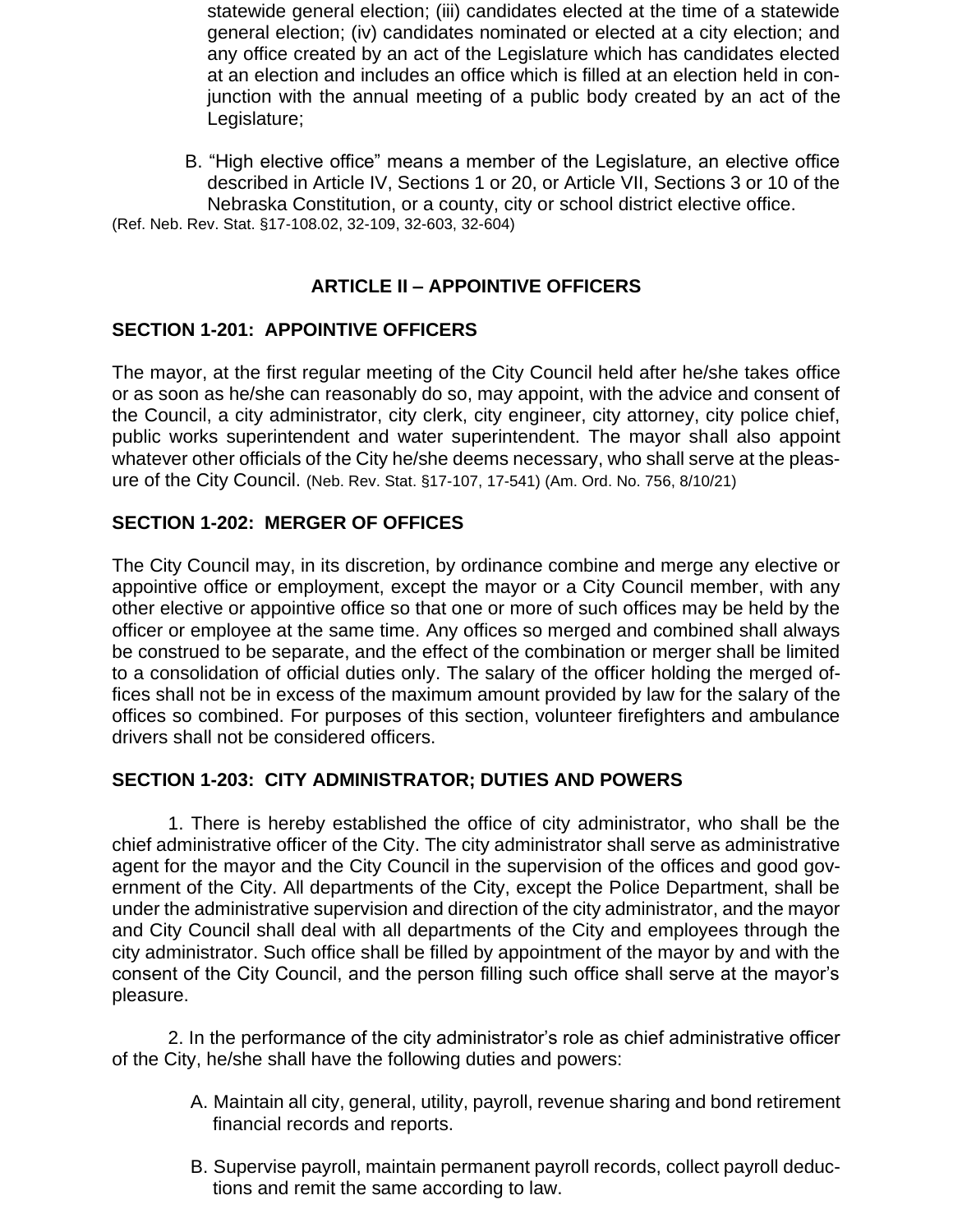- C. Administer city comprehensive, business, employee health, dental, self-insurance, workmen's compensation, unemployment and other insurance programs and employee retirement programs.
- D. Serve as city personnel director.
- E. Assist and supervise all city department heads in general operation of their departments but not to include the making of operational decisions made by said department heads. In pursuance of this provision, the city administrator shall meet periodically with department heads.
- F. Supervise personnel evaluation programs.
- G. Prepare and submit to the mayor annual evaluations of all city personnel under his/her supervision.
- H. Supervise city office personnel.
- I. Coordinate employment application procedures and interviews.
- J. Generally supervise the city zoning officer/building inspector and assistants.
- K. Serve as city purchasing agent for all departments.
- L. Assume general responsibility in conjunction with department heads for maintenance of perpetual inventories for each department.
- M. Assume general responsibility for accident, injury and damage reports and supervision over periodic department safety meetings.
- N. Attend City Council, board, commission or committee meetings when indicated.
- O. Assume general responsibility for budget preparation and periodic bud-get reports to mayor and City Council.

(Am. Ord. No. 756, 8/10/21)

#### **SECTION 1-204: CITY CLERK; DUTIES AND POWERS**

1. The office of city clerk is hereby merged and combined with the appointive office of city treasurer. The merged and combined offices shall be known as the city clerk/treasurer.

2. The duties of the city clerk will be those set forth herein and as set forth specifically in the job description separately adopted by the mayor and City Council. The city clerk shall have custody of all laws and ordinances and shall:

A. Keep a current journal of the proceedings of the City Council.

- B. Maintain a complete record of all outstanding bonds against the City, showing the number and amount of each, for and to whom the said bonds were issued and all other pertinent information in regard to said bonds.
- C. Take possession of all books, papers and all other official records of the City and maintain said records in a safe place.
- D. Have custody of the seal of the City and all written official papers.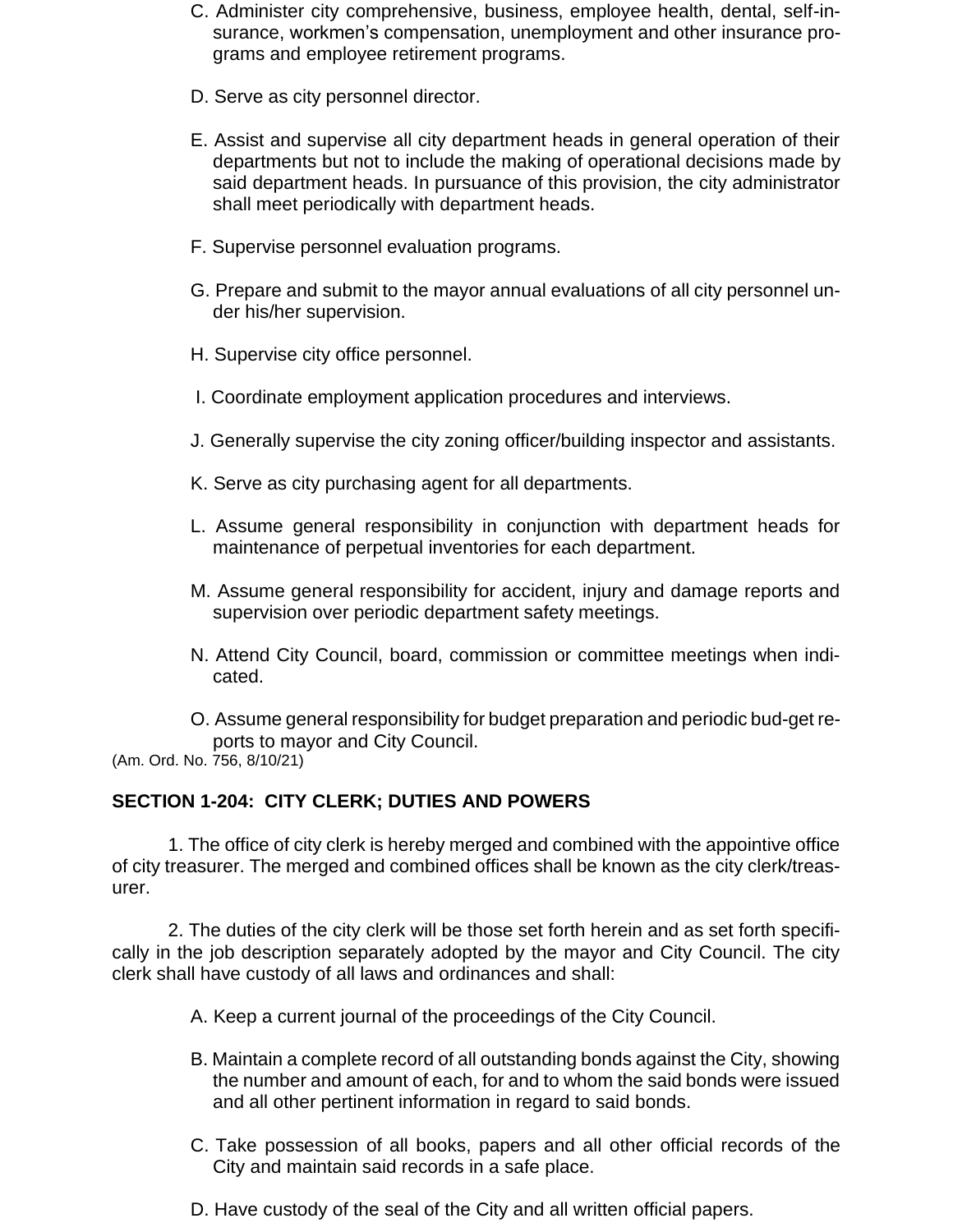- E. Attend the meetings of the City Council and keep a minute record of the proceedings thereof.
- F. Maintain an account of all of the appropriations of the several funds of the City.
- G. Draw, sign and attest all warrants ordered for payment on a particular fund from which the same is payable, and at the end of each month make a report of the amount appropriated to each fund and the amount of warrants drawn thereon.
- H. Attest to the mayor's signature when necessary and attach the city seal to all official documents.
- I. Whenever any claim presented by any person has been disallowed by the City Council, notify said claimant of said disallowance by the Council within five days after such disallowance.
- J. Account for all money received in the normal course of city business and keep a proper record of all monies received, issuing a proper receipt to those parties making payment to the account of the City.
- K. Publish all notices required in the performance of his/her duties and keep a record of all published notices; keep a record of the publisher's affidavit of said publicationif said notices are published in a legal newspaper.
- L. Maintain all books and public records of the City for public inspection by any resident during normal business hours.
- M. Make a notation on all correspondence received as to the date of receipt and convey said correspondence to the appropriate official of the City as soon as possible.
- N. Keep and maintain all other legal papers required to be maintained by these ordinances or by Nebraska state law.
- O. Maintain a minute book wherein shall be recorded all of the formal and informal actions of the mayor and City Council and maintain a record of the various ordinances and resolutions passed by the Council. The minutes of any meeting of the Council shall be written and available for public inspection within ten working days of the meeting or prior to the next convened meeting, whichever occurs earliest, except that an additional ten days shall be allowed for writing and making available for inspection such minutes inthe event of the clerk's serious illness or an emergency which prevents him/her from writing such minutes and making them available to the general public within ten working days as set forth herein.

(Neb. Rev. Stat. §17-605, 19-1102, 19-1104, 84-1201 through 84-1220, 84-712) (Am. Ord. No. 756, 8/10/21)

#### **SECTION 1-205: CITY TREASURER; DUTIES AND POWERS**

1. The office of city treasurer is hereby merged and combined with the appointive office of city clerk. The merged and combined offices shall be known as the city clerk/treasurer.

2. The duties of the city treasurer will be those set forth herein and as set forth specifically in the job description separately adopted by the mayor and City Council. The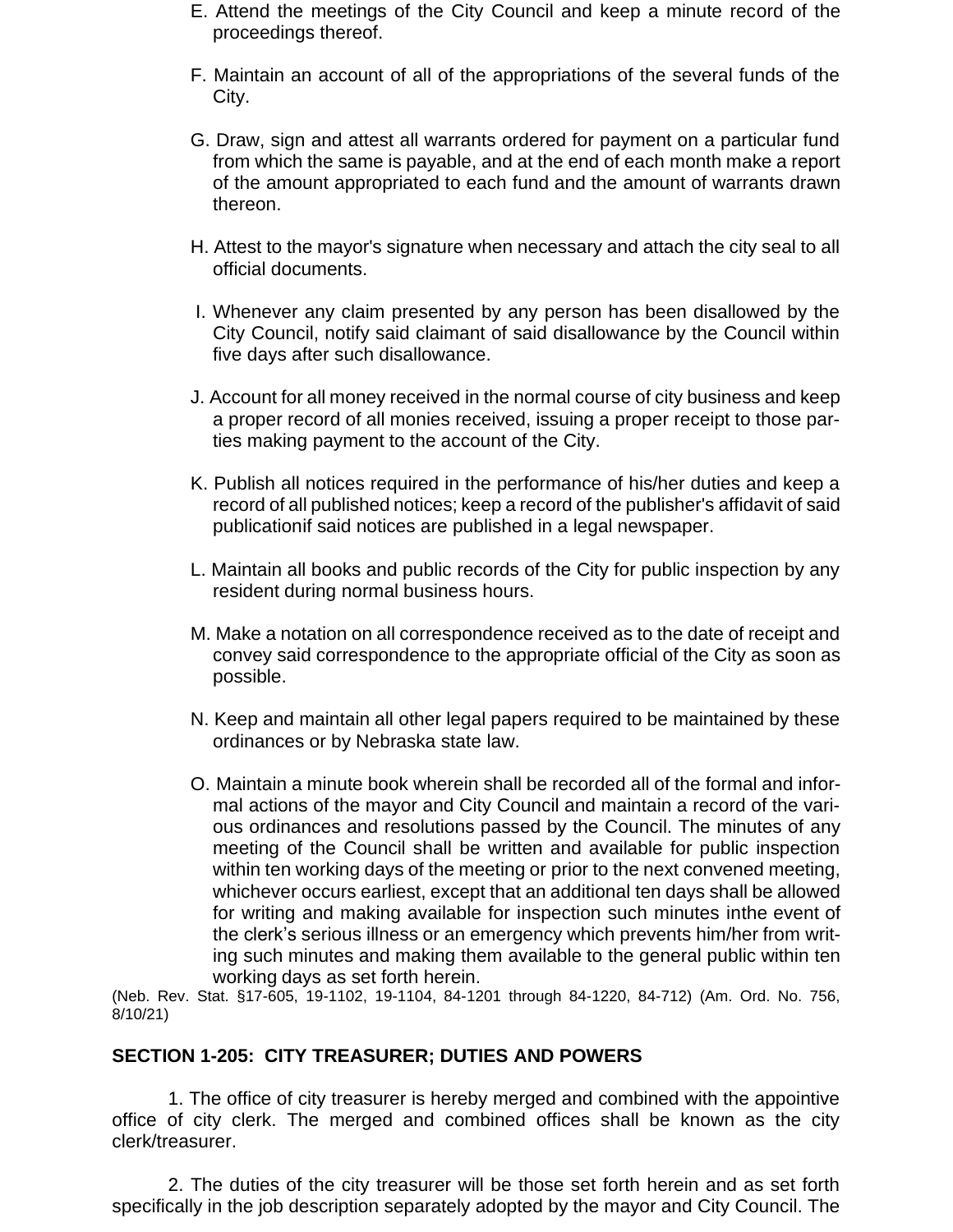city treasurer shall:

- A. Deposit and at all times keep on deposit for safekeeping in banks or other institutions of approved and responsible standing all money collected, received or held as treasurer. Such deposits shall be subject to all regulations imposed by law or adopted by the City for the receiving and holding thereof. A bond or pledged securities shall be required from every bank or financial institution in which municipal funds are deposited in any amount exceeding that amount insured by the Federal Deposit Insurance Corporation.
- B. Keep a separate account of each and every fund or appropriation and the debits and credits belonging to the City.
- C. Provide a receipt for anyone paying money into the city treasury if such person requests a receipt, specifying the date of payment and on what account paid, and also file copies of said receipts with his/her monthly reports made to the mayor and City Council.
- D. At the end of each month and as often as may be required, render a report to the mayor and City Council showing, under oath, the condition of the various accounts of the treasury at the time of such reports and the balance in the treasury; and accompany such accounts with a statement of all receipts and disbursements, together with all warrants paid which, with any and all vouchers held, shall be filed with his/her accounts in the city clerk's office.
- E. Keep a record, in a book suitable for that purpose, of each and every warrant paid and from what fund paid.
- F. Procure and keep a warrant register which shall show the number, date and amount of each warrant presented and registered as hereinafter provided, the particular fund upon which the same is drawn, the date of presentation, the name and address ofthe person in whose name the same is registered, the date of payment, the amount of interest, and the total amount paid thereon, with the date when the notice to such person in whose name such warrant is registered is mailed as hereinafter provided. It shall bethe duty of the city treasurer, upon presentation of any warrant for payment, in the presence of such person to enter such warrant in the warrant register for payment in the orderof its presentation and, upon every warrant as presented and registered, endorse "Registered for Payment" with the date of such registration and register number; and sign such endorsement, whereupon such warrant shall draw interest at the legal rate from the date of registration until notice of payment shall be given to the holder as provided by law.

(Ref. Neb. Rev. Stat. §17-606 through 17-609, 84-712) (Am. Ord. No. 756, 8/10/21)

# **SECTION 1-206: CITY TREASURER; MONTHLY REPORT**

The city treasurer shall, at the end of each month and as often as may be required, render a report to the mayor and City Council showing, under oath, the condition of the various accounts of the treasury at the time of such reports and the balance of money in the treasury; such accounts shall be accompanied with a statement of all receipts and disbursements, together with all warrants paid which, with any and all vouchers held, shall be filed with his/her accounts in the city clerk's office. The city treasurer shall also produce depository evidence that all city money is in a solvent financial institution in the name of the City. If he/she neglects or fails, for a period of ten days from the end of each and every month, to render his/her account, the office shall be declared vacant and the mayor and City Council shall fill the vacancy by appointment until the next election of city officials. (Ref. Neb. Rev. Stat. §17-606)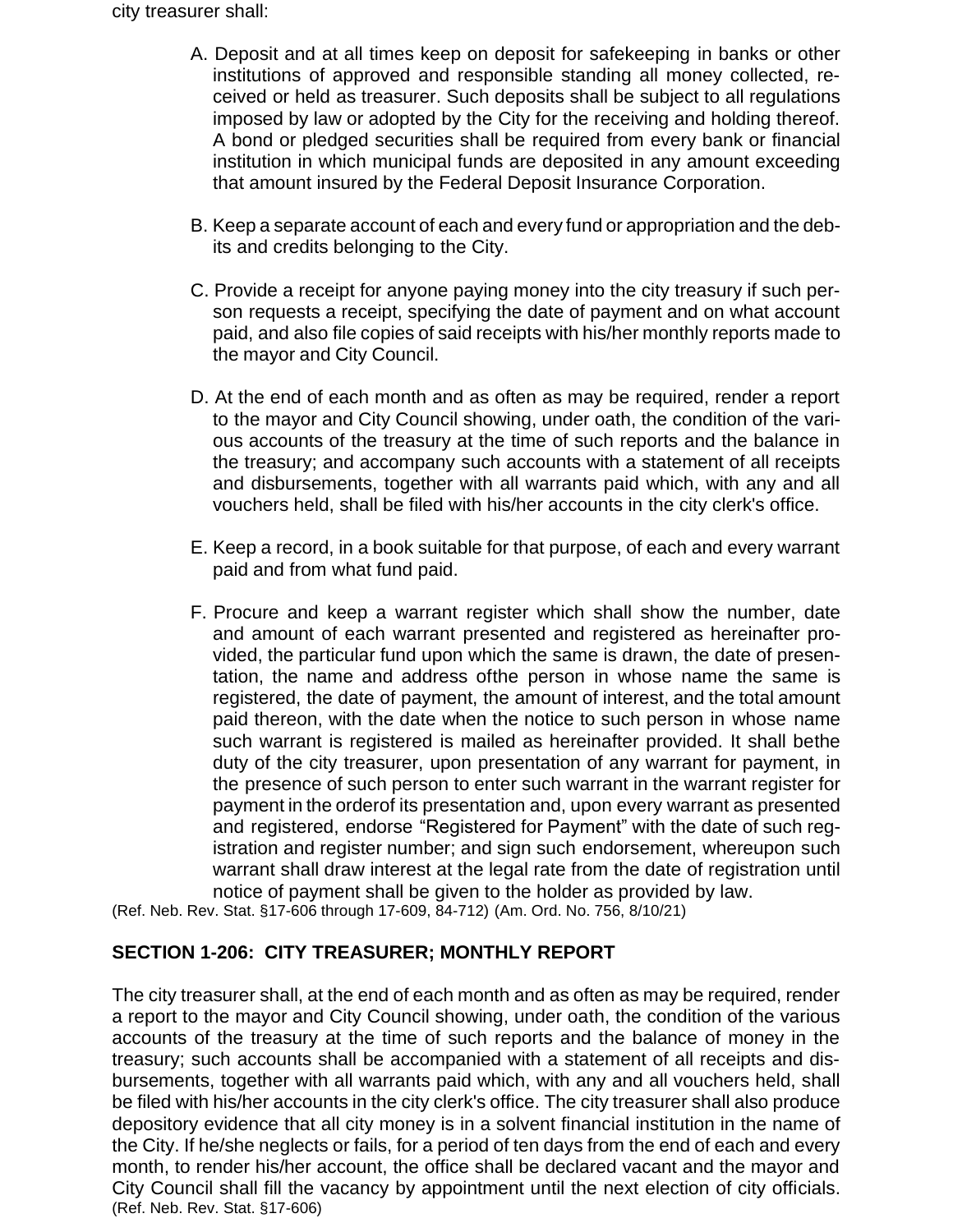#### **SECTION 1-207: CITY TREASURER; ANNUAL REPORT**

The city treasurer is required to publish or cause to be published in a legal weekly newspaper published in or of general circulation in said city within 60 days following the end of each fiscal year a report of the activities of his/her office, which said report shall show in detail all receipts, disbursements, warrants outstanding, and the debit or credit balance of the City. (Ref. Neb. Rev. Stat. §19-1101)

#### **SECTION 1-208: CITY ATTORNEY; DUTIES**

The city attorney, when appointed, shall be legal advisor to the mayor and the City Council and shall undertake all legal matters of the City as set forth by Nebraska statutes. The City Council shall have the right to pay the city attorney compensation for legal services performed on such terms as the Council and attorney may agree, and to employ additional legal assistance and to pay for such legal assistance out of the funds of the City. The city attorney shall:

1. Commence, prosecute and defend all suits and actions necessary to be commenced, prosecuted or defended on behalf of the City or that may be ordered by the Council.

2. When requested, attend meetings of the Council and give the members an opinion upon any matters submitted to him/her either orally or in writing as may be required.

3. Draft or review for legal correctness ordinances, contracts, franchises and other instruments as may be required, and

4. Perform such other duties as may be imposed by general law or ordinance. (Ref. Neb. Rev. Stat. §17-610)

#### **SECTION 1-209: CITY POLICE CHIEF; DUTIES**

The duties of the city police chief will be those set forth herein and as set forth specifically in the job description separately adopted by the mayor and City Council. The city police chief shall:

1. Diligently inquire into any and all violations of city ordinances and state statutes; if he/she determines that a violation of city ordinances or state statutes has occurred, issue a written complaint and cause the arrest of such person.

2. Make or cause to be made the necessary written complaint against any person under arrest for the violation of any city ordinances or state laws, and bring any such prisoner before the County Court whenever required to do so by rule or order of the county judge.

3. Have general control over motor vehicular traffic and, together with such special officers detailed to assist as traffic officers by the mayor and City Council, shall direct the movement of traffic at intersections and elsewhere; and it shall be unlawful for any person to violate any order or signal of the city police or of any special traffic officer.

4. Perform such other duties as may be required of him/her by resolution or by order of the mayor and City Council. (Ref. Neb. Rev. Stat. §17-107, 17-121)

#### **SECTION 1-210: PUBLIC WORKS SUPERINTENDENT**

The duties of the public works superintendent will be those set forth herein and as set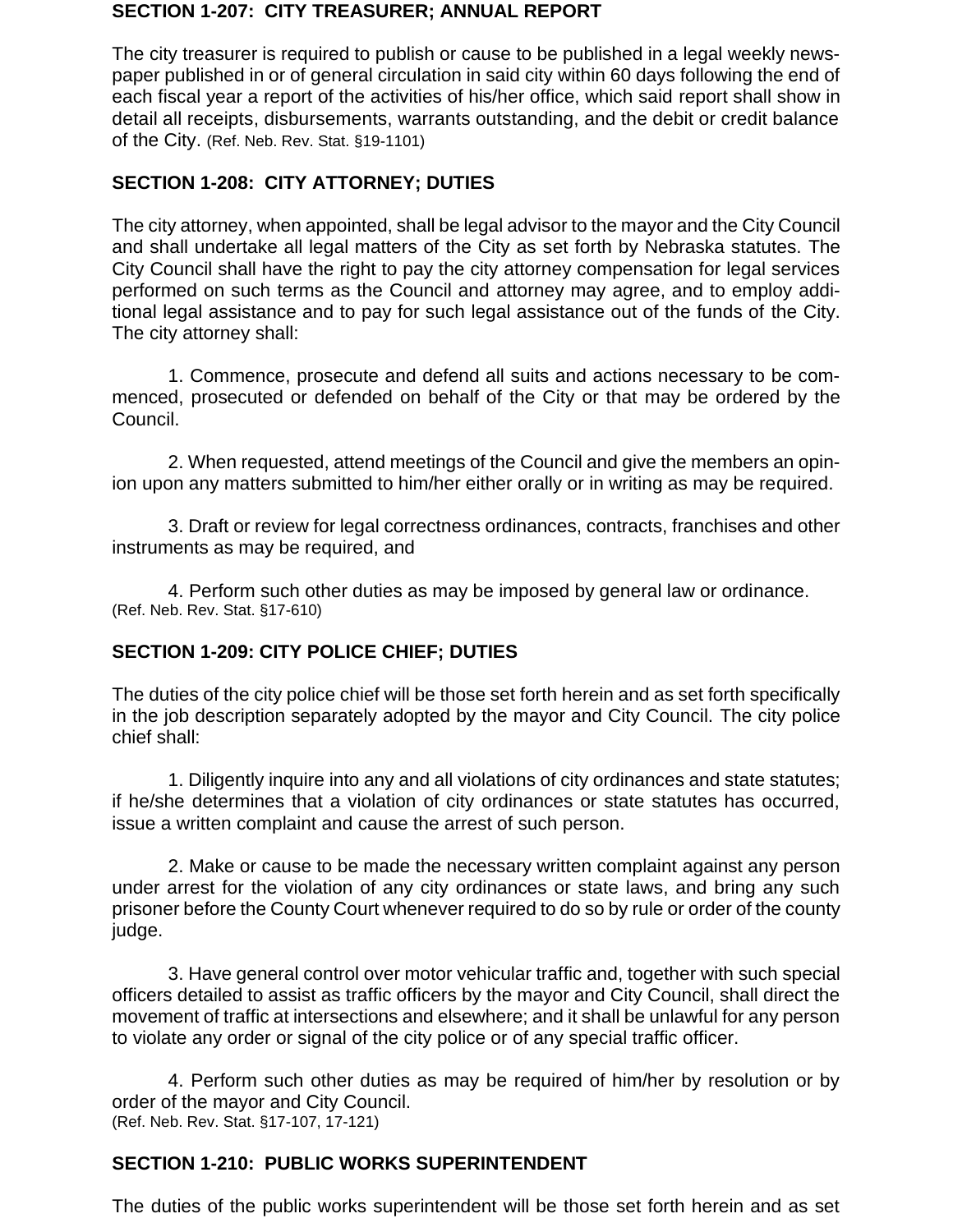forth specifically in the job description separately adopted by the mayor and City Council. The public works superintendent may be removed for good cause by a two-thirds vote of the City Council.

### **SECTION 1-211: STREET SUPERINTENDENT**

1. The public works superintendent, acting as the street superintendent, shall have general charge, direction and control of all work on the streets, sidewalks, culverts and bridges of the City and shall perform such other duties as the Council may require. It shall be his/her responsibility to see that gutters and drains therein function properly and that the same are kept in good repair. He/she shall, at the request of the Council, make detailed reports on the condition of the streets, sidewalks, culverts, alleys and bridges of the City, and direct their attention to such improvements, repairs, extensions, additions and additional employees as he/she may need to maintain a satisfactory street system in the City, along with an estimate of the cost thereof. It shall be the special duty of the street superintendent to supervise and direct the snow and tree removal work in the City.

2. The duties of the street superintendent will be those set forth herein and as set forth specifically in the job description separately adopted by the mayor and City Council. (Ref. Neb. Rev. Stat. §17-107, 17-119)

#### **SECTION 1-212: SPECIAL ENGINEER**

The City Council may employ a special engineer to make or assist the city engineer in making any particular estimate, survey or other work. The special engineer shall make a record of the minutes of surveys and all other work done for the City. When directed by the City Council, he/she shall accurately make all plats, sections, profiles and maps as may be necessary in the judgment of the Council. He/she shall, upon request of the Council, make estimates of the costs of labor and material which may be done or furnished by contract with the City and make all surveys, estimates and calculations necessary for the establishment of grades, bridges, building of culverts, sewers, electric systems, waterworks, power plants, curbing and gutters, and the improvement of streets and erection and repair of buildings. He/she shall perform such other duties as the City Council may require. All records of the special engineer shall be public records which shall belong to the City and shall be turned over to his/her successor. (Ref. Neb. Rev. Stat. §17-405, 17-568, 17-568.01, 17-919)

#### **SECTION 1-213: BUILDING INSPECTOR**

The building inspector shall report to the City Council as often as may be deemed necessary and shall have such other duties and issue such permits as may be directed. He/she may be removed at any time for good and sufficient cause by the City Council. The building inspector shall:

1. Conduct surveys and make inspections in any area of the City to determine whether all buildings and structures are in compliance with the municipal ordinances.

2. Investigate all complaints, whether verbal, written, or in the form of a petition, alleging and charging that a violation of the municipal ordinances exists and that a building or structure is unfit or unsafe for human habitation.

3. Upon properly identifying himself/herself, be authorized to enter, inspect, survey and investigate any building between the hours of 8:00 A.M. and 5:00 P.M., or at any time if an emergency exists, or if requested by the owner or occupant thereof.

4. Keep records of all complaints received, inspection reports, orders, and complaints issued. The records shall be available for public inspection, and he/she shall pre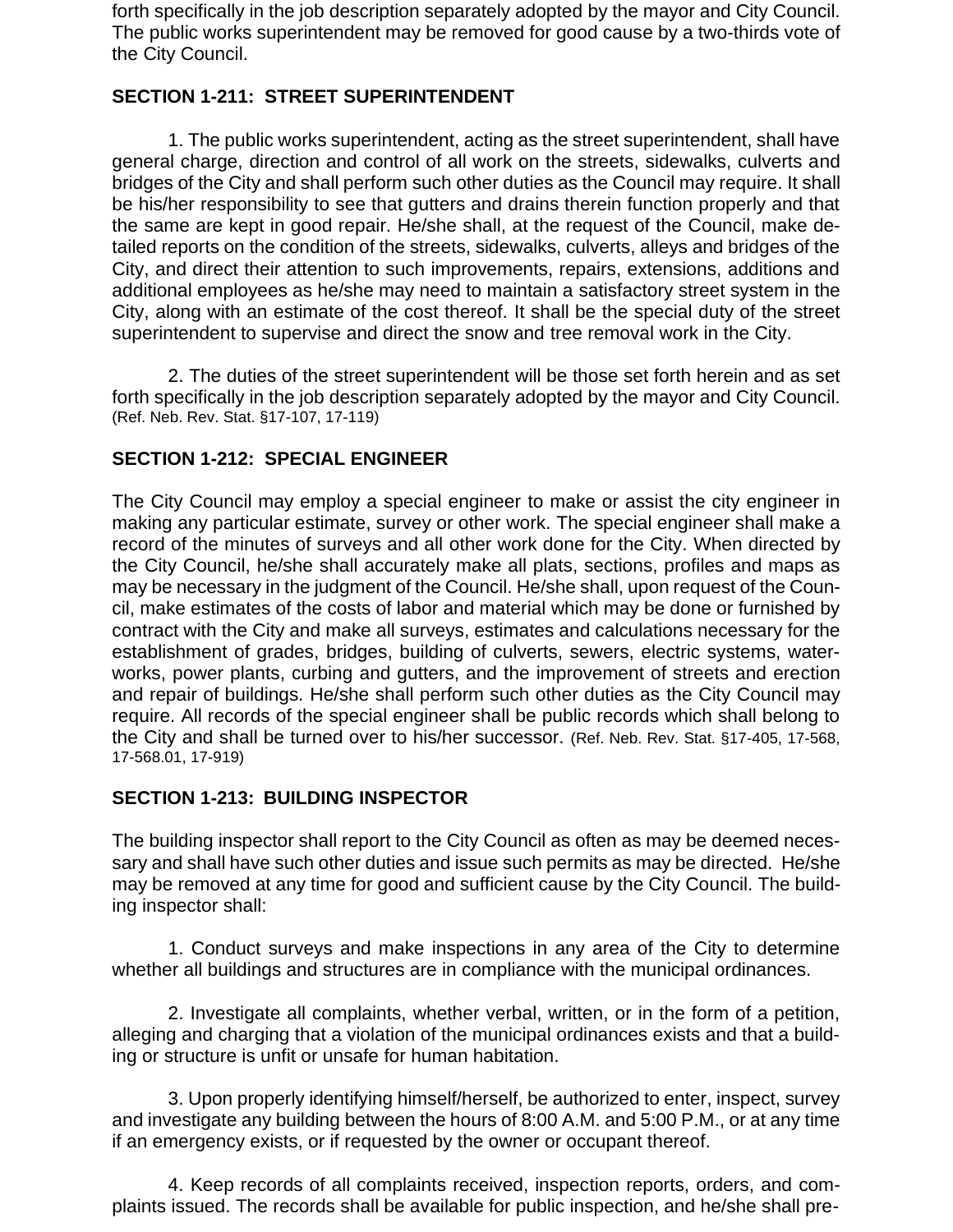pare an annual report including statistics based on the records kept.

5. Have no financial interest in the furnishing of labor, materials or appliances for the construction, alteration, or maintenance of a building except where he/she is the owner of a building, and he/she shall not act as an agent for any said dealer, or as an agent for the sale, lease, or rental of any real estate.

#### **SECTION 1-214: ELECTRICAL INSPECTOR**

The building inspector, acting as the electrical inspector, shall enforce all laws relating to the installation of electrical wiring, and connections thereto. When acting in good faith and without malice in the scope of his/her official duties, he/she shall not be held personally liable for any damage that may accrue to persons or property as the result of any act required by him/her or by reason of any act or omission in the discharge of his/her duties. Said inspector shall, in the discharge of his/her official duties and upon proper identification, have authority to enter into any building, structure or premises at any reasonable hour and shall perform such other duties and issue any permits that the City Council may direct. The electrical inspector may be removed at any time for good and sufficient cause by the City Council.

#### **SECTION 1-215: PLUMBING INSPECTOR**

The building inspector, acting as the plumbing inspector, shall enforce all laws relating to the installation of plumbing and connections thereto. When acting in good faith and without malice in the scope of his/her official duties, he/she shall not be held personally liable for any damage that may accrue to persons or property as the result of any act required by him/her or by reason of any act or omission in the discharge of his/her duties. Said inspector shall, in the discharge of his/her official duties and upon proper identification, have authority to enter into any building, structure or premises at any reasonable hour and shall perform such other duties and issue any permits that the mayor and City Council may direct. The plumbing inspector may be removed at any time for good and sufficient cause by the City Council.

#### **SECTION 1-216: ZONING ADMINISTRATOR**

The building inspector is hereby designated as zoning administrator.

#### **ARTICLE III – ADMINISTRATION**

#### **SECTION 1-301: CORPORATE SEAL**

There shall be owned by the City, in the office of the city clerk, a common seal of the corporation, having engraved thereon the words "City of Valley, Nebraska, Seal." The city clerk shall affix an impression of said seal on all papers or documents executed by him/her in his/her official capacity. (Ref. Neb. Rev. Stat. §17-502)

#### **SECTION 1-302: OFFICERS, BONDS**

1. The officers of the City, before entering upon their duties, shall give bonds for the faithful performance of their duties in an amount set by resolution of the City Council, which said bonds shall be executed with a corporate surety and approved by the Council. Said bonds shall be filed in the office of the city clerk. Premiums on said bonds shall be paid out of the general funds or other proper funds of said city.

2. In the event that sureties on the official bond of any officer of the City, in the opinion of the City Council, become insufficient, the Council may require by resolution a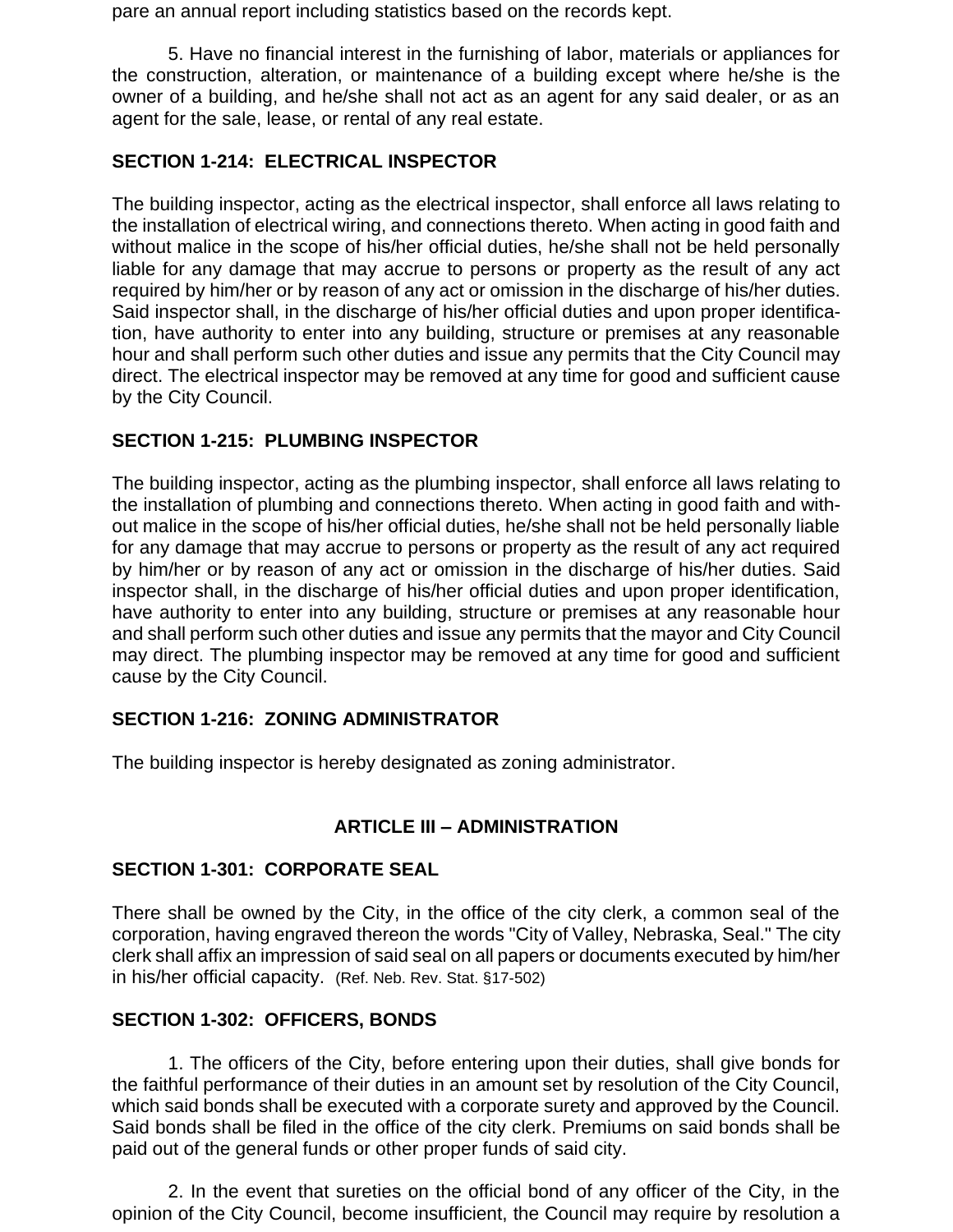reasonable time within which such officer may give a new bond or additional sureties thereon as directed. In the event that this officer shall fail, refuse or neglect to give a new bond or additional sureties to the satisfaction and approval of the City Council, then the office shall, by such failure, refusal or neglect, become vacant; and it shall be the duty of the Council to appoint a competent and qualified person to fill this said office. Any official who is re-elected to such office shall be required to file a new bond after each election.

### **SECTION 1-303: OATH OF OFFICE**

All officers of the City, whether elected or appointed, shall declare and subscribe the following oath or affirmation before entering upon the duties of their respective offices:

"I, \_\_\_\_\_\_\_\_\_\_\_\_\_\_\_, do solemnly swear that I will support the Constitution of the United States and the Constitution of the State of Nebraska against all enemies, foreign and domestic; that I will bear true faith and allegiance to the same; that I take this obligation freely and without mental reservation or for the purpose of evasion; and that I will faithfully and impartially perform the duties of the office of the seconding to law and to the best of my ability. And I do further swear that I do not advocate, nor am I a member of any political party or organization that advocates the overthrow of the government of the United States or of this state by force or violence; and that during such time as I am in this position I will not advocate nor become a member of any political party or organization that advocates the overthrow of the government of the United States or of this state by force or violence. So help me God." This oath or affirmation so subscribed shall be filed in the office of the city clerk.

(Ref. Neb. Rev. Stat. §11-101)

#### **SECTION 1-304: MEETINGS, PUBLIC; NOTICE; OPEN MEETINGS ACT**

1. All public meetings as defined by law shall be held in a public building located within the City, which shall be open to attendance by the public. All meetings shall be held in the public building in which the City Council usually holds such meetings, unless the publicized notice hereinafter required shall designate some other public building or other specified place. The advance publicized notice of all public, convened meetings shall be transmitted to all members of the City Council and to the public by a method designated by the Council. Such notice shall contain the time and specific place for each meeting, and either (A) an enumeration of the agenda subjects known at the time of the notice or (B) a statement that an agenda, kept continually current, shall be available for public inspection at the office of the city clerk. Agenda items shall be sufficiently descriptive to give the public reasonable notice of the matters to be considered at the meeting. The City shall have the right to modify the agenda at the public meeting when convened. The minutes of the city clerk shall include a record of the manner by which the advanced publicized notice was given, the time and specific place of each meeting and the names of each member of the Council present or absent at each convened meeting.

2. In order to address any item on the agenda of any public meeting, no member of the public shall be required to be named on the agenda prior to such meeting, nor shall such members of the public be required to identify themselves by signing in prior to such meeting. However, prior to addressing the City Council on any agenda item, members of the public shall be required to identify themselves. (Ord. No. 579, 2/10/08)

3. Any official action on any question or motion duly moved and seconded shall be taken only by roll call vote of the City Council in open session. The record of the city clerk shall show how each member voted or that the member was absent and did not vote.

4. Any formal actions taken at any public meeting not in conformity with the provi-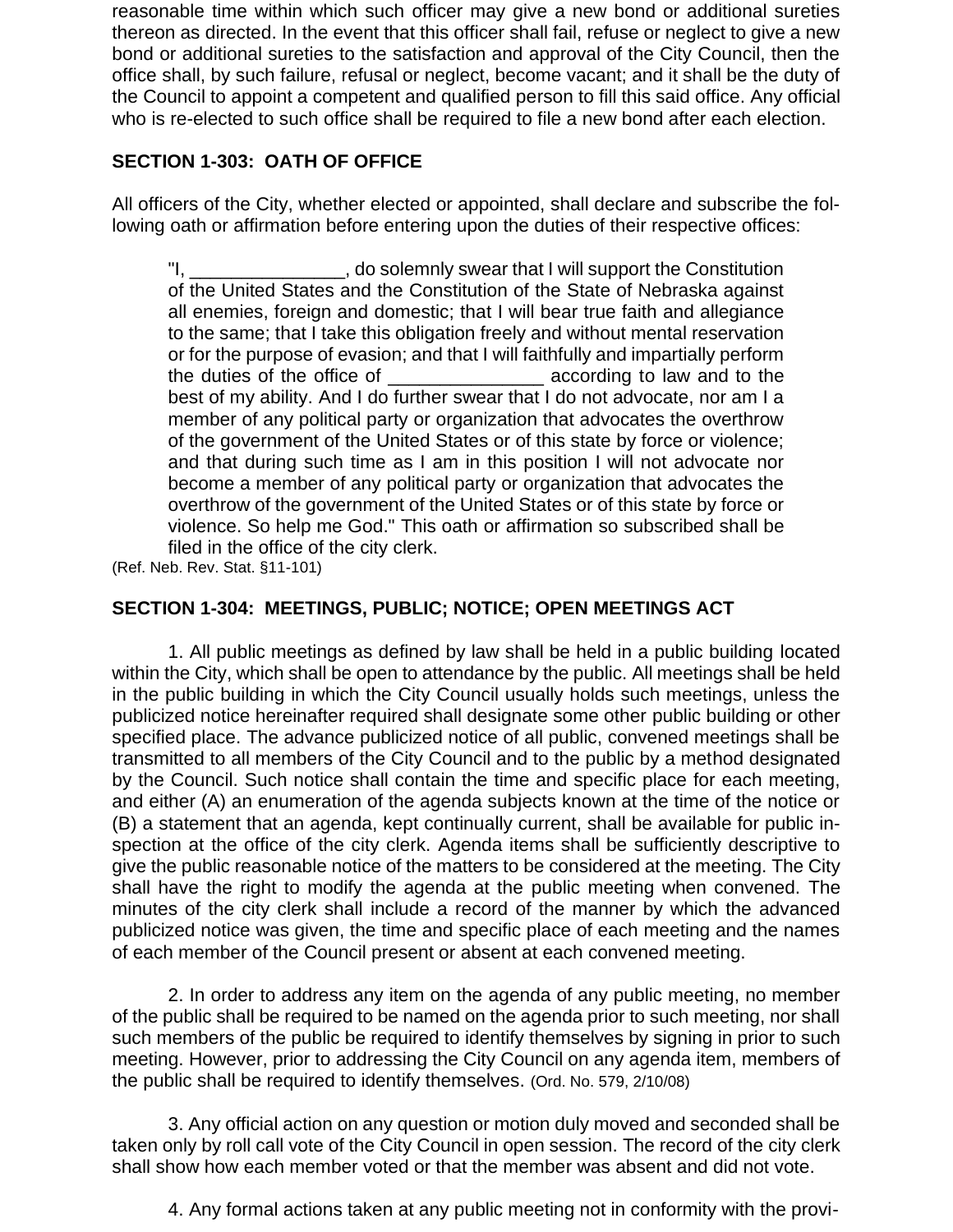sions of this section shall be deemed to be void. Any official who shall violate the provisions of this section shall be deemed to be guilty of a misdemeanor.

5. This section does not apply to chance meetings or to attendance at or travel to conventions or workshops of the City Council at which there is no meeting of the Council then intentionally convened, if there is no vote or other action taken regarding any matter over which the Council has supervision, control, jurisdiction or advisory power.

6. The City Council shall make available at least one current copy of the Open Meetings Act, to be posted in the meeting room at a location accessible to members of the public. At the beginning of each meeting, the public shall be informed about the location of the posted information.

#### **SECTION 1-305: MEETINGS; PLACE, DAY, TIME; QUORUM**

1. The meetings of the City Council shall be held at the council chambers or other location set by the Council by resolution. Regular meetings shall be held on the second Tuesday of each month at the hour of 7:00 P.M. Special meetings may be called by the mayor or by a majority of the City Council for those purposes which shall be submitted in writing to the council members prior to said meeting. The call and object of said meeting shall be entered upon the journal by the city clerk as well as the disposition of said meeting.

2. A majority of the members of the City Council shall constitute a quorum for the transaction of business, but a smaller number may adjourn from day to day and compel the attendance of the absent members. At the hour appointed for the meeting, the city clerk shall proceed to call the roll of members and announce whether a quorum is present. If a quorum is present, the City Council shall be called to order by the mayor. In the absence of the mayor, the Council shall have the power to appoint a mayor pro tempore, who shall exercise and have the powers and perform the same duties as the regular mayor.

(Ref. Neb. Rev. Stat. §17-105, 17-106)

#### **SECTION 1-306: MEETINGS; ORDER OF BUSINESS**

Promptly at the hour set by law on the day of each regular meeting, the mayor, the members of the City Council, the city clerk, and such other city officials as may be required shall take their regular stations in the City Hall, and the business of the City shall be taken up for consideration and disposition.

#### **SECTION 1-307: MEETINGS; PARLIAMENTARY PROCEDURE**

1. The mayor shall preserve order during meetings of the City Council and shall decide all questions of order, subject to an appeal to the Council. When any person is called to order, he shall be seated until the point is decided. When the mayor is putting the questions, no person shall leave the meeting room. Before speaking, every person shall rise from his/her seat and address the presiding officer, and while speaking shall confine himself/herself to the question.

2. All resolutions or motions shall be reduced to writing before being acted upon if requested by the city clerk or any member of the Council. Every member of the City Council who is present when a question is voted upon shall cast his/her vote, unless excused by a majority of the Council present. No motion shall be put or debated unless seconded. When seconded, it shall be stated by the mayor before being debated. In all cases where a motion or resolution is entered on the minutes, the name of the member of the Council making the motion or resolution shall also be entered. After each vote, a roll call vote shall be taken and entered in the minutes upon the request of any member of the Council.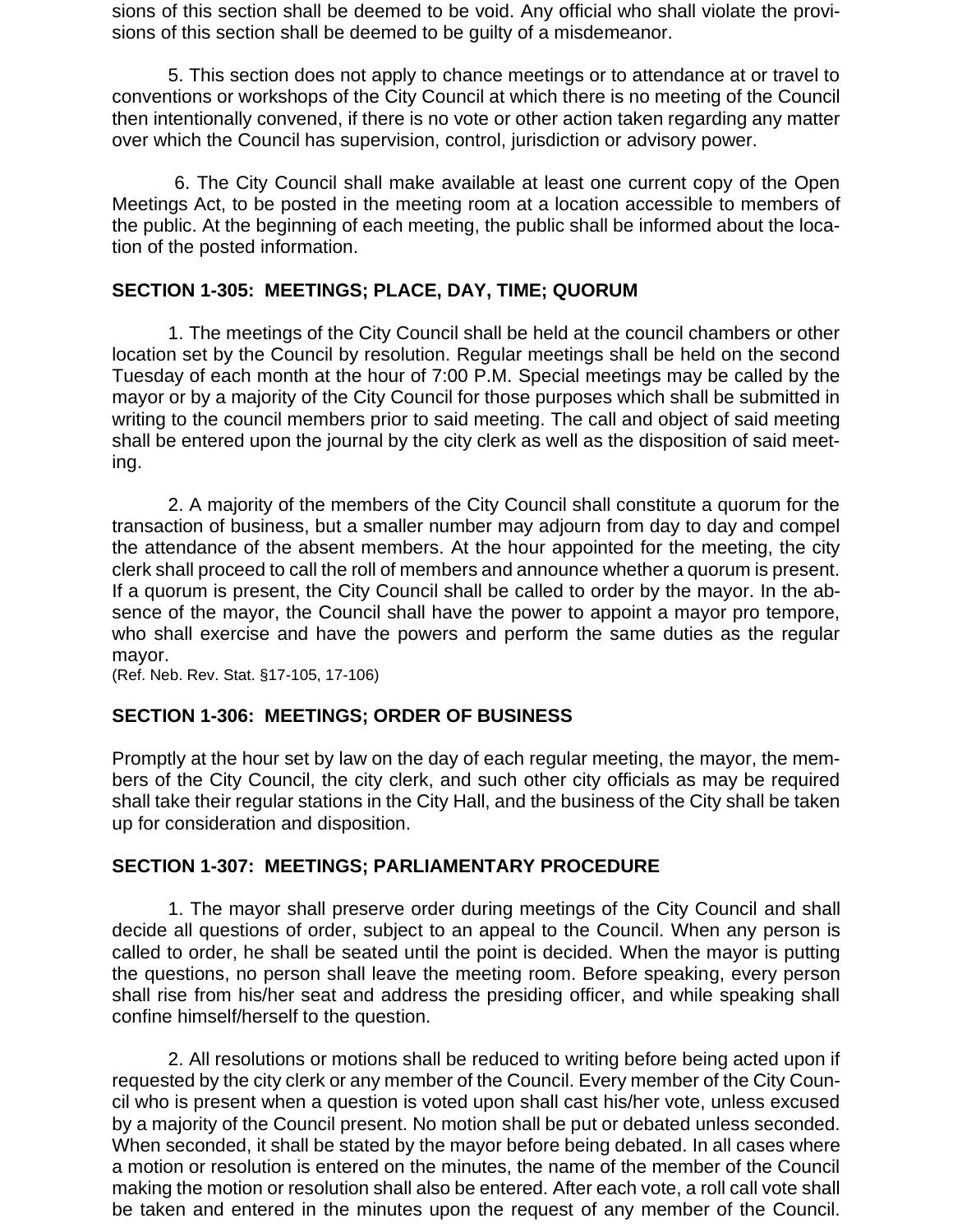Before the vote is actually taken, any resolution, motion or proposed ordinance may be withdrawn from consideration by the sponsor thereof with the consent of the member of the Council seconding the said resolution, motion or ordinance. When any question is under debate, no motion shall be made, entertained or seconded except the previous question or a motion to table or to adjourn. Each of the said motions shall be decided without debate.

3. Any of the rules of the City Council for meetings may be suspended by a twothirds vote of the members present. In all cases in which provisions are not made by these rules, *Robert's Rules of Order* is the authority by which the City Council shall decide all procedural disputes that may arise.

### **SECTION 1-308: MEETINGS; CHANGE IN OFFICE**

The change in office shall be made as follows: The mayor and Council shall meet on the first regular meeting date in December of each year in which a city election is held, and the outgoing officers and the outgoing members of the Council shall present their reports. Upon the old Council's having completed its business, the outgoing members of the Council shall surrender their offices to the incoming members, and the outgoing officers shall thereupon each surrender to his/her successor in office all property, records, papers and monies belonging to the same.

### **SECTION 1-309: MEETINGS; ORGANIZATIONAL**

1. The newly elected City Council shall convene in the council chambers on the first regular meeting in December of each year in which a city election is held, immediately after the prior Council adjourns, and proceed to organize the body for the ensuing year. The mayor elected for the new municipal year shall call the meeting to order. The Council shall then proceed to examine the credentials of its members and other elective officers of the City to see that each has been duly and properly elected and to see that such oaths and bonds have been given as are required. After ascertaining that all members are duly qualified, the Council shall then elect one of its members to be president. The mayor shall nominate his/her candidates for appointive offices and then proceed with the regular order of business.

2. It is hereby made the duty of each and every member of the Council or his/her successor in office, and of each officer elected to any office, to qualify prior to the first regular meeting in December following his/her election. All appointive officers shall qualify within two weeks following their appointments. Qualification for each officer who is not required to give bond shall consist in his/her subscribing and taking an oath to support the Constitution of the United States, the Constitution of the State of Nebraska and the laws of the City and to perform faithfully and impartially the duties of his/her office. Each officer who is required to give a bond shall file the required bond in the office of the city clerk with sufficient sureties, conditioned on the faithful discharge of the duties of his/her office, with the oath endorsed thereon.

#### **SECTION 1-310: APPOINTMENT OF COMMITTEES**

At the organizational meeting of the City Council, the mayor may appoint members of such committees as may be necessary from time to time, which committees shall serve at the pleasure of the City Council. The membership of such standing committees may be changed at any time by the mayor, who shall be a member ex officio of each standing committee. Each member of the standing committee shall serve a term of office of one year, unless reappointed.

#### **SECTION 1-311: SPECIAL MEETINGS**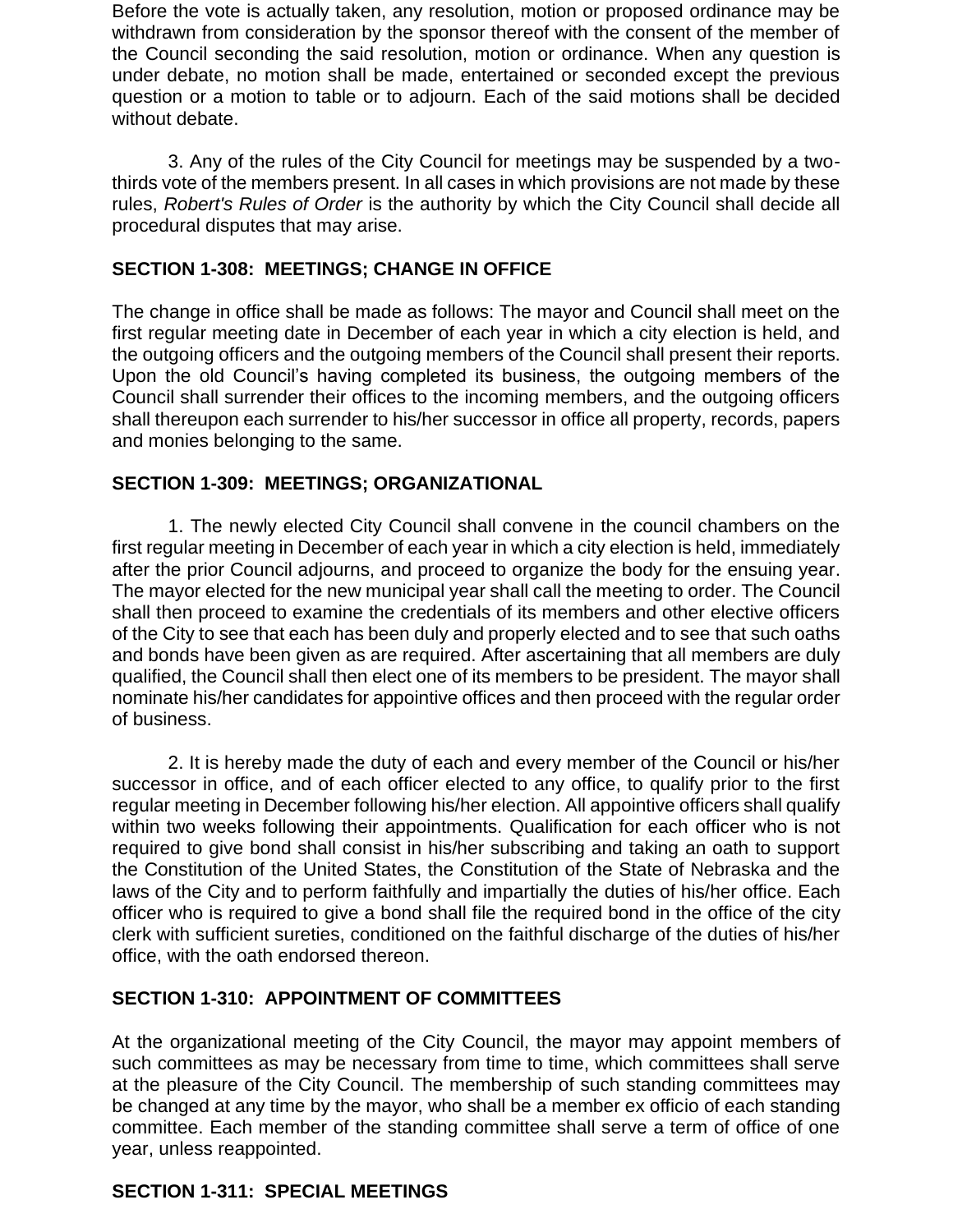1. Special meetings may be called by the mayor or by three members of the City Council, the object of which shall be submitted to the Council in writing. The call and object, as well as the disposition thereof, shall be entered upon the journal by the city clerk. On filing the call for a special meeting, the city clerk shall notify the council members of the special meeting, stating the time and its purpose. Notice of a special meeting need not be given to a Council member known to be out of the state or physically unable to be present. A majority of the members of the City Council shall constitute a quorum for the transaction of business, but a smaller number may adjourn from day to day and com sent members shall be sent for and compelled to attend.

2. At the hour appointed for the meeting, the city clerk shall proceed to call the roll of members and announce whether a quorum is present. If a quorum is present, the Council shall be called to order by the mayor, if present, or if absent, by the president of the Council. In the absence of both the mayor and the president, the Council members shall elect a president pro tempore. All ordinances passed at any special meeting shall comply with procedures set forth in Chapter I, Article IV. (Ref. Neb. Rev. Stat. §17-106)

#### **SECTION 1-312: MEETINGS; CLOSED SESSIONS**

1. The mayor and Council may hold a closed session by an affirmative vote of a majority of its voting members if a closed session is clearly necessary for the protection of the public interest or for the prevention of needless injury to the reputation of an individual if such individual has not requested a public meeting. The subject matter and the reason necessitating the closed session shall be identified in the motion to close.

2. Nothing in this section shall permit a closed meeting for discussion of the appointment or election of a new member to the Board.

3. The vote to hold a closed session shall be taken in open session. The entire motion to close, the vote of each member on the holding of a closed session and the time when the closed session commenced and concluded shall be recorded in the minutes. If the motion passes, then the mayor shall, immediately prior to the closed session, restate on the record the limitation of the subject matter of the closed session. In holding such a closed session, the Council shall restrict its consideration of matters during the closed portion to only those purposes set forth in the motion to close as the reason for the closed session.

4. Any member of the Council shall have the right to challenge the continuation of a closed session if the member determines that the session has exceeded the reason stated in the original motion to hold a closed session. Such challenge shall be overruled only by a majority of the members of the Council. Such challenge and its disposition shall be recorded in the minutes.

5. Nothing in this section shall be construed to require that any meeting be closed to the public. No person or public body shall fail to invite a portion of its members to a meeting and no public body shall designate itself a subcommittee of the whole body for the purpose of circumventing the provisions of this section. No closed session, informal meeting, chance meeting, social gathering or electronic communication shall be used for the purpose of circumventing the provisions of this section.

6. The provisions of this section shall not apply to chance meetings or to attendance at or travel to conventions or workshops of members of a public body at which there is no meeting of the body then intentionally convened and there is no vote or other action taken regarding any matter over which the public body has supervision, control, jurisdiction or advisory power. (Ref. Neb. Rev. Stat. §84-1410)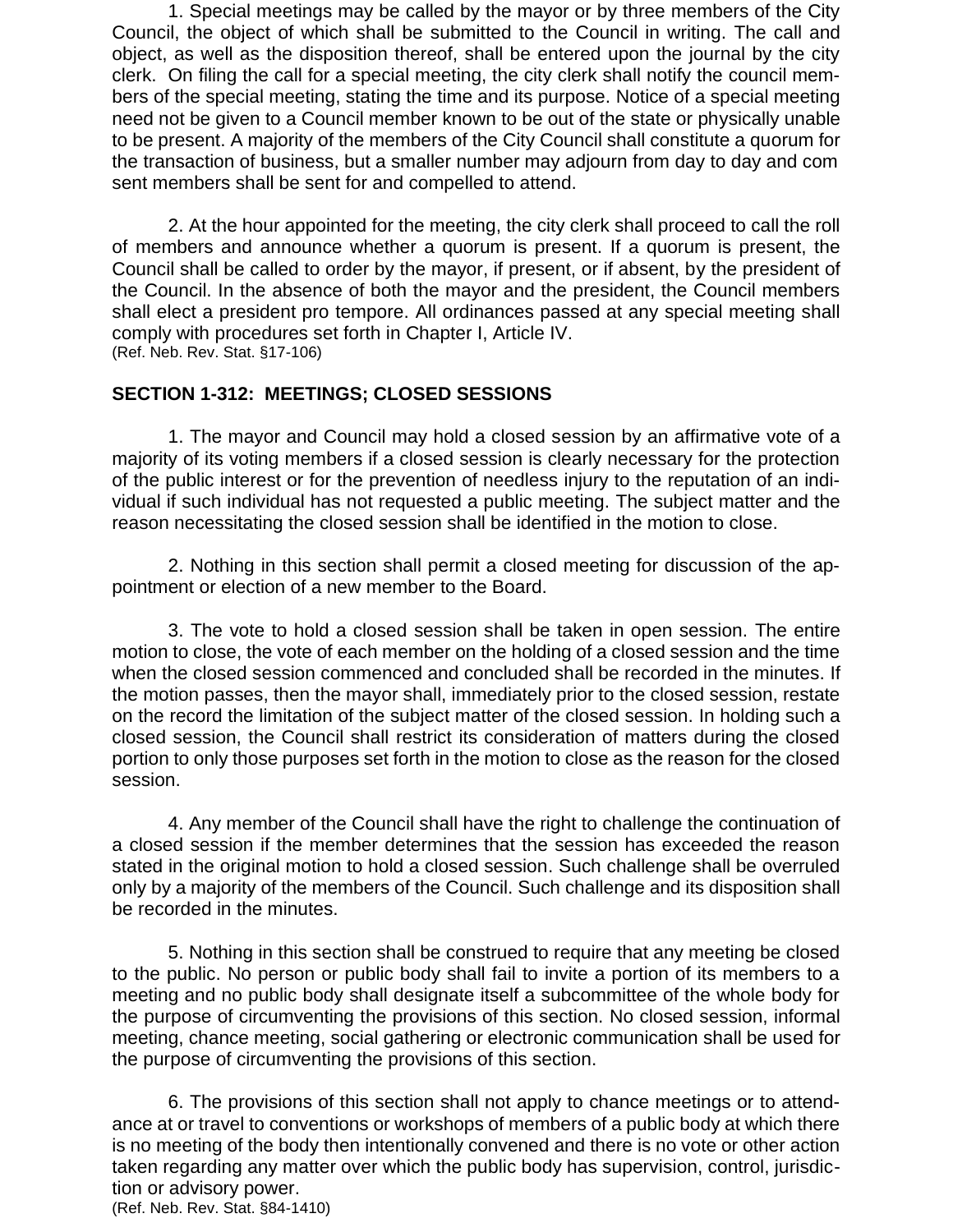#### **SECTION 1-313: MEETINGS; NOTICE TO NEWS MEDIA**

The city clerk, secretary or designee of each public body shall maintain a list of the news media requesting notification of meetings and shall make reasonable efforts to provide advance notification to them of the time and place of each meeting and the subjects to be discussed at such meeting. (Ref. Neb. Rev. Stat. §84-1411)

#### **SECTION 1-314: MEETINGS; PUBLIC PARTICIPATION**

1. Subject to the provisions of this article, the public shall have the right to attend and the right to speak at meetings of public bodies. All or any part of a meeting of a public body, except for closed meetings called pursuant to Section 1-312, may be videotaped, televised, photographed, broadcast or recorded by any person in attendance by means of a tape recorder, camera, video equipment or any other means of pictorial or sonic reproduction or in writing.

2. It shall not be a violation of this section for any public body to make and enforce reasonable rules and regulations regarding the conduct of persons attending, speaking at, videotaping, televising, photographing, broadcasting or recording its meetings. A body may not be required to allow citizens to speak at each meeting, but it may not forbid public participation at all meetings. No public body shall require members of the public to identify themselves as a condition for admission to the meeting. The body may require any member of the public desiring to address the body to identify himself/herself. No public body shall hold a meeting in place known to be too small to accommodate the anticipated audience for the purpose of circumventing the provisions of this article. No public body shall be deemed in violation of this section if it holds its meetings in its traditional meeting place located in this state. The public body shall, upon request, make a reasonable effort to accommodate the public's right to hear the discussion and testimony presented at the meeting. Public bodies shall make available at the meeting, for examination and copying by members of the public, at least one copy of all reproducible written material to be discussed at an open meeting.

(Ref. Neb. Rev. Stat. §84-1412, 18-2438)

# **ARTICLE IV – ORDINANCES**

# **SECTION 1-401: GRANT OF POWER**

The City Council shall have the responsibility of making all ordinances, by-laws, rules, regulations and resolutions not inconsistent with the laws of the State of Nebraska as may be necessary and proper for maintaining the peace, good government and welfare of the City and its trade, commerce and security. (Ref. Neb. Rev. Stat. §17-505)

#### **SECTION 1-402: TITLE**

No ordinance shall contain a subject not clearly expressed in its title. (Ref. Neb. Rev. Stat. §17-614)

#### **SECTION 1-403: STYLE**

The style of all city ordinances shall be: "Be it ordained by the Mayor and City Council of the City of Valley, Nebraska:" (Ref. Neb. Rev. Stat. §17-613)

# **SECTION 1-404: INTRODUCTION**

Ordinances shall be introduced by council members in either of the following ways: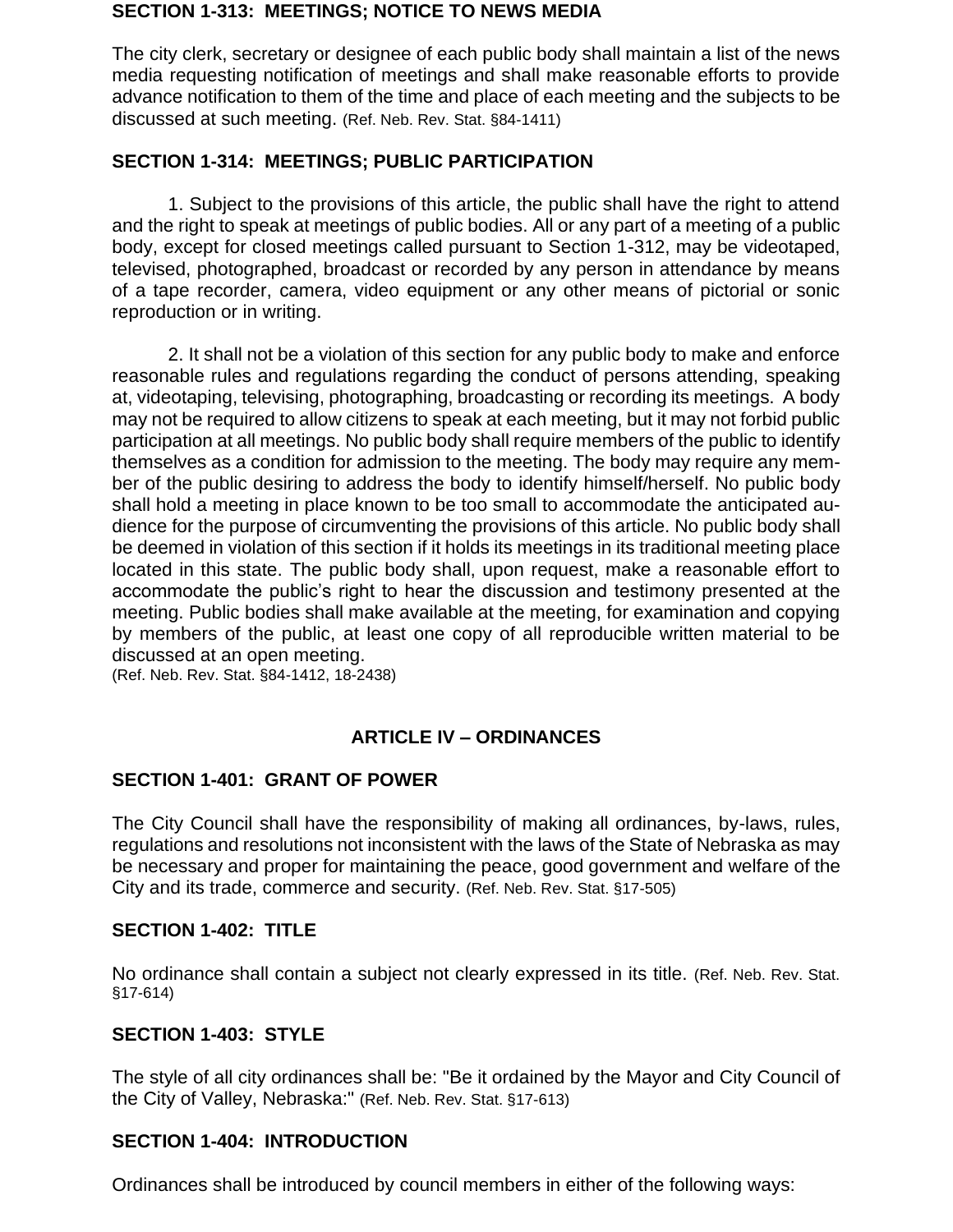1. With the recognition of the mayor, a council member may, in the presence and hearing of a majority of the council members, read aloud the substance of his/her proposed ordinance and file a copy of the same with the city clerk for future consideration; or

2. With the recognition of the mayor, a council member may present his/her proposed ordinance to the city clerk who, in the presence and hearing of a majority of the council members, shall read aloud the substance of the same and shall file it for future consideration.

#### **SECTION 1-405: RESOLUTIONS AND MOTIONS**

Resolutions and motions shall be introduced in one of the methods prescribed for the introduction of ordinances. After their introduction, they shall be fully and distinctly read one time in the presence and hearing of a majority of the council members. The issue raised by any said resolution or motion shall be disposed of in accordance with the usage of parliamentary law adopted for the guidance of the Council. A majority vote shall be required to pass any resolution or motion, and the vote on any resolution or motion shall be by roll call vote.

### **SECTION 1-406: READING; SUSPENSION OF RULES**

Ordinances of a general or permanent nature shall be read by title on three different days unless three-fourths of the council votes to suspend this requirement, except that such requirement shall not be suspended for any ordinance for the annexation of territory. In case such requirement is suspended, the ordinances shall be read by title and then moved for final passage. Three-fourths of the council may require a reading of any such ordinance in full before enactment under either procedure set out in this section. (Neb. Rev. Stat. §17-614)

# **SECTION 1-407: PASSAGE; MAYOR'S VETO**

A. All ordinances and resolutions or orders for the appropriation or payment of money shall require for their passage or adoption the concurrence of a majority of the City Council. The mayor may vote when his or her vote would provide the additional vote required to attain the number of votes equal to a majority of the number of members elected to the council, and the mayor shall, for the purpose of such vote, be deemed to be a member of the council.

B. The mayor shall have power to veto or sign any ordinance passed by the City Council and to approve or veto any order, bylaw, resolution, award of or vote to enter into any contract, or the allowance of any claim. If the mayor approves the ordinance, order, bylaw, resolution, contract, or claim, he or she shall sign it and it shall become effective. If the mayor vetoes the ordinance, order, bylaw, resolution, contract, or any item or items of appropriations or claims, he or she shall return it to the City Council, stating that the measure is vetoed. The mayor may issue the veto at the meeting at which the measure passed or within seven calendar days after the meeting. If the mayor issues the veto after the meeting, he or she shall notify the city clerk of the veto in writing. The clerk shall notify the City Council in writing of the mayor's veto.

C. Any ordinance, order, bylaw, resolution, award of or vote to enter into any contract, or the allowance of any claim vetoed by the mayor may be passed over his or her veto by a vote of two-thirds of the members of the council. If the mayor neglects or refuses to sign any ordinance, order, bylaw, resolution, award of or vote to enter into any contract, or the allowance of any claim but fails to veto the measure within the time required by this section, the measure shall become effective without his or her signature. The mayor may veto any item or items of any appropriation bill or any claims bill and approve the remain-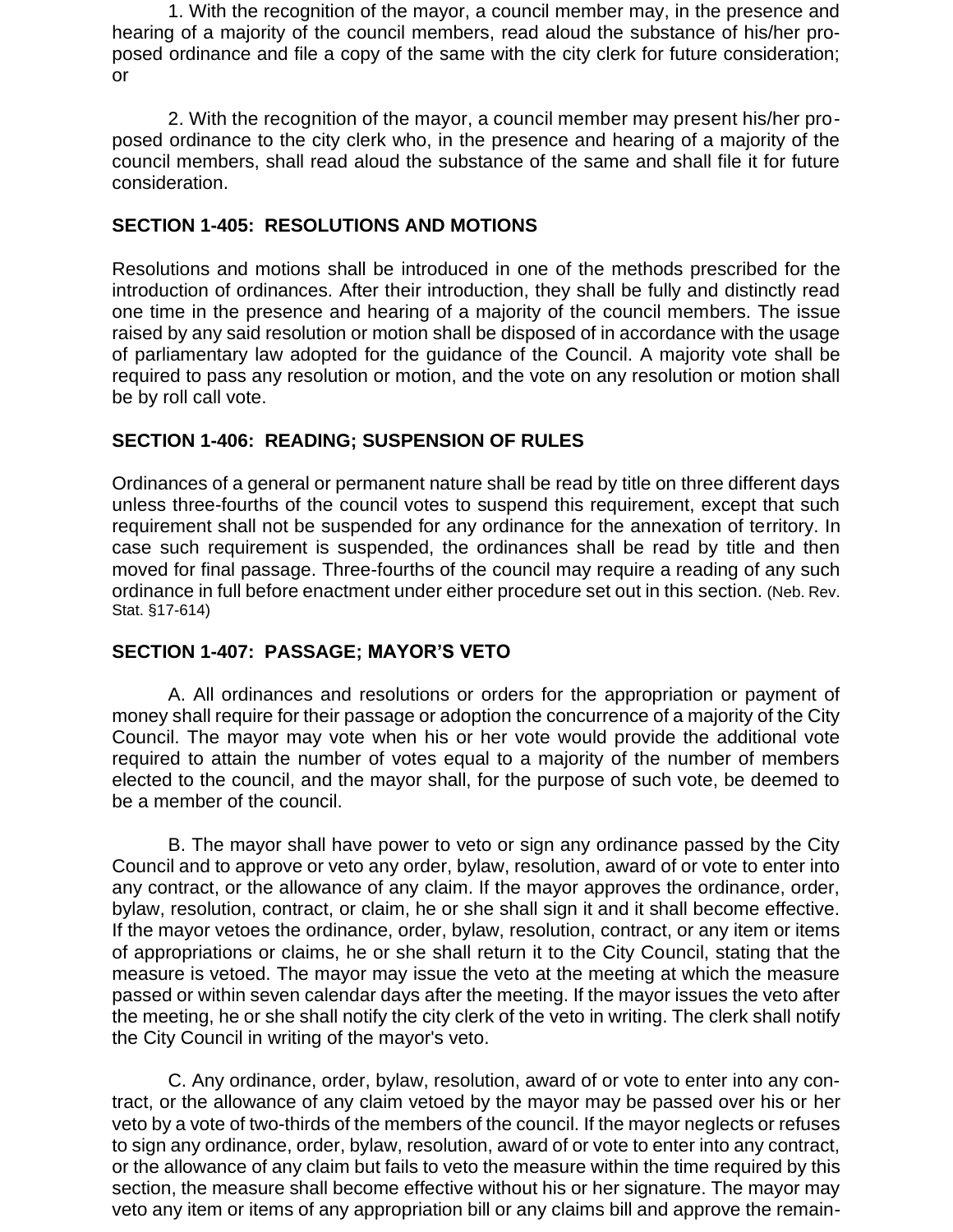der thereof, and the item or items vetoed may be passed by the council over the veto as in other cases. (Neb. Rev. Stat. §17-111, 17-614) (Am. by Ord. No. 672, 3/10/15)

# **SECTION 1-408: EFFECTIVE DATE**

The city clerk shall, within 15 days after the passage of any ordinance, publish the same in a legal newspaper of general circulation in the City or post the ordinance in the normal three public places. The ordinance shall then become effective upon publication or posting. (Ref. Neb. Rev. Stat. §17-613)

### **SECTION 1-409: EMERGENCY ORDINANCES**

An ordinance passed to deal with riot, infectious or contagious disease or other impending danger, failure of a public utility or other emergency requiring its immediate operation shall take effect upon the proclamation of the mayor and the posting thereof in at least three of the most public places in the City. Such emergency notice shall recite the emergency, be passed by a three-fourths vote of the Council, and entered upon the city clerk's minutes. (Ref. Neb. Rev. Stat. §17-613, 19-3701)

### **SECTION 1-410: CERTIFICATE OF PUBLICATION OR POSTING**

The passage, approval and publication or posting of any ordinance shall be sufficiently proven by a certificate under the city seal from the city clerk showing that the said ordinance was passed and approved, and when and in what paper the same was published, or when, by whom and where the same was posted. (Ref. Neb. Rev. Stat. §17-613)

#### **SECTION 1-411: AMENDMENTS AND REVISIONS**

No ordinance or section thereof shall be revised or amended unless the new ordinance contains the entire ordinance or section as revised or amended, and the ordinance or section so amended shall be repealed. (Ref. Neb. Rev. Stat. §17-613)

# **ARTICLE V – FISCAL MANAGEMENT**

#### **SECTION 1-501: FISCAL YEAR**

The fiscal year of the City shall commence on October 1 and extend through the following September 30. (Ref. Neb. Rev. Stat. §17-701)

#### **SECTION 1-502: BUDGET PROCEDURE**

The *Manual of Instructions for City/Village: Budgets*, prepared by the state Auditor of Public Accounts, is incorporated by reference for the purpose of proper budget preparation and shall be followed wherever practicable.

#### **SECTION 1-503: BUDGET STATEMENT**

1. The City Council shall adopt a budget statement pursuant to the Nebraska Budget Act, to be termed "The Annual Appropriation Bill," in which the Council shall appropriate such sums of money as may be deemed necessary to defray all necessary expenses and liabilities of the City. Such budget statement shall be prepared on forms prescribed and furnished by the Nebraska Auditor of Public Accounts and shall contain that information required by the *Manual of Instructions for City/Village: Budgets*, prepared by the state auditor.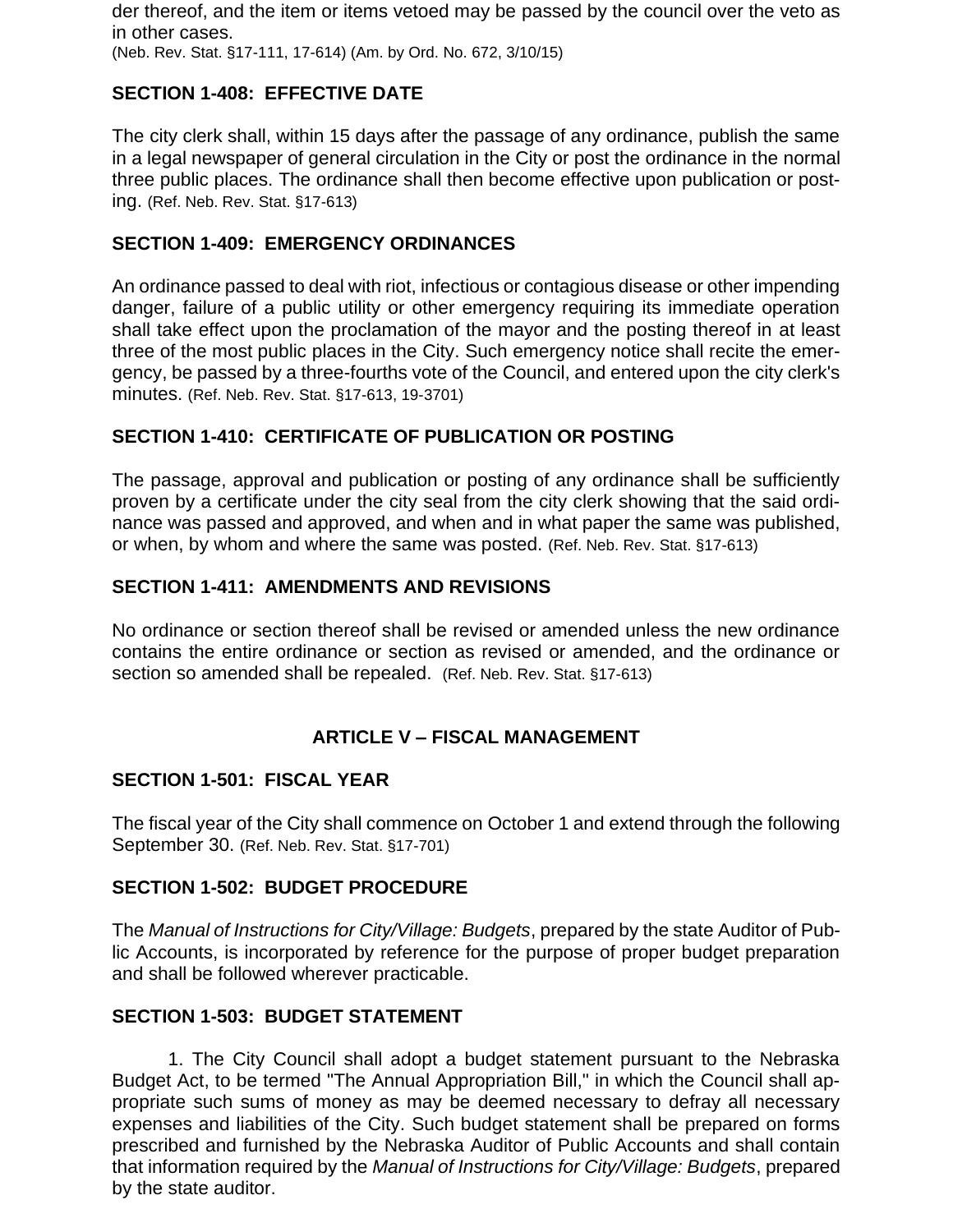2. The annual appropriation bill shall not be amended without a majority vote of the City Council after a public hearing. Notice of the time and place of the hearing shall be published at least five days prior to the date set for hearing in a newspaper of general circulation within the City. The income arising from the operation of proprietary functions shall be deemed especially appropriated to the payment of the current expenses of and to the cost of improvements, extensions and additions to such functions and shall not be included in the annual appropriation bill.

(Ref. Neb. Rev. Stat. §13-504)

# **SECTION 1-504: BUDGET HEARING**

Subsequent to the filing of the proposed budget statement, the City Council shall publish a proposed budget and conduct a public hearing thereon. Notice of the place and time of the said hearing, as well as a copy of the proposed budget, shall be published at least five days prior to the date set for the hearing in a newspaper of general circulation in the City. After such hearing, the statement shall be adopted, or amended and adopted as amended, and a written record shall be made of such hearing. If the adopted budget statement reflects a change from that shown in the published proposed budget statement, a summary of such changes shall be published within 20 days after its adoption. (Ref. Neb. Rev. Stat. §13-506)

# **SECTION 1-505: BUDGET FILING**

The City Council shall file with and certify to the levying board and file with the Nebraska State Auditor a copy of the adopted budget statement, together with the amount of the tax to be levied and proof of publication. Such filing shall be made on or before September 20th. The City Council shall not certify any tax that exceeds the maximum levy prescribed by state law; provided, in certifying the amount to be so levied, allowance may be made for delinquent taxes not exceeding 5% of the amount to be levied, plus the actual percentage of delinquent taxes for the preceding tax year. (Ref. Neb. Rev. Stat. §13-508)

# **SECTION 1-506: ANNUAL AUDIT**

1. The City Council shall cause an audit of the city's accounts to be made by a qualified, independent accountant as expeditiously as possible following the close of the fiscal year covering all financial transactions and affairs of the City for such preceding fiscal year. Such audit shall be made on a cash or accrual method at the discretion of the City. Such audit shall be completed and the annual audit report made by such accountant submitted within six months of the close of the fiscal year, unless an extension of time shall be granted by a written resolution of the City Council. The audit report shall set forth the financial position and results of financial operations for each fund or group of accounts of the City as well as an opinion by the accountant with respect to the financial statements.

2. All public utilities or other enterprises which substantially generate their own revenue shall be audited separately, and the results of such audits shall appear separately in the annual audit report. Such audits shall be on an accrual basis and shall contain statements and materials which conform to generally accepted accounting principles.

3. The auditor shall submit not less than three copies of the audit report to the City Council. Two copies of the annual report shall be filed with the city clerk, becoming a part of the public records of the clerk's office, and will at all times thereafter be open for public inspection. One copy shall be filed with the state auditor. (Ref. Neb. Rev. Stat. §19-2901 through 19-2909)

# **SECTION 1-507: ALL-PURPOSE LEVY**

The City Council has determined that the amount of money to be raised by taxation shall be certified to the county clerk in the form of one all-purpose levy instead of certifying a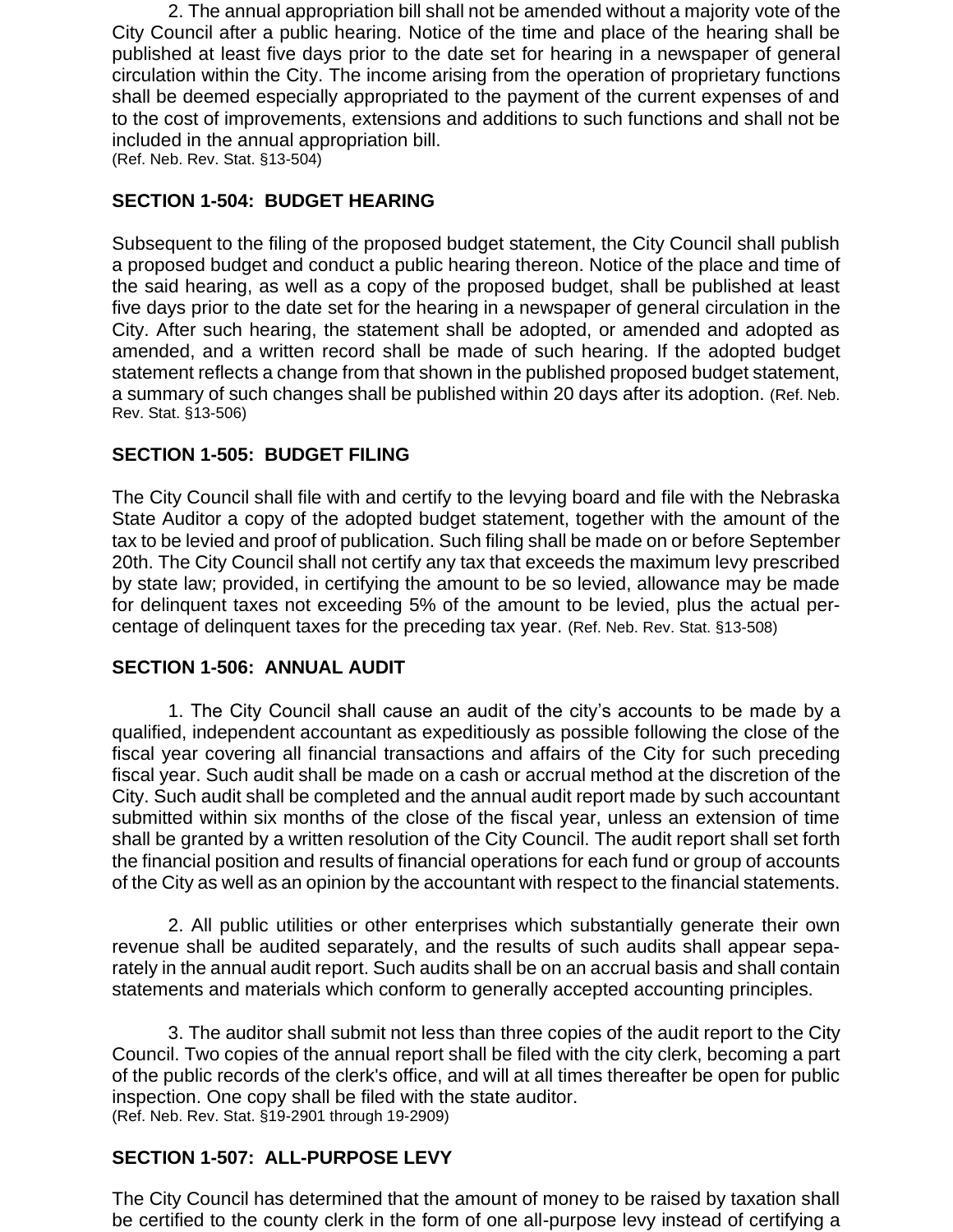schedule of levies for specific purposes added together. Said all-purpose levy shall not exceed an annual levy in excess of the legal maximum as prescribed by state law upon the assessed valuation of all taxable property in the City, except intangible property. (Ref. Neb. Rev. Stat. §17-702)

### **SECTION 1-508: CONTRACTS**

1. Except as provided in Neb. Rev. Stat. §18-412.01, for a contract with a public power district to operate, renew, replace or add to the electric distribution, transmission, or generation system of the City, no contract for enlargement or general improvements, such as water extensions, sewer, public heating system, bridges, work on streets, or any other work or improvement costing over \$30,000.00 shall be made when such cost is assessed to the property, unless it is first approved by the City Council.

2. Except as provided in Neb. Rev. Stat. §18-412.01, before the City Council makes any contract in excess of \$30,000.00 for enlargement or general improvements such as water extensions, sewers, public heating system, bridges, work on streets, or any other work or improvement when the cost of such enlargement or improvement is assessed to the property, an estimate of the cost shall be made by the city engineer and submitted to the Council. In advertising for bids as provided in this section, the City Council may publish the amount of the estimate.

3. Advertisements for bids shall be required for any contract costing over \$30,000.00 entered into:

- A. For enlargement or general improvements, such as water extensions, sewers, public heating system, bridges, work on streets, or any other work or improvement when the cost of such enlargement or improvement is assessed to the property, or
- B. For the purchase of equipment used in the construction of such enlargement or general improvements.

4. The city electric utility may enter into a contract for the enlargement or improvement of the electric system or for the purchase of equipment used for such enlargement or improvement without advertising for bids if the price is:

- A. \$30,000.00 or less;
- B. \$60,000.00 or less and the electric utility has gross annual revenue from retail sales in excess of \$1,000,000.00;
- C. \$90,000.00 or less and the electric utility has gross annual revenue from retail sales in excess of \$5,000,000.00; or
- D. \$120,000.00 or less and the electric utility has gross annual revenue from retail sales in excess of \$10,000,000.00.

(Ref. Neb. Rev. Stat. §17-568.01) (Am. by Ord. No. 580, 2/10/08)

#### **SECTION 1-509: CLAIMS**

All claims against the City shall be presented to the City Council in writing with a full account of the items, and no claim or demand shall be audited or allowed unless presented as provided for in this section. No costs shall be recovered against the City in any action brought against it for an unliquidated claim which has not been presented to the City Council to be audited, nor upon claims allowed in part, unless the recovery shall be for a greater sum than the amount allowed with the interest due. No order or warrant shall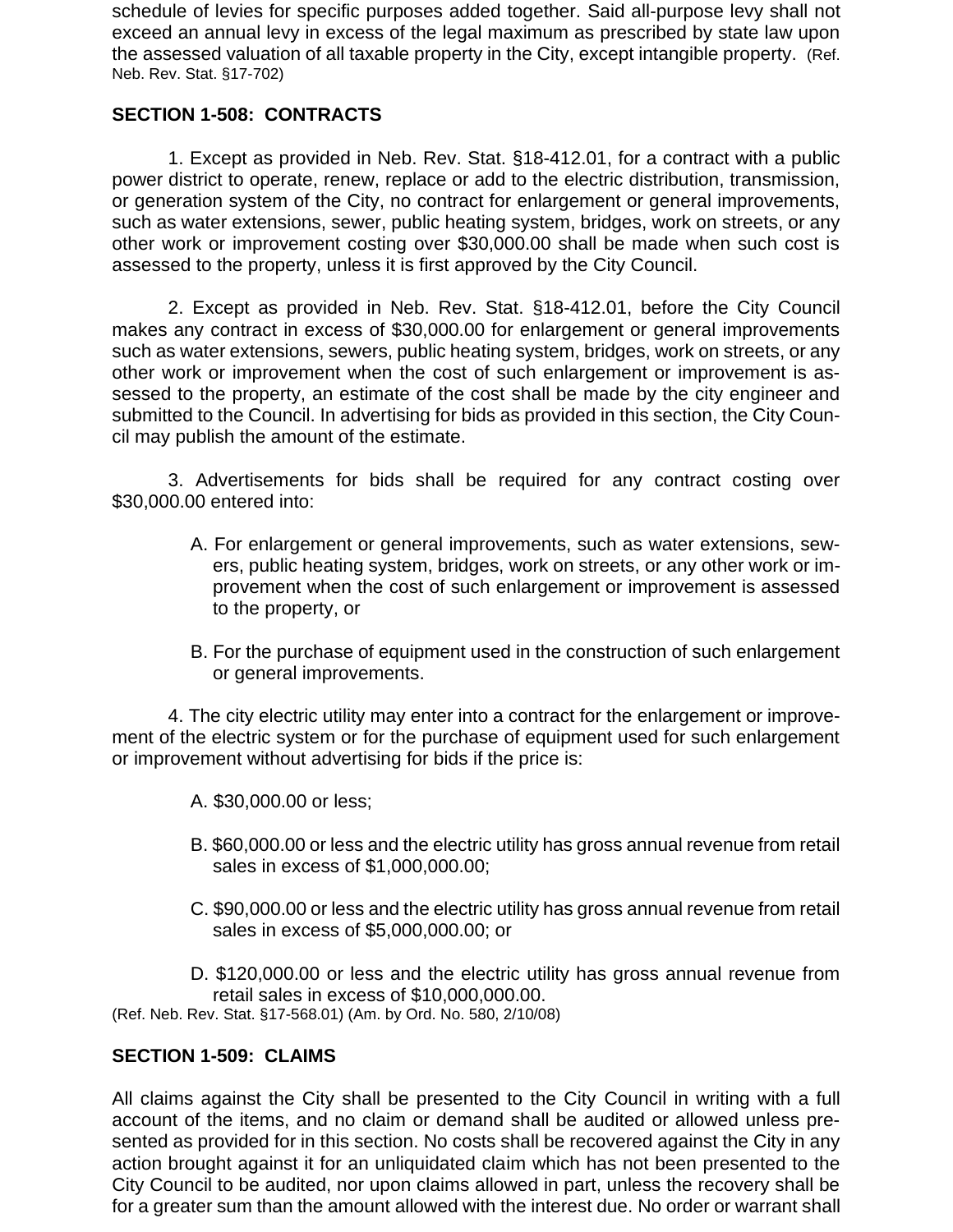be drawn in excess of 85% of the current levy for the purpose for which it is drawn unless there shall be sufficient money in the city treasury for the appropriate fund against which it is to be drawn, provided that in the event there exist obligated funds from the federal and/or state government for the general purpose of such warrant, then such warrant may be drawn in excess of 85% but not more than 100% of the current levy for the purpose for which said warrant is drawn. (Ref. Neb. Rev. Stat. §17-714, 17-715)

# **SECTION 1-510: WARRANTS**

All warrants drawn upon the city treasury must be signed by the mayor and countersigned by the city clerk, stating the particular fund to which the warrant is chargeable, the person to whom it is payable, and the purpose of the expenditure. No money shall be otherwise paid than upon warrants so drawn. Each warrant shall specify the amount included of such fund.

# **SECTION 1-511: TRANSFER OF FUNDS**

1. Whenever during the current fiscal year it becomes apparent due to unforeseen emergencies that there is temporarily insufficient money in a particular fund to meet the requirements of the adopted budget of expenditures for that fund, the City Council may, by a majority vote, transfer money from other funds to such fund. No expenditure during any fiscal year shall be made in excess of the amounts indicated in the adopted budget statement except as authorized herein. If, as the result of unforeseen circumstances, the revenue of the current fiscal year shall be insufficient, the City Council may propose to supplement the previously adopted budget statement and shall conduct a public hearing, at which time any taxpayer may appear or file a written statement protesting the application for additional money. A written record shall be kept of any such hearing.

2. Notice of the place and time for the said hearing shall be published at least five days prior to the date set for the hearing in a newspaper of general circulation in the City. The published notice shall set forth the time and place of the proposed hearing, the amount of additional money required, the purpose of the required money, a statement stating the reasons why the adopted budget of expenditures cannot be reduced to meet the need for additional money, and a copy of the summary of the originally adopted budget previously published.

3. Upon the conclusion of the public hearing on the proposed supplemental budget and approval by the City Council, said board shall file with the county clerk and the state auditor a copy of the supplemental budget and shall certify the amount of additional tax to be levied. The Council may then issue warrants in payment for expenditures authorized by the adopted supplemental budget. The said warrants shall be referred to as "registered warrants" and shall be repaid during the next fiscal year from funds derived from taxes levied therefor.

(Ref. Neb. Rev. Stat. §13-510, 13-511)

#### **SECTION 1-512: SPECIAL ASSESSMENT FUND**

All money received on special tax assessments shall be held by the city treasurer as a special fund to be applied to the payment of the improvement for which the assessment was made. (Ref. Neb. Rev. Stat. §17-710)

#### **SECTION 1-513: SINKING FUNDS**

1. The City Council, subject to the limitations set forth herein, shall have the power to levy a tax not to exceed that prescribed by state law in addition to the amount of tax which may be annually levied for the purposes of the adopted budget statement of the City for the purpose of establishing a sinking fund for the construction, purchase, improve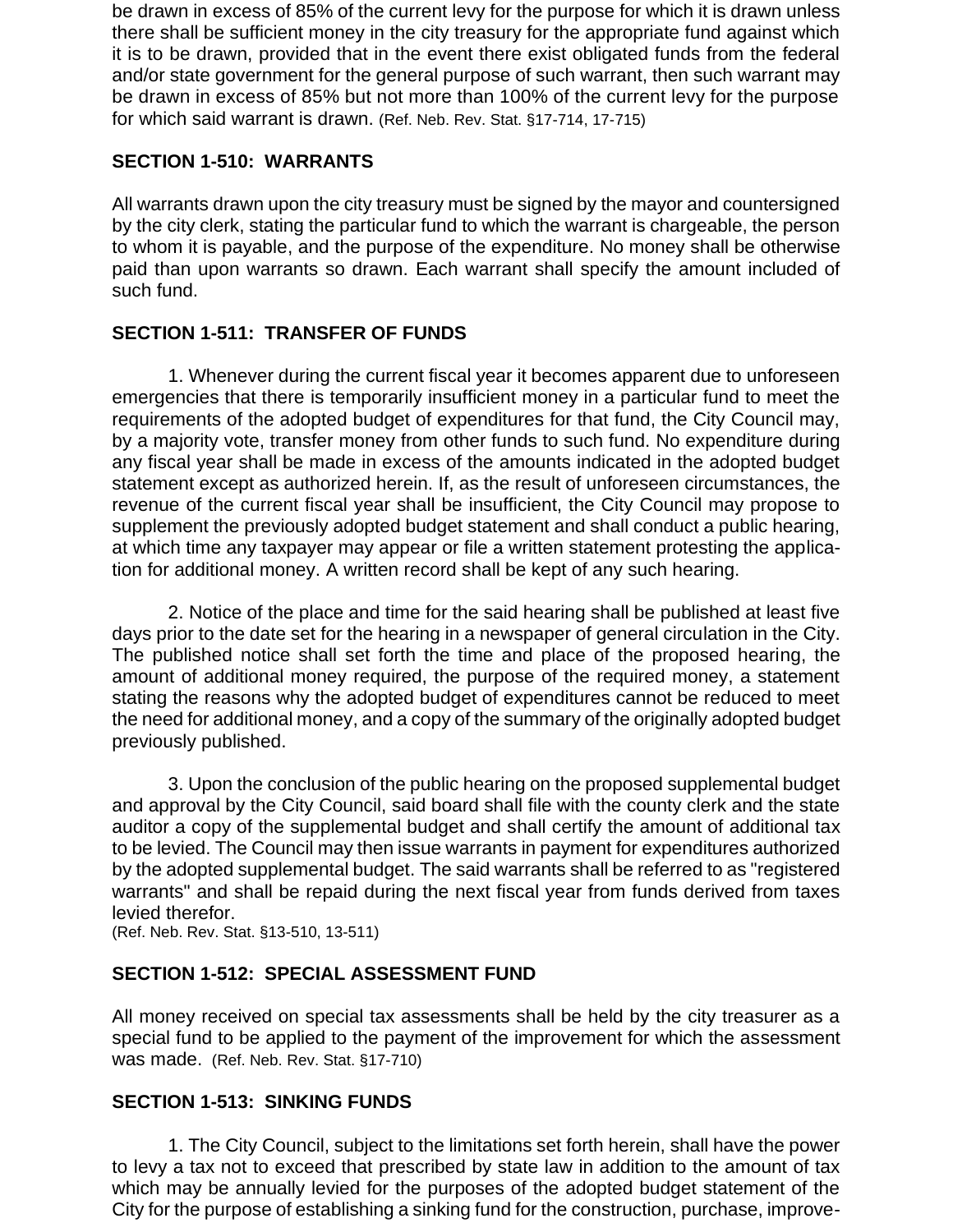ment, extension or repair of the approved uses as authorized by state law.

2. To initiate the said sinking fund, the City Council shall declare its purpose by resolution, to submit to the qualified electors of the City the proposition to provide the improvement at the next general city election. The resolution shall set forth the improvement, the estimated cost, the amount of the annual levy, the number of years required to provide the required revenue, the name of the sinking fund proposed, and the proposition as it will appear on the ballot. Notice of the said proposition shall be published in its entirety for three successive weeks before the day of the election in a legal newspaper of general circulation in the City.

3. The sinking fund may be established after the election if a majority or more of the legal votes were in favor of the establishment of the fund. The City Council may then proceed to establish the said fund in conformity with the provisions of the proposition and applicable state law. The funds received by the city treasurer shall, as they accumulate, be immediately invested with the written approval of the City Council in the manner provided by state law. No sinking fund so established shall be used for any purpose or purposes contrary to the purpose as it appeared on the ballot unless the City Council is authorized to do so by 60% of the qualified electors of the City voting at a general election favoring such a change in the use of the sinking fund.

# (Ref. Neb. Rev. Stat. §19-1301 through 19-1304, 77-2337, 77-2339)

# **SECTION 1-514: DEPOSIT OF FUNDS**

The City Council, at its first meeting in each fiscal year, shall designate one or more financial institutions of approved and responsible standing in which the city treasurer shall keep at all times all money held by him/her; provided, if more than one financial institution in the City meets the requirements for approved financial institutions as herein defined, the said funds shall be deposited in each of them and the city treasurer shall not give a preference to any one or more of them in the money deposited. A bond shall be required from all financial institutions so selected, in a penal sum which equals the maximum amount on deposit at any time less the amount insured by the Federal Deposit Insurance Corporation or a pledge of sufficient assets of the bank to secure the payment of all such deposits. (Ref. Neb. Rev. Stat. §17-607, 77-2362 through 77-2364)

#### **SECTION 1-515: INVESTMENT OF FUNDS**

The City Council may by resolution direct and authorize the city treasurer to invest surplus funds in the outstanding bonds or registered warrants of the City, and other approved bonds and obligations as provided by law. The interest on such bonds or warrants shall be credited to the fund out of which the said bonds or warrants were purchased. (Ref. Neb. Rev. Stat. §17-608, 17-609, 72-1259, 77-2341)

#### **SECTION 1-516: EXPENDITURES**

No city official shall have the power to appropriate, issue or draw any order or warrant on the city treasury for money unless the same has been appropriated or ordered by ordinance, or the claim for the payment of such order or warrant has been allowed according to Nebraska law and funds for the claim or out of which said claim is payable had been included in the adopted budget statement according to law.

# **SECTION 1-517: BOND ISSUES**

The City Council may, after meeting all the requirements of state law, issue bonds, fund bonds, and retire bonds for such purposes as may be permitted by state law. The Council shall have the authority to levy special assessments for the payment of interest and principal on such bonds and may spread the payments up to the maximum number of years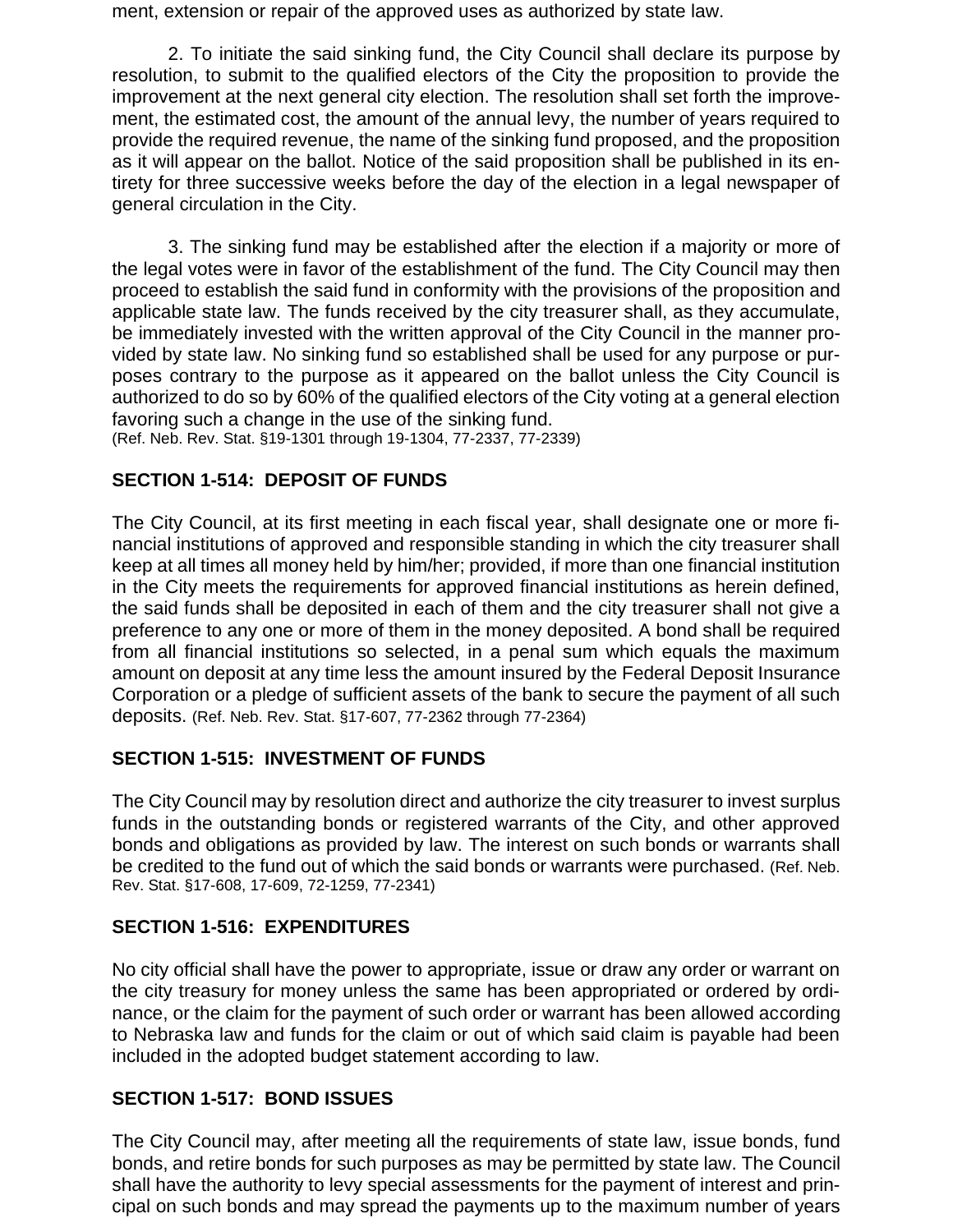permitted by state law. (Ref. Neb. Rev. Stat. §10-201 through 10-411, 10-606 through 10-612, 12- 1001, 17-529.08, 17-534, 17-905, 17-908, 17-911, 17-939, 17-958, 17-968, 18-1801 through 18-1805, 23- 3513, 39-836)

### **ARTICLE VI – ELECTIONS**

#### **SECTION 1-601: ELECTION OF OFFICERS; CERTIFICATION**

All city elections involving the election of officers shall be held in accordance with the Election Act and in conjunction with the statewide general election. No later than July 1 of each even-numbered year, the City Council shall certify to the secretary of state, the election commissioner or the county clerk, the name of the City, the number of officers to be elected, the length of the terms of office, the vacancies to be filled by election and length of remaining terms, and the number of votes to be cast by a registered voter for each office. (Ref. Neb. Rev. Stat. §16-302.01, 32-401, 32-404, 32-532, 32-556)

#### **SECTION 1-602: PRIMARY ELECTION; NUMBER OF CANDIDATES FILING**

If the number of candidates properly filed for nomination at the primary election does not exceed two for each vacancy to be filled, all candidates properly filed shall be considered nominated and no primary election for their nomination shall be required.

#### **SECTION 1-603: TIE VOTES**

In the case of a tie vote of any of the candidates in either the primary or general election, the county clerk shall notify such candidates to appear at his/her office on a given day and hour to determine the same by lot before the canvassing board, and the certificate of nomination or election shall be given accordingly. Notice to appear shall be given by certified mail. (Ref. Neb. Rev. Stat. §32-1122)

#### **SECTION 1-604: FILING FEE**

Prior to the filing of any nomination papers, there shall be paid to the city treasurer a filing fee which shall amount to 1% of the annual salary for the office for which the candidate will file; provided, there shall be no filing fee for any candidate filing for an office in which a per diem is paid rather than a salary or an office for which there is a salary of less than \$500.00 per year. No nominating papers shall be filed until the proper city treasurer's receipt, showing payment of the filing fee, shall be presented to the election officer with whom the nomination papers are to be filed. (Ref. Neb. Rev. Stat. §32-608)

#### **SECTION 1-605: VOTER QUALIFICATIONS**

"Elector" shall mean a person of the constitutionally prescribed age or upwards, who shall have the right to vote for all officers to be elected to public office and upon all questions and proposals lawfully submitted to the voters at any and all elections authorized or provided for by the Constitution or the laws of the State of Nebraska, except school elections; provided, no person shall be qualified to vote at any election unless such person shall be a resident of the State and shall have been properly registered with the election official of the county. (Ref. Neb. Rev. Stat. §17-602, 32-110)

#### **SECTION 1-606: PETITION CANDIDATES**

1. Any registered voter who was not a candidate in the primary election may have his/her name placed on the general election ballot for a partisan office by filing petitions as prescribed in this section and Neb. Rev. Stat. §32-621, or by nomination by political party convention or committee.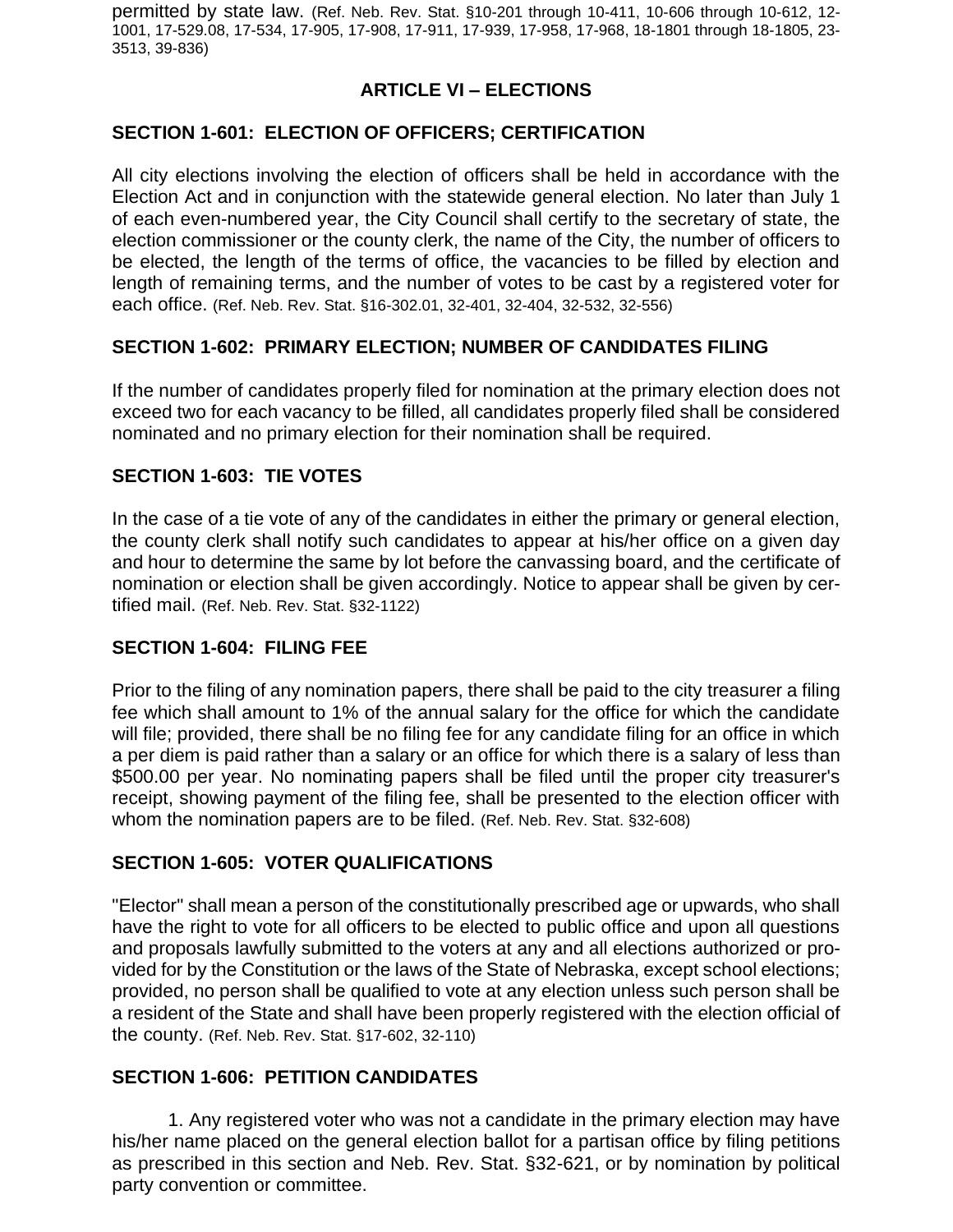2. Any candidate who was defeated in the primary election and any registered voter who was not a candidate in the primary election may have his/her name placed on the general election ballot if a vacancy exists on the ballot under subsection (1) of Neb. Rev. Stat. §32-626 and the candidate files for the office by petition as prescribed in this section.

3. The number of signatures of registered voters needed to place the name of a candidate upon the nonpartisan ballot for the general election shall be at least 10% of the total number of registered voters voting for governor or president of the United States at the immediately preceding general election in the City.

4. The number of signatures of registered voters needed to place the name of a candidate upon the partisan ballot for the general election shall be at least 20% of the total vote for governor or president of the United States at the immediately preceding general election within the City, not to exceed 2000.

5. Petitions for nomination shall conform to the requirements of Neb. Rev. Stat. §32-628. Petitions shall state the office to be filled and the name and address of the candidate. Petitions for partisan office shall also indicate the party affiliation of the candidate. Petitions shall be signed by registered voters residing in the City and shall be filed with the filing officer in the same manner as provided for candidate filing forms in Neb. Rev. Stat. §32-607. Petition signers and circulators shall conform to the requirements of Neb. Rev. Stat. §32-629 and 32-630. No petition for nomination shall be filed unless there is attached thereto a receipt showing payment of the required filing fee. The petitions shall be filed by September 1 in the year of the general election. (Ref. Neb. Rev. Stat. §32-616 through 32-618)

#### **SECTION 1-607: NOMINATION BY WRITE-IN VOTES**

Candidates for elected office may be nominated by write-in; however, when the name of a candidate who did not file or become a petition candidate for nomination is written in and voted for as a candidate for City Council, such person shall not be entitled to a certificate of nomination at a statewide primary election or have his/her name placed on the general election ballot unless such person shall have received not less than 20% of the total vote cast for the candidate receiving the greatest number of votes in the precinct or ward at the preceding election in which candidates were elected to serve the precinct or ward.

#### **SECTION 1-608: SPECIAL JOINT ELECTIONS**

1. Any issue to be submitted to the registered voters at a special election by the City shall be certified by the city clerk to the election commissioner or county clerk at least 50 days prior to the election. A special election may be held by mail as provided in Neb. Rev. Stat. §32-952 through 32-959. No special election to be conducted by the election commissioner or county clerk shall be held within 30 days prior to or 60 days after the statewide primary election, and no special election to be conducted by the election commissioner or county clerk shall be held within 30 days prior to or 60 days after the statewide general election.

2. In lieu of submitting the issue at a special election, the City may submit the issue at a statewide primary or general election or at any scheduled county election, except that no such issue shall be submitted at a statewide election or scheduled county election unless the issue to be submitted has been certified by the city clerk to the election commissioner or county clerk by March 1 for the primary election and by September 1 for the general election.

3. After the election commissioner or county clerk has received the certification of the issue to be submitted, he/she shall be responsible for all matters relating to the sub-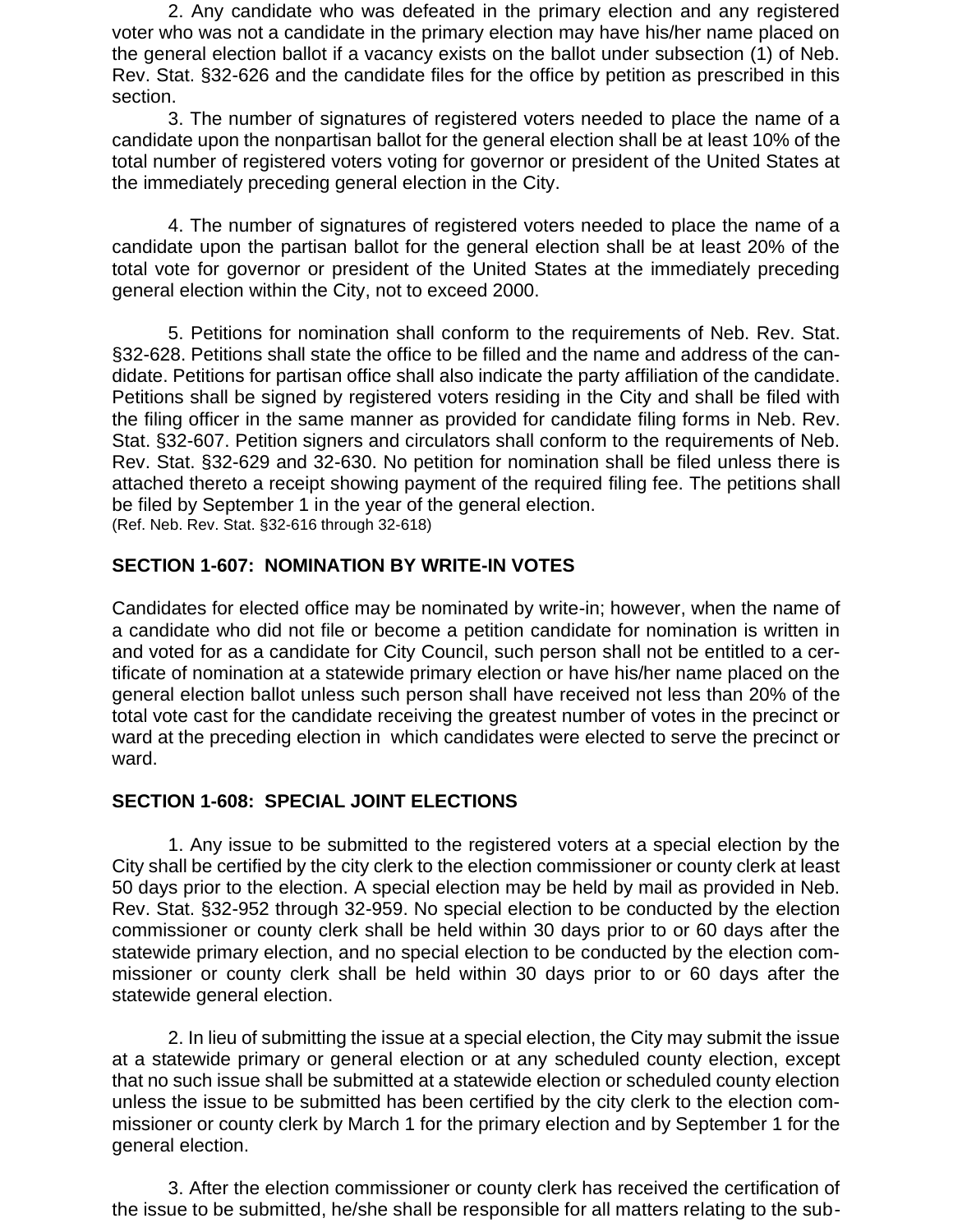mission of the issue to the registered voters, except that the city clerk shall be responsible for the publication or posting of any required special notice of the submission of such issue other than the notice required to be given of the statewide election issues. The election commissioner or county clerk shall prepare the ballots, issue absentee ballots and conduct the submission of the issue, including the receiving and counting of the ballots. The election returns shall be made to the election commissioner or county clerk. The ballots, including absentee ballots, shall be counted and canvassed at the same time and in the same manner as the other ballots. Upon completion of the canvass of the vote by the county canvassing board, the election commissioner or county clerk shall certify the election results to the City Council. The canvass by the county canvassing board shall have the same force and effect as if made by the City Council. (Ref. Neb. Rev. Stat. §32-559)

### **SECTION 1-609: CERTIFICATE OF NOMINATION OR ELECTION**

The county clerk shall, within 40 days after the election, prepare, sign and deliver a certificate of nomination or certificate of election to each person whom the canvassing board has declared to have received the highest vote for each municipal office. A certificate of election prepared by the city clerk shall be as near as possible to the form prescribed in Neb. Rev. Stat. §32-1033 and shall be signed by the mayor under the seal of the City and countersigned by the city clerk. (Ref. Neb. Rev. Stat §32-558 and 32-1033)

### **SECTION 1-610: INABILITY TO ASSUME OFFICE**

In any general election where the person who received the highest number of votes is ineligible, disqualified, deceased, or for any other reason is unable to assume the office for which he/she was a candidate and the electorate had reasonable notice of such disability at the time of election, the candidate in such election who received the highest number of votes shall be declared elected and shall be entitled to the certificate of election, provided that any candidate so declared elected received not less than 35% of the total number of votes cast for such office in the election. If any of the qualifications of this section are not met by the candidate to be declared elected, or reasonable notice of the winner's ineligibility is not available to the voters, a vacancy in such office shall be declared to exist at the time of commencement of the term and shall be filled as prescribed by law.

#### **SECTION 1-611: RECALL PROCEDURE**

1. Any or all of the elected officials of the City may be removed from office by recall pursuant to Neb. Rev. Stat. §32-1301 to 32-1309.

2. Petition circulators shall conform to the requirements of the Election Act. The petition papers shall be procured from the city clerk. Each petition paper shall conform to the requirements of state law. Prior to the issuance of such petition papers, an affidavit shall be signed and filed with the city clerk by at least one registered voter. Such voter(s) shall be deemed to be the principal circulator(s) of the recall petition. The affidavit shall state the name and office of the official sought to be removed and shall request that the city clerk issue initial petition papers to the principal circulator for circulation. The city clerk shall notify the principal circulator that the necessary signatures must be gathered within 30 days from the date of issuing petitions.

3. The city clerk, upon issuing the initial petition papers or any subsequent petition papers, shall enter in a record, to be kept in his/her office, the name of the principal circulator to whom the papers were issued, the date of issuance, and the number of papers issued. The clerk shall certify on the papers the name of the principal circulator to whom the papers were issued and the date they were issued. No petition shall be accepted as part of the petition unless it bears such certificate. The principal circulator who checks out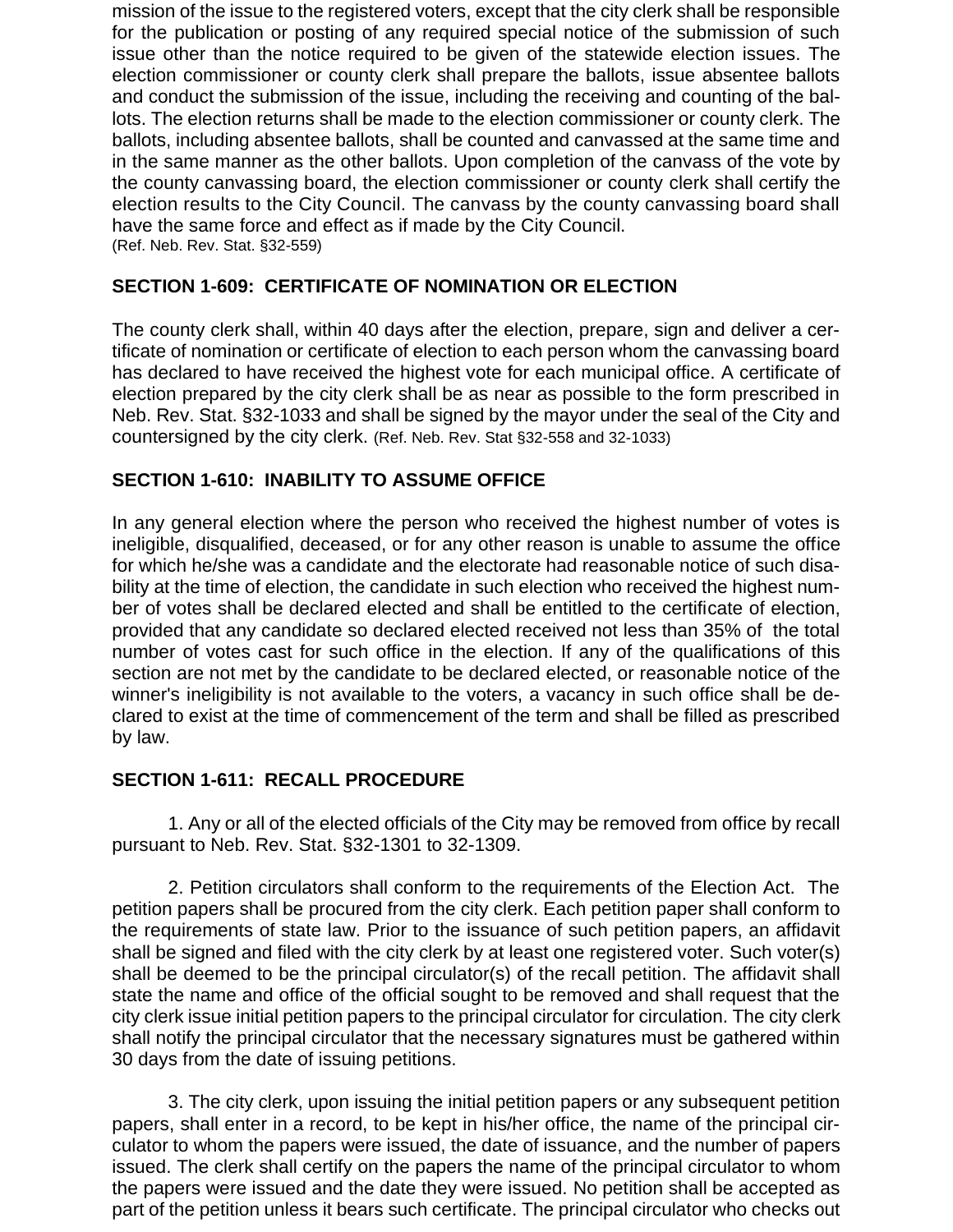petitions from the city clerk may distribute such petitions to registered voters residing in the City who may act as circulators of such petitions.

4. Petition signers shall conform to the requirements of the Election Act. Each signer of a recall petition shall be a registered voter and qualified by his/her place of residence to vote for the office in question on the date of the issuance of the initial petition papers.

5. A petition demanding that the question of removing a member of the City Council be submitted to the registered voters shall be signed by registered voters equal in number to at least 45% of the total vote cast for the person receiving the most votes for that office in the last general election.

6. The principal circulator shall file, as one instrument, all petition papers comprising a recall petition for signature verification with the city clerk within 30 days after he/she issues the initial petition papers to the principal circulator. Within 15 days after the filing of the petition, the clerk shall ascertain whether or not the petition is signed by the requisite number of registered voters. No new signatures may be added after the initial filing of the petition papers. No signature may be removed unless the clerk receives an affidavit signed by the person requesting his/her signature be removed before the petitions are filed with the city clerk for signature verification. If the petition is found to be sufficient, the city clerk shall attach to the petition a certificate showing the result of such examination. If the requisite number of signatures has not been gathered, the city clerk shall file the petition in his/her office without prejudice to the filing of a new petition for the same purpose.

7. If the recall petition is found to be sufficient, the city clerk shall notify the official whose removal is sought and the City Clerk that sufficient signatures have been gathered. If the official does not resign within five days after receiving the notice, the City Council shall order an election to be held not less than 30 nor more than 45 days after the expiration of the five-day period, except that if any other election is to be held in the City within 90 days of the expiration of the five-day period, the City Council shall provide for the holding of the removal election on the same day. After the Council sets the date for the recall election, it shall be held regardless of whether the official whose removal is sought resigns before such recall election is held.

8. If a majority of the votes cast at a recall election are against the removal of the official named on the ballot or if the election results in a tie, the official shall continue in office for the remainder of his/her term but may be subject to further recall attempts as provided in subsection 10 of this section. If a majority of the votes cast at a recall election are for the removal of the official named on the ballot, he/she shall, regardless of any technical defects in the recall petition, be deemed removed from office unless a recount is ordered. If the official is deemed removed, the removal shall result in a vacancy in the office, which shall be filled as otherwise provided in this code and state law. If the election results show a margin of votes equal to 1% or less between the removal or retention of the official in question, the secretary of state, election commissioner or county clerk shall order a recount of the votes cast unless the official named on the ballot files a written statement with the city clerk that he/she does not want a recount If there are vacancies in the offices of a majority or more of the members of the City Council at one time due to the recall of such members, a special election to fill such vacancies shall be conducted as expeditiously as possible by the secretary of state, election commissioner or county clerk.

9. No official who is removed at a recall election or who resigns after the initiation of the recall process shall be appointed to fill the vacancy resulting from his/her removal or the removal of another member of the City Council during the remainder of his/her term of office.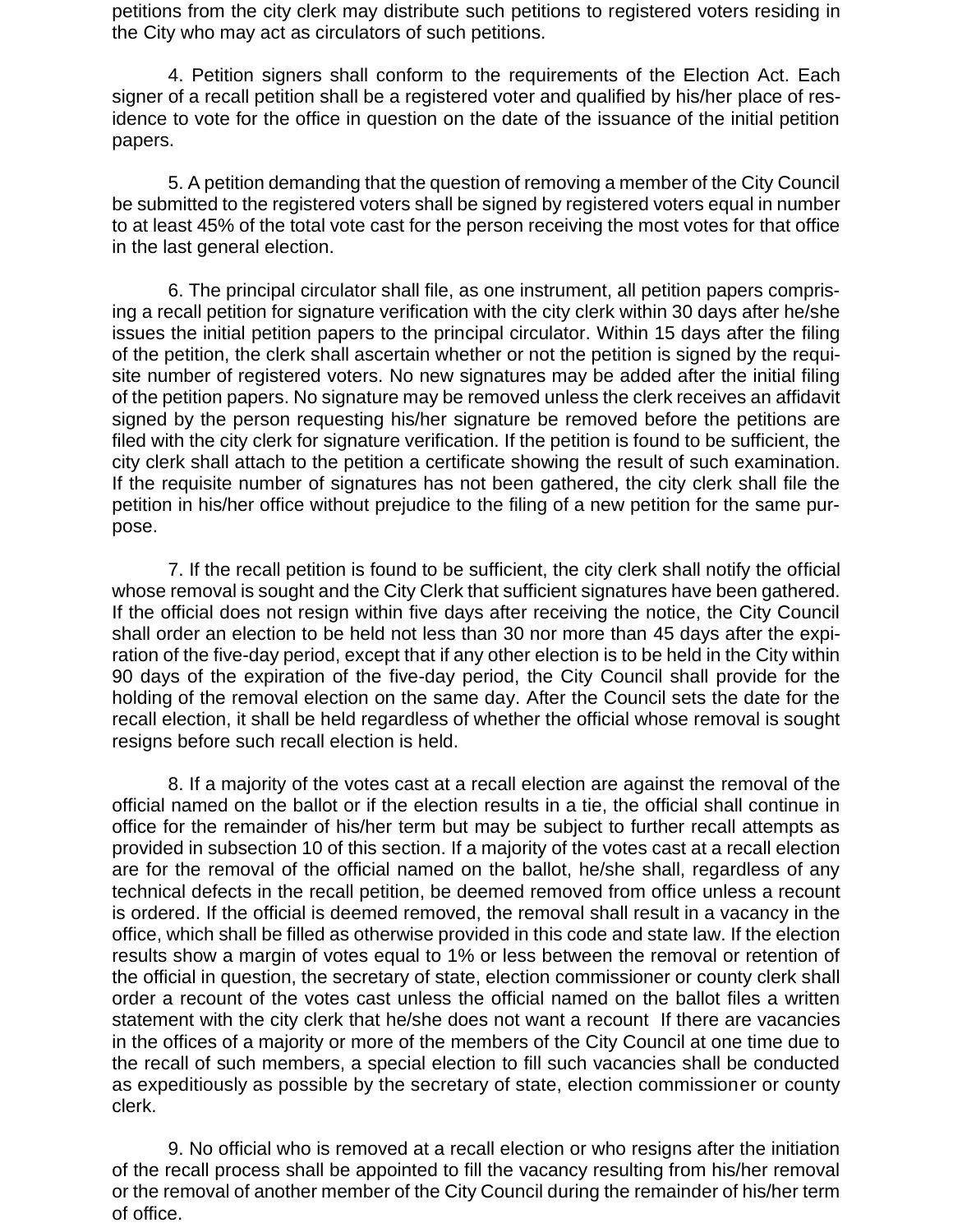10. No recall petition shall be filed against an elected official within 12 months after a recall election has failed to remove him/her from office or within six months after the beginning of his/her term of office or within six months prior to the incumbent's filing deadline for the office.

(Ref. Neb. Rev. Stat. §32-1301 through 32-1309)

#### **SECTION 1-612: BALLOTS**

The county clerk shall provide printed ballots for every general municipal election, and the expense of printing and delivering the ballots and cards of instruction shall be a charge upon the City. (Ref. Neb. Rev. Stat. §32-1202)

### **SECTION 1-613: ELECTIONS AT LARGE; SINGLE POLLING PLACE**

All elected officials of the City shall be nominated and elected on an at-large basis. There shall be one polling place within the City to be selected and designated as provided by law.

#### **SECTION 1-614: EXIT POLLS**

On Election Day no person shall conduct any exit poll, public opinion poll, or any other interviews seeking to determine voter preferences within 20 feet of the entrance to any polling place or, if inside the polling place or building, within 100 feet of any voting booth. (Ref. Neb. Rev. Stat. §32-1525)

# **ARTICLE VII – POLICE DEPARTMENT**

### **SECTION 1-701: POWERS, DUTIES, RESPONSIBILITIES**

1. Suitable uniforms and badges shall be furnished to the city police officers by the City. Any member who shall lose or destroy the same shall be required to pay the replacement costs. Any member who shall leave the force shall immediately deliver his/her badge to the chief of police. In addition to uniforms, the City Council may from time to time provide the city police with such equipment and transportation as may be essential in the performance of their official duties.

2. It shall be unlawful for the City Council to retain any city police officer in such position upon his/her conviction of any Class I misdemeanor, Class W misdemeanor, or any felony violation of the United States, the State of Nebraska, or any other comparable offenses of any other jurisdiction.

3. No law enforcement official shall have any interest in any establishment having a liquor license.

4. City police officers, whether regular or special, shall:

- A. Be expected to be conversant with and knowledgeable of the city and state laws.
- B. Have the power to arrest all offenders against the laws of the State or the City, by day or by night, and keep the said offenders in the city jail or some other place to prevent their escape until trial can be held before the proper official of the State or the City.
- C. Have the duty to file such complaints and reports as may be required by the city ordinances and state laws. City police who shall purposely and willfully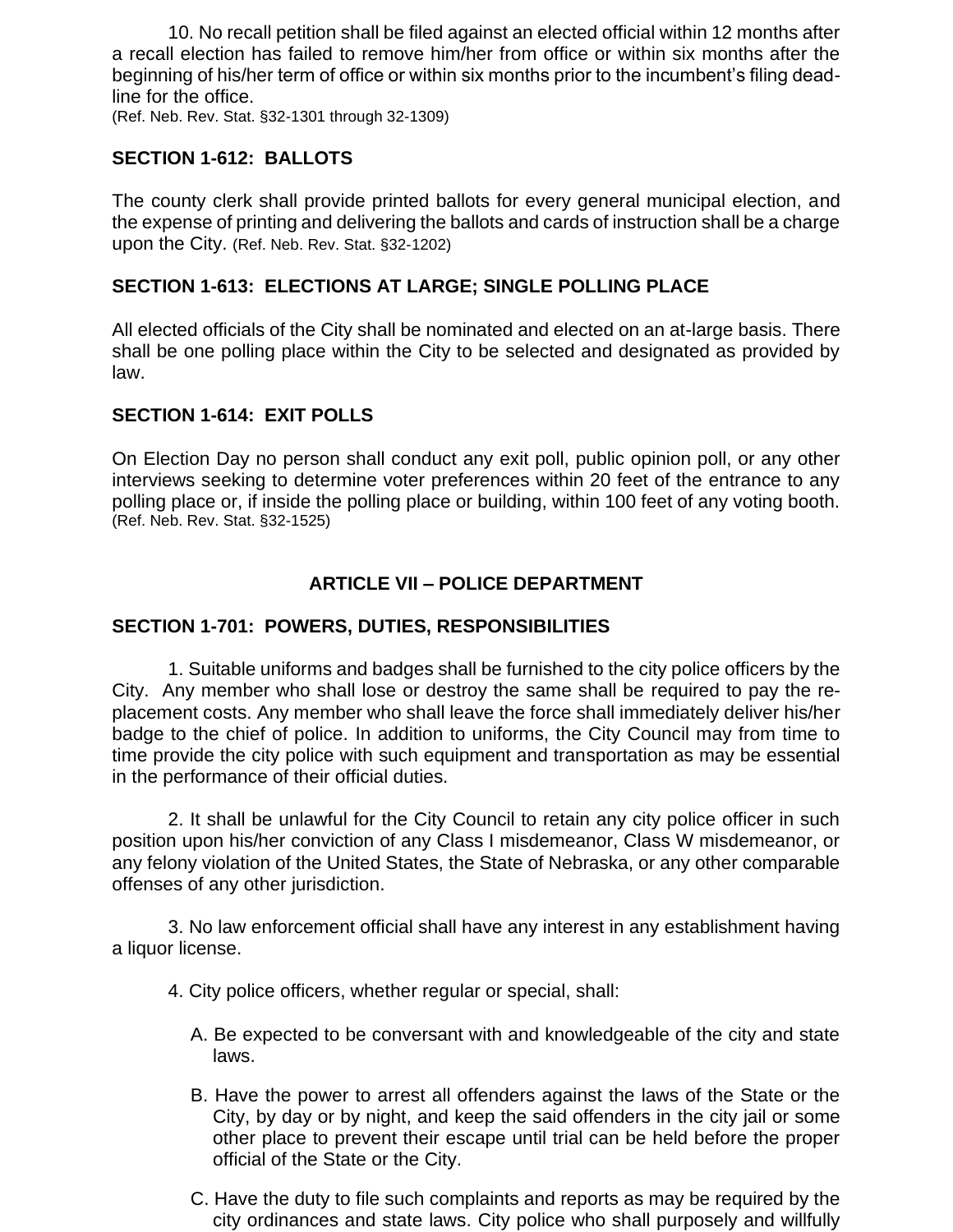fail, neglect or refuse to make an arrest or purposely and willfully fail to make a complaint after an arrest is made shall be charged with a misdemeanor, and shall be fined upon conviction of said misdemeanor.

- D. Upon making a lawful arrest, search all persons in the presence of some other person whenever possible, and shall carefully keep and produce to the proper judicial official upon the trial everything found upon the person of such prisoners. All personal effects so taken from prisoners aforesaid shall be restored to them upon their release.
- E. Have full power and authority to call on any person whenever necessary to assist them in performing public duties; and failure, neglect or refusal to render such assistance shall be deemed a misdemeanor punishable upon conviction by a fine.

#### **SECTION 1-702: ARREST JURISDICTION**

1. The police chief or any other city police officer shall have the power and authority to enforce the laws of this state and the City or otherwise perform the functions of that office anywhere within his/her primary jurisdiction. "Primary jurisdiction" shall mean the geographic area within territorial limits of the City.

2. The police chief and any other city police officer who is within this state but beyond the territorial limits of his/her primary jurisdiction shall have the power and authority to enforce the laws of this state or any legal ordinance of the City or otherwise perform the functions of his/her office, including the authority to arrest and detain suspects, as if enforcing the laws or performing the functions within the territorial limits of his/her primary jurisdiction in the following cases:

- A. The police chief or any other city police officer, if in a fresh attempt to apprehend a person suspected of committing a felony, may follow such person into any other jurisdiction in this state and there arrest and detain such person and return him/her to the officer's primary jurisdiction;
- B. The police chief or any other city police officer, if in a fresh attempt to apprehend a person suspected of committing a misdemeanor or a traffic infraction, may follow such person anywhere in an area within 25 miles of the boundaries of the officer's primary jurisdiction and there arrest and detain such person and return him/her to the officer's primary jurisdiction;
- C. The police chief or any other city police officer shall have enforcement, arrest and detention authority when responding to a call in which a local, state or federal law enforcement officer is in need of assistance, which shall mean (i) a law enforcement officer whose life is in danger or (ii) who needs assistance in making an arrest and the suspect (a) will not be apprehended unless immediately arrested, (b) may cause injury to himself/herself or others or damage to property unless immediately arrested, or (c) may destroy or conceal evidence of the commission of a crime; and
- D. If the City, under the provisions of the Interlocal Cooperation Act, enters into a contract with any other municipality or county for law enforcement services or joint law enforcement services, law enforcement personnel may have such enforcement authority within the jurisdiction of each of the participating political subdivisions if provided for in the agreement. Unless otherwise provided in the agreement, the City shall provide liability insurance coverage for its own law enforcement personnel as provided in Neb. Rev. Stat. §13-1802.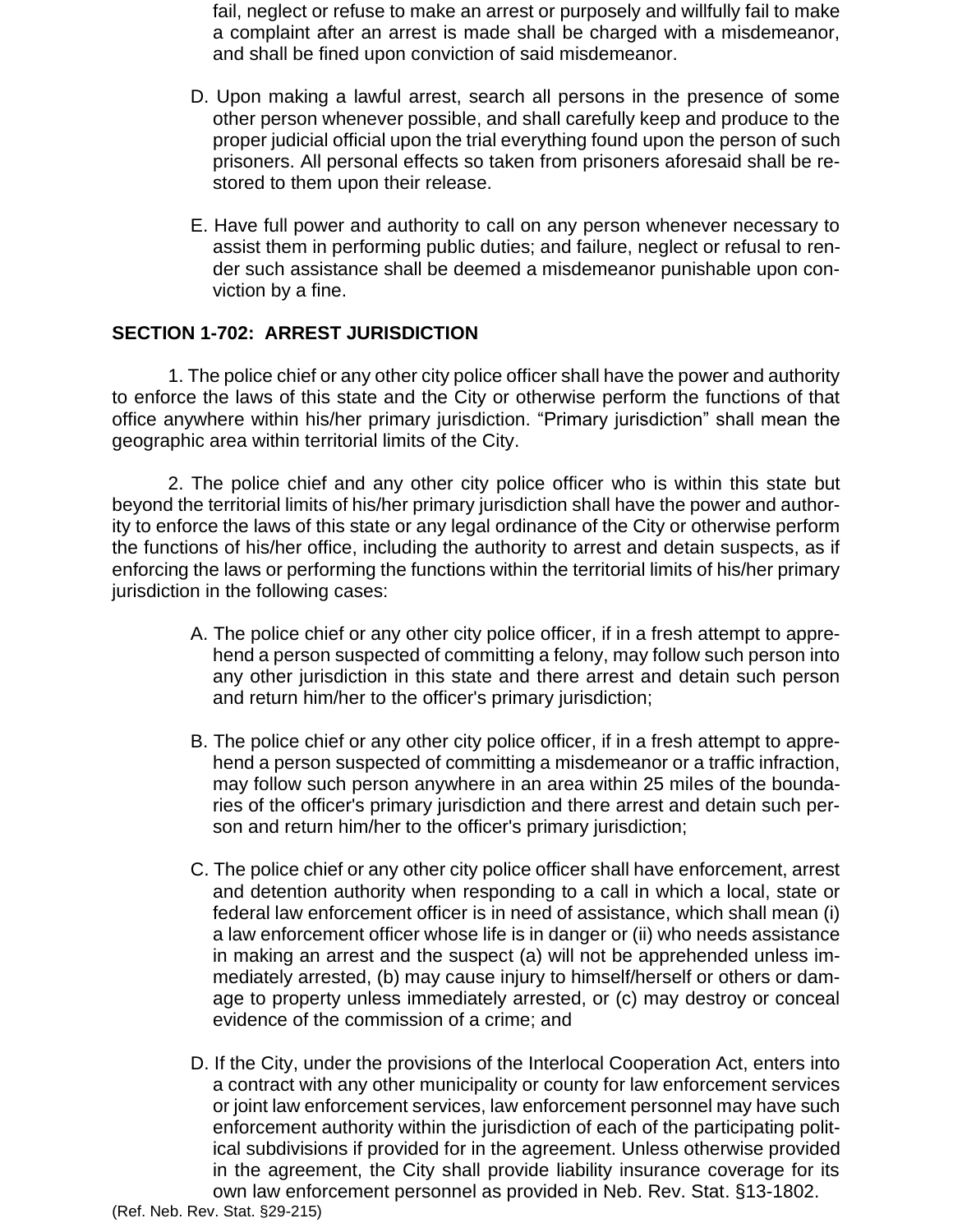#### **SECTION 1-703: REMOVAL, DEMOTION, OR SUSPENSION OF OFFICERS**

A. Any city police officer or the police chief (hereinafter collectively referred to as "officer") may be demoted, suspended with or without pay, or discharged from duty for gross misconduct, neglect of duty, disobedience of orders of the mayor or the City Council as a whole, or for any reason necessary for the proper management and the effective operation of the police department in the performance of its duties under the state statutes, upon the written accusation of the police chief, the mayor, or any citizen or taxpayer. In the event of gross misconduct, neglect of duty, disobedience of lawful orders of the mayor or council as a whole, an officer may be subject to preemptory suspension or immediate removal from duty.

B. Except in cases where the written accusation is made by the mayor, and cases where an officer has been preemptorily suspended or immediately removed from duty, within 30 days after receipt of a written accusation the mayor shall meet with, or make a good faith attempt to meet with, the person making the written accusation. After such meeting, or after good faith attempts to meet have failed, the mayor shall take one of the following actions:

- 1. Make a finding that no action shall be taken on the written accusation, in which case there shall be no informal hearing.
- 2. Conduct such investigation concerning the allegations contained in the written accusation as he/she deems appropriate. At the conclusion of any such investigation the mayor shall either (a) make a finding that no action shall be taken on the written accusation, in which case there shall be no informal hearing, or (b) set a time and date for an informal hearing in front of the mayor on the allegations contained in the written accusation.
- 3. An informal hearing, if any, shall be held no later than 30 days after receipt of the written accusation by the mayor.

C. In cases where the written accusation has been made by the mayor, and in cases where an officer has been preemptorily suspended or immediately removed from duty, the mayor shall set a time and date for an informal hearing in front of the mayor on the allegations contained in the written accusation. In the event of a written accusation by the mayor the informal hearing shall be no later than 30 days after the date of the written accusation; in the event of a preemptory suspension or immediate removal from duty the informal hearing shall be not later than 30 days after the effective date of the suspension or removal.

D. In all cases where an informal hearing is to be held the mayor or the city clerk shall give the officer written notice of the date and time of such hearing. Notice shall be deemed sufficient if mailed to the officer's address as maintained in the City's records. Notice of any such hearing shall also be given by U.S. Mail to any known representative of the officer.

E. After receipt of a written accusation and prior to any informal hearing, the following shall occur:

- 1. The mayor or city clerk shall provide the officer with notice of and a complete copy of the written accusation.
- 2. The mayor or the city clerk shall advise the officer of the following:
	- a. That he/she has the right to have an attorney or representative retained by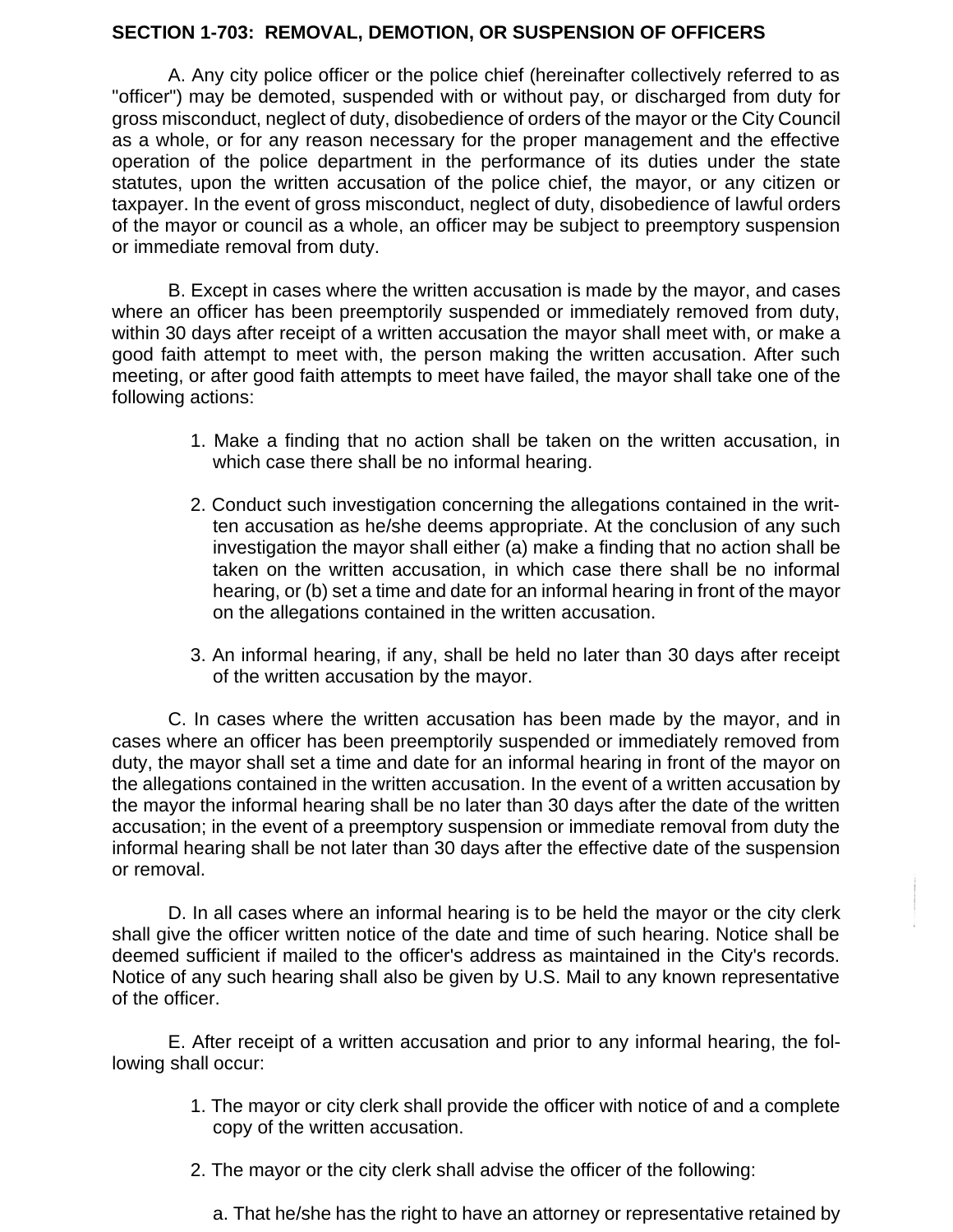the officer present at all hearings or proceedings regarding any written accusation.

- b. That upon receipt of any written accusation, he/she has the right to respond with a written statement regarding the incident(s) in question.
- c. The officer or his/her attorney or representative shall have the right to be heard and the right to present evidence on the incident(s) contained in any written accusation.
- d. The officer and his/her attorney or representative, and the individual imposing the disciplinary action, shall have the right to record all hearings or proceedings regarding the written accusation.
- e. The date and time at which the mayor will conduct an informal hearing on the written accusation and that at such hearing the officer shall have the rights enumerated in this section.

F. At the informal hearing a representative of the City may present evidence concerning the incident(s) alleged in the written accusation and the officer or his representative shall have the right to respond and to present evidence concerning the incident(s) described in the written accusation. The rules of evidence shall not apply at such hearing; however, the mayor shall have the right to exclude evidence which is not relevant to the proceedings. The city clerk shall be present at the informal hearing. The mayor shall make a decision on the written accusations within ten business days after the date of the hearing and shall immediately advise the officer and his/her representative in writing of such decision, including the actions to be taken against the officer, if any, and the officer's right to appeal the decision to the City Council pursuant to the provisions of Section 1-704 of this code.

G. Nothing in this section shall be construed to prevent the preemptory suspension or immediate removal from duty of an officer by the mayor, or the City Council acting as a whole, in cases of gross misconduct, neglect of duty, or disobedience of orders.

H. This section shall not apply to an officer during his/her probationary period. (Am. Ord. No. 630, 4/3/12)

#### **SECTION 1-704: APPEAL PROCESS FOR OFFICERS SUBJECT TO REMOVAL, DEMOTION OR SUSPENSION**

A. In the event of removal, demotion or suspension for any of the causes set forth in Section 1-703, the city police chief or police officer shall have the right to appeal his/her removal, demotion or suspension to the City Council. Such appeal shall be made within 30 days of his/her removal, demotion or suspension by filing a written application for a hearing before the council. Such written application shall be made to the city clerk, who shall immediately notify the mayor of the receipt of such application.

B. Upon notice of the filing of such application, the mayor shall call a special council meeting to consider such application. Both the police officer and the individuals causing such removal, demotion or suspension shall have the right to be heard at the hearing and to present evidence to the council for its consideration. The hearing will be governed as follows:

- 1. The hearing will be before the City Council. It will be held within 30 days of the filing of the request, unless a later date is agreed upon by the police chief or police officer.
- 2. Notice for hearing will be given the police chief or police officer and posted.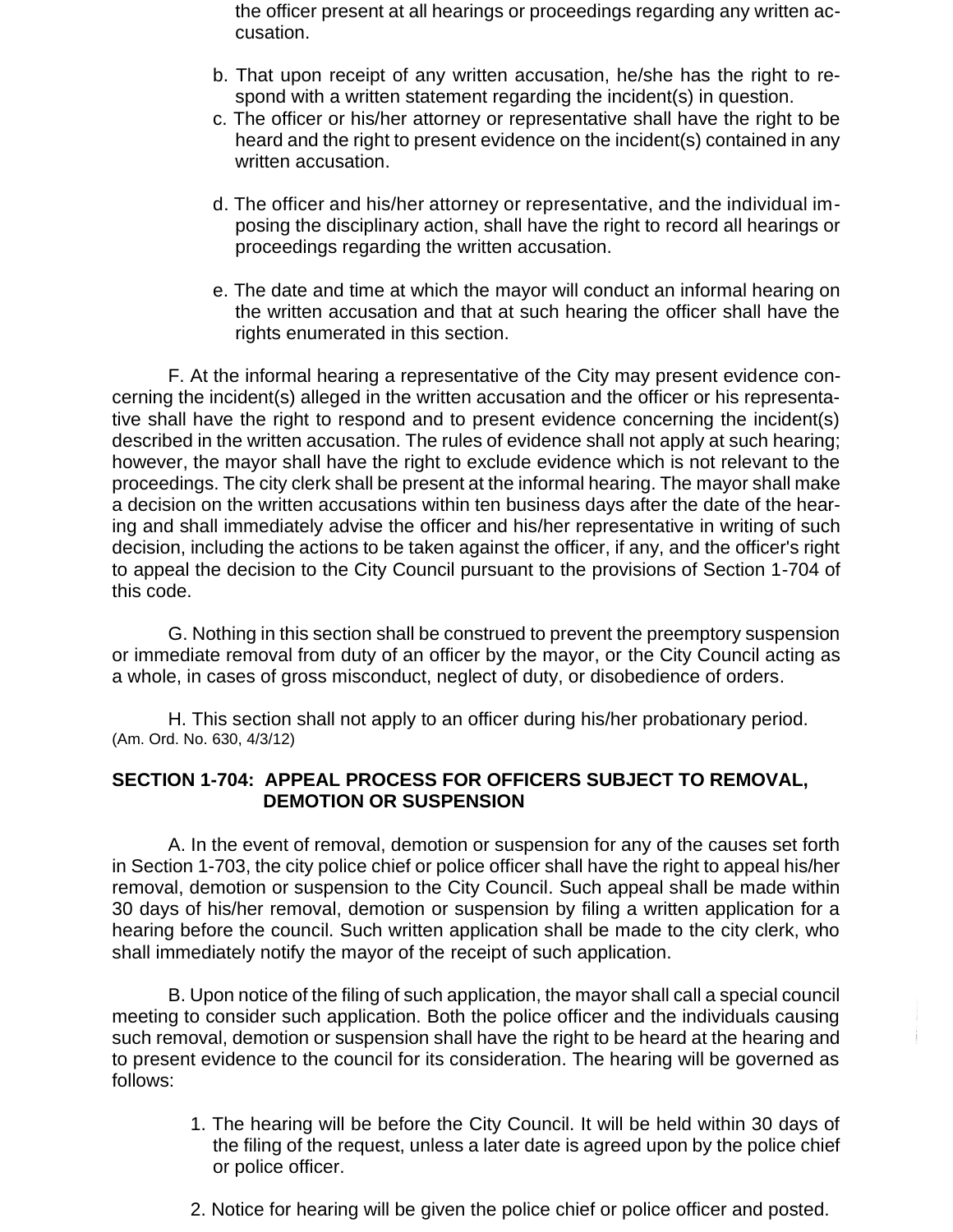- 3. AII witnesses testifying at hearing must take an oath or affirmation to be truthful in their testimony. All witnesses are subject to cross-examination by the other party.
- 4. In the event a participant requires an interpreter, the participant shall notify the city clerk at least 14 days prior to the hearing. Interpreters may participate in person or by telephone.
- 5. The rules of privilege apply to the extent recognized by law.
- 6. Hearings are open to the public unless closure is requested by the police chief or police officer in which case the hearing will be closed to the public, if permitted by law. Those persons in attendance at the hearing, who are not parties, are generally not permitted to speak at the hearing unless called as witnesses by a party.
- 7. The City Council may allow testimony or evidence via teleconference or videoconference or similar electronic means. Each party to the proceeding shall have the opportunity to hear (or for a videoconference, to both hear and see) testimony given in this manner and to question the person giving such testimony. Any costs associated with electronic conferencing shall be borne by the party requesting it.
- 8. At the hearing a city representative shall first present evidence in support of the disciplinary action or discharge. The police chief or police officer may then present evidence on his/her behalf. The City may then offer rebuttal evidence.
- 9. All persons appearing shall conduct themselves with civility and courtesy to all persons involved in the hearing.
- 10. At the hearing the City Council president shall be the presiding officer, unless the council president presented the written accusation resulting in the removal, demotion or suspension, in which case the presiding officer shall be chosen by a vote of the remaining council members. The presiding officer shall rule on all questions of evidence. Evidence, including hearsay, may be admitted if the presiding officer determines that it is relevant to the issue, comes from a reliable source, and has probative value. Such evidence is that on which responsible persons would commonly rely in the conduct of their important affairs. The presiding officer may exclude evidence that is irrelevant, unreliable, immaterial, unduly repetitive, or privileged. Documentary evidence may be received in the form of copies or excerpts.
- 11. Hearings may be continued.
- 12. The proceeding will be recorded by electronic means.
- 13. Not later than 30 days following the adjournment of the meeting at which the hearing was held, the City Council shall vote to uphold, reverse, or modify the removal, demotion or suspension.
- 14. Deliberation for decision will comply with applicable open meeting laws.

C. The failure of the City Council to act within 30 days or the failure of a majority of the council members to vote to reverse or modify the removal, demotion or suspension shall be construed as a vote to uphold the removal, demotion or suspension. The decision of the council shall be based upon its determination that, under the facts and evidence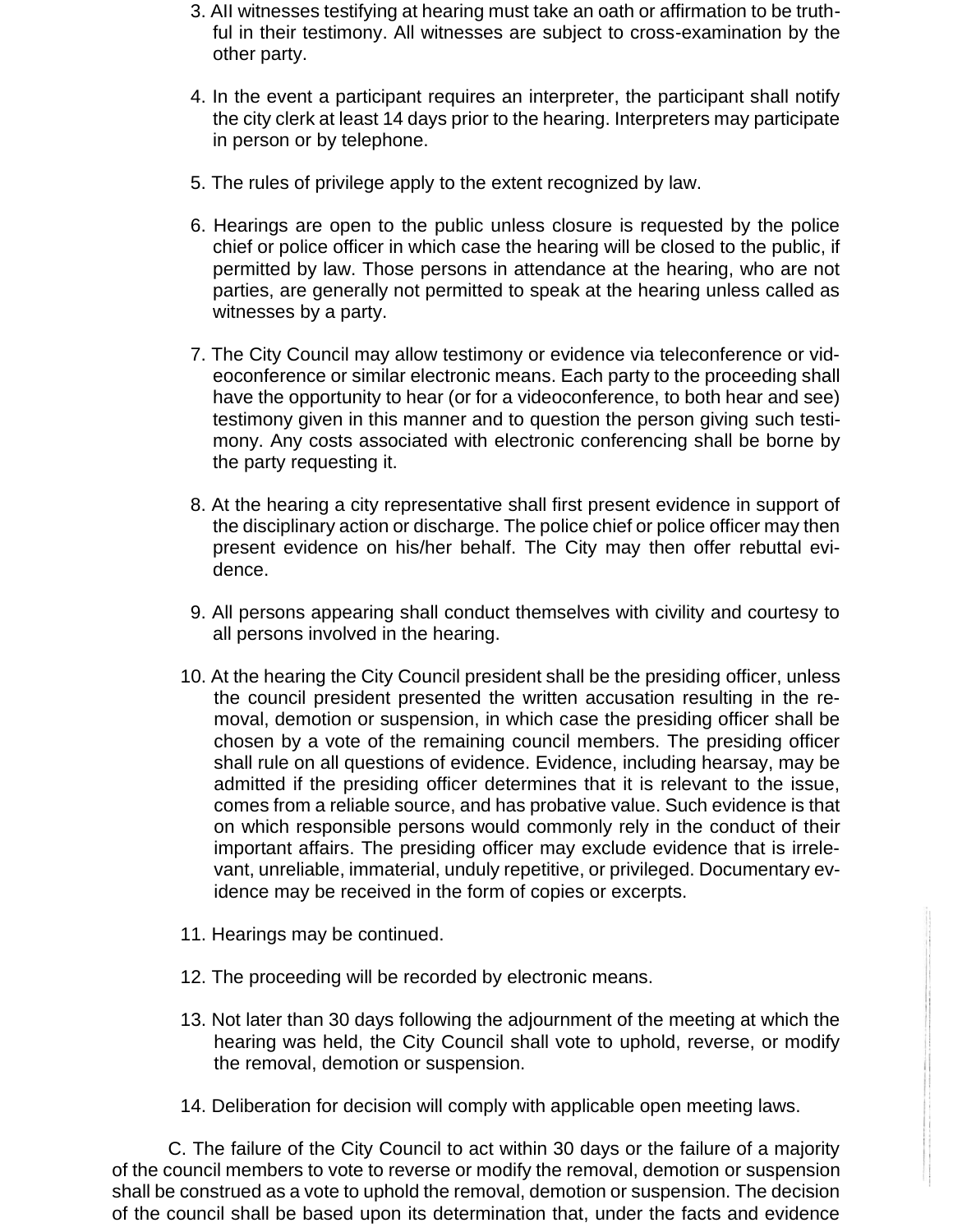presented at the hearing, the challenged removal, demotion or suspension was necessary for the proper management and effective operation of the Police Department in the performance of its duties under state statutes.

D. Nothing in this section shall be construed to prevent the preemptory suspension or immediate removal from duty of an officer by the appropriate authority, pending the hearing authorized by this section and Section 1-703, in cases of gross misconduct, neglect of duty, or disobedience of orders.

(Ref. Neb. Rev. Stat. §17-107) (Am. Ord. No. 630, 4/3/12)

### **ARTICLE VIII – PLANNING COMMISSION**

#### **SECTION 1-801: MEMBERS**

The Planning Commission shall consist of nine regular members appointed by the mayor by and with the approval of a majority vote of the City Council. Such regular members shall represent, insofar as is possible, the different professions or occupations in the City. The terms of the regular members shall be three years and shall be staggered. All regular members shall hold office until their successors are appointed. After a public hearing before the City Council, any regular member may be removed by the mayor with the consent of a majority vote of the Council for inefficiency, neglect of duty or malfeasance in office or other good and sufficient cause. A vacancy occurring otherwise than through the expiration of a term shall be filled for the unexpired portion of the term by the mayor.

### **SECTION 1-802: OFFICERS; MEETINGS; DUTIES**

1. All regular members of the commission shall serve without compensation and shall hold no other city office except when appointed to serve on the Board of Adjustment as provided in Neb. Rev. Stat. §19-908. All members of the commission may be required, in the discretion of the City Council, to give bond in a sum set by resolution of the City Council and conditioned upon the faithful performance of their duties.

2. The commission shall elect from its membership a chairperson and a secretary and shall elect other officers as it may determine necessary. The terms of the chairperson and the secretary shall be one year and they shall be eligible for re-election. No member of the commission shall serve in the capacity of both chairperson and secretary. It shall be the duty of the secretary to keep the full and correct minutes and records of all meetings and to file the same with the city clerk, where they shall be available for public inspection during office hours.

3. A number of commissioners equal to a majority of the number of regular members appointed to the commission shall constitute a quorum for the transaction of any business. The commission shall hold at least one regular meeting in each calendar quarter, except that (A) the City Council may require the commission to meet more frequently and (B) the chairperson of the commission may call for a meeting when necessary to deal with business pending before the body. Special meetings may also be held upon the call of any three members of the commission.

4. The commission shall adopt rules and regulations for the transaction of business and shall keep a record of its resolutions, transactions, findings and determinations, which shall be a public record. The commission shall make and adopt plans for the physical development of the City, including any areas outside its boundaries which, in the commission's judgment, bear relation to the planning of the City, and shall carry out the other duties and exercise the powers specified in Neb. Rev. Stat. §19-929. All actions by the commission shall be subject to the review and supervision of the mayor and City Council. Within 30 days after the commission begins consideration of a matter relating to the comprehensive development plan, capital improvements, building codes, subdivision devel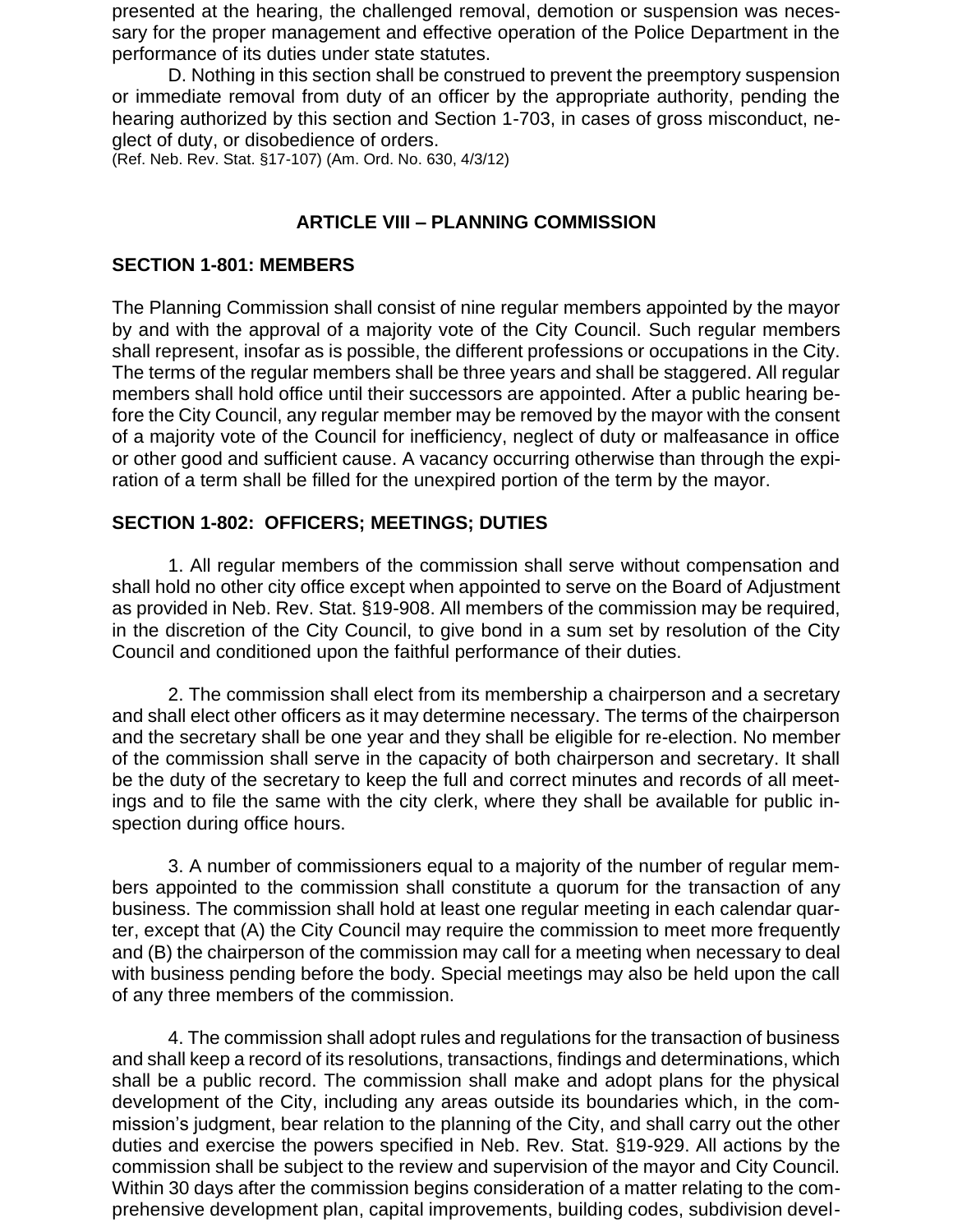opment, the annexation of territory or zoning, its recommendations shall be made to the City Council. The commission shall be responsible for making such reports and performing such other duties as the Council may designate from time to time.

#### **SECTION 1-803: ALTERNATE MEMBER**

The mayor, with the approval of a majority vote of the City Council, shall appoint one alternate member to the commission, who shall serve without compensation and shall hold no other city office. The term of the alternate member shall be three years, and he/she shall hold office until a successor is appointed and approved. The alternate member may be removed from office in the same manner as a regular member. If the alternate member position becomes vacant other than through the expiration of the term, the vacancy shall be filled for the unexpired portion of the term by the mayor with the approval of a majority vote of the City Council. The alternate member may attend any meeting and may serve as a voting and participating member of the commission at any time when less than the full number of regular commission members is present and capable of voting. (Ref. Neb. Rev. Stat. §19-924 through 19-929)

# **ARTICLE IX – BOARD OF HEALTH**

### **SECTION 1-901: MEMBERS**

The City Council shall appoint a Board of Health which shall consist of four members: the mayor, the president of the City Council and two other members. One member shall be a physician or health care provider, if one can be found who is willing to serve. Such physician or health care provider, if appointed, shall be the Board's medical advisor. If the mayor has appointed a chief of police, he/she shall serve on the Board as secretary and quarantine officer. The mayor shall act as chairman. The members of the Board shall serve a one-year term of office, unless reappointed, and shall reorganize at the first meeting in December of each year.

#### **SECTION 1-902: POWERS AND DUTIES**

1. The Board of Health shall keep a record of all matters transacted at its meetings and all actions taken by it, which records shall be filed with the city clerk and be part of the public records of the City. A majority of the Board shall constitute a quorum.

2. The Board is authorized and directed to make all necessary rules and regulations relating to matters of sanitation to safeguard the health of the people of the City, providing fines and punishments for the violations thereof. It shall suppress and prevent the occurrence of nuisances and enforce all laws of the State and ordinances of the City relating to matters of sanitation, including the removal of dead animals, and sanitary conditions of the streets, alleys and vacant grounds, private and public stockyards and all other buildings and places where filth, nuisances or offensive matter is kept or is liable to and does accumulate. The Board shall also have control of hospitals, dispensaries, places for treatment of the sick, and matters relating to the same under such restrictions, and provisions as may be provided by ordinance.

(Ref. Neb. Rev. Stat. §17-121)

### **SECTION 1-903: DEPOSITING OR PERMITTING DEPOSIT OR ACCUMULA-TION OF ANY SUBSTANCE DETRIMENTAL TO HEALTH OR OFFENSIVE TO SMELL; PENALTY**

It shall be unlawful for any person to deposit or permit the deposit or accumulation of any garbage, refuse of any kind or article or thing which is detrimental to health or from which obnoxious or offensive odors arise, on the streets, alleys or public grounds or on any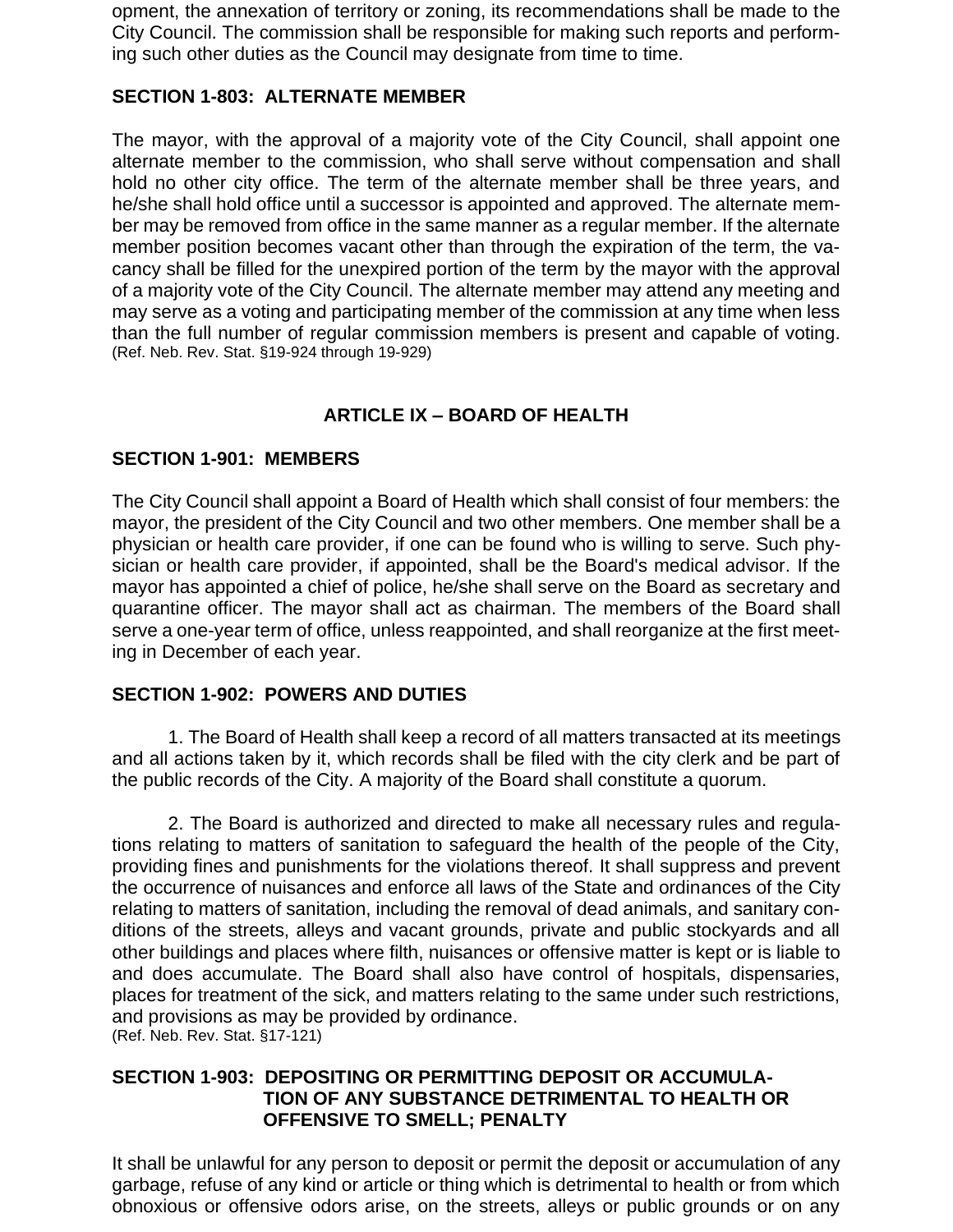private premises including enclosures in which livestock is kept within the City. Any person who violates this section and shall fail to remove such objectionable substances or otherwise comply with the orders of the Board of Health with reference thereto within 24 hours from the receipt of written notice thereof, upon conviction shall be fined in a sum not to exceed \$500.00 for each offense, and the offensive matter shall be ordered removed by or at the expense of the defendant. Each 24-hour failure to comply with the orders of the Board of Health shall constitute a separate and distinct offense.

# **ARTICLE X – TREE BOARD**

### **SECTION 1-1001: CREATION AND ESTABLISHMENT OF TREE BOARD**

There is hereby created and established a Tree Board for the City, which shall consist of five members. Such members shall be appointed by the mayor with the approval of the City Council.

# **SECTION 1-1002: TERMS OF OFFICE**

The term of each Tree Board member shall be three years. In the event that a vacancy shall occur during the term of any member, a successor shall be appointed by the mayor with the approval of the City Council for the unexpired term.

#### **SECTION 1-1003: COMPENSATION**

Members of the Tree Board shall serve without compensation.

### **SECTION 1-1004: DUTIES AND RESPONSIBILITIES**

It shall be the responsibility of the Tree Board to study, investigate, counsel and develop and/or update annually and administer a written plan for the care, preservation, pruning, planting, replanting, removal or disposition of trees and shrubs in parks, along streets and in other public areas. Such plan shall be presented annually to the City Council and, upon its acceptance and approval, shall constitute the official comprehensive city tree plan. The Tree Board, when requested by the Council, shall consider, investigate, make finding, report and recommend upon any special matter of question coming within the scope of its work.

#### **SECTION 1-1005: OPERATION**

The Tree Board shall choose its own officers, make its own rules and regulations and keep a minute book of its proceedings. A majority of its members shall constitute a quorum for the transaction of business.

#### **SECTION 1-1006: INTERFERENCE WITH TREE BOARD**

It shall be unlawful for any person to prevent, delay or interfere with the Tree Board or any of its agents while they are engaging in and about the planting, cultivating, mulching, pruning, spraying or removing of any street trees, park trees, or trees on private grounds, as authorized in this article.

#### **SECTION 1-1007: REVIEW BY CITY COUNCIL**

The City Council shall have the right to review the conduct, acts and decisions of the Tree Board. Any person may appeal any ruling or order of the board to the Council. Such appeal must be in writing and must be filed with the city clerk, who shall place the appeal on the agenda for the next regular meeting for consideration. The Council shall decide the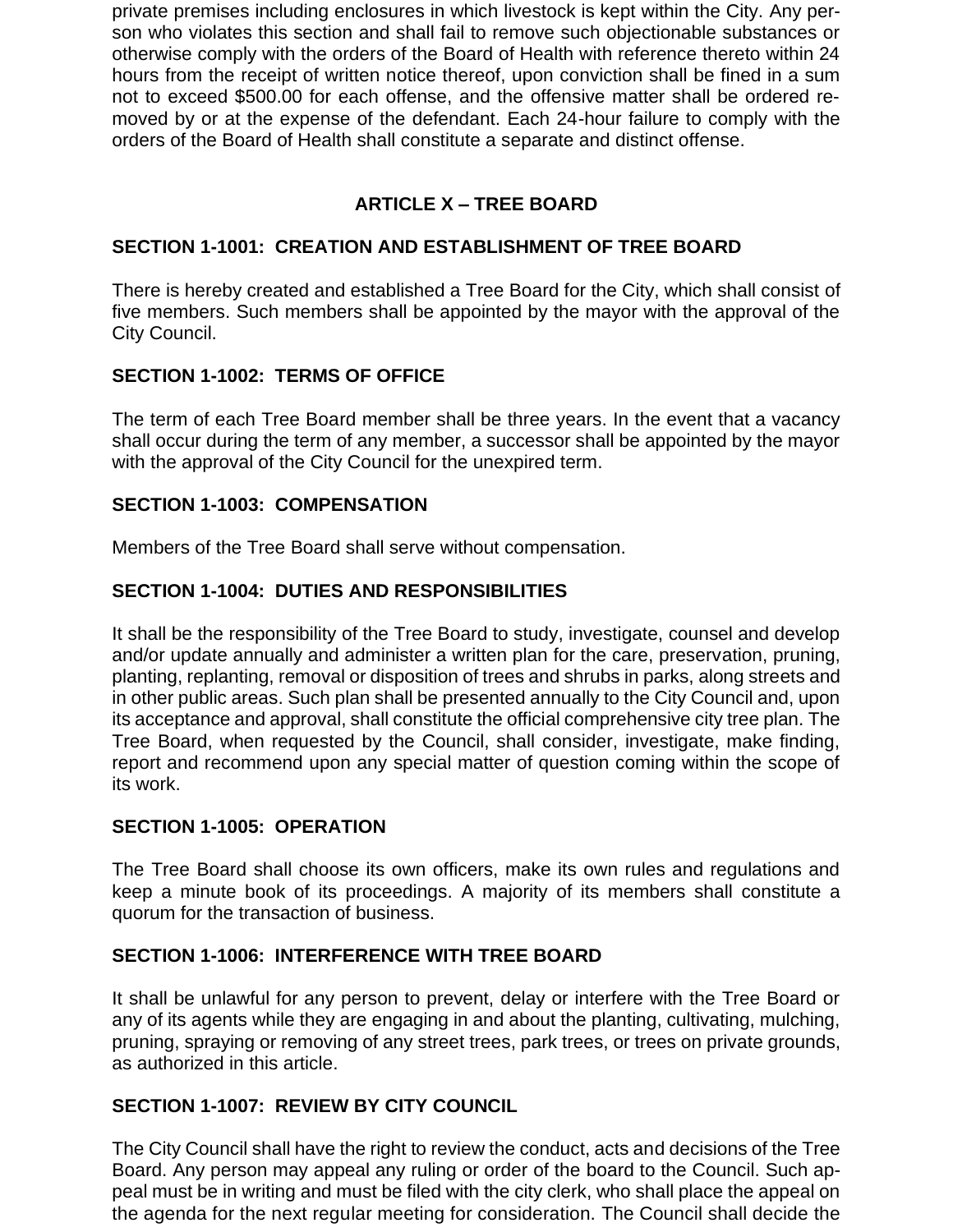appeal, and such decision shall be final.

### **SECTION 1-1008: DEFINITIONS**

"Street trees" are herein defined as trees, shrubs, bushes and all other woody vegetation on land lying between property lines on either side of all streets, avenues, or ways with the City.

"Park trees" are herein defined as trees, shrubs, bushes and all other woody vegetation in public parks having individual names and all areas owned by the City or to which the public has free access as a park.

"Private community forest" is herein defined as all trees within city boundaries but not owned by the City.

"Public community forest" is herein defined as all street and park trees owned by the City as a total resource.

#### **SECTION 1-1009: STREET TREE SPECIES TO BE PLANTED**

The tree list adopted by the Tree Board and published by it constitutes the official street tree species for the City. No species other than those included in this list may be planted as street trees without written permission of the Tree Board.

#### **SECTION 1-1010: SPACING**

The spacing of street trees will be in accordance with the three species size classes listed in the tree list, and no trees may be planted closer together than the following: small trees, 30 feet; medium trees, 40 feet; and large trees, 50 feet; except in special plantings designed or approved by a landscape architect.

#### **SECTION 1-1011: DISTANCE FROM CURB AND SIDEWALK**

The distance which trees may be planted from curbs or curb lines and sidewalks will be in accordance with the three species size classes listed in the tree list, and no trees may be planted closer to any curb or sidewalk than the following: small trees, 2 feet; medium trees, 3 feet; and large trees, 4 feet.

# **SECTION 1-1012: DISTANCE FROM STREET CORNERS AND FIRE HYDRANTS**

No street tree shall be planted closer than 35 feet to any street corner, measured from the point of nearest intersecting curbs or curb lines. No street tree shall be planted closer than ten feet to any fire hydrant.

#### **SECTION 1-1013: UTILITIES**

No street trees other than those species listed as small trees in the tree list may be planted under or within ten lateral feet of any overhead utility wire or over or within five lateral feet of any underground water line, sewer line, transmission line or other utility.

### **SECTION 1-1014: PUBLIC TREE CARE**

The City shall have the right to plant, subject to Section 1-1013 herein, prune, maintain and remove trees, plants and shrubs within the lines of all streets, alleys, avenues, lanes, squares and public grounds as may be necessary to insure public safety or to preserve or enhance the symmetry and beauty of such public grounds. This section does not prohibit the planting of street trees by adjacent property owners, providing that the selection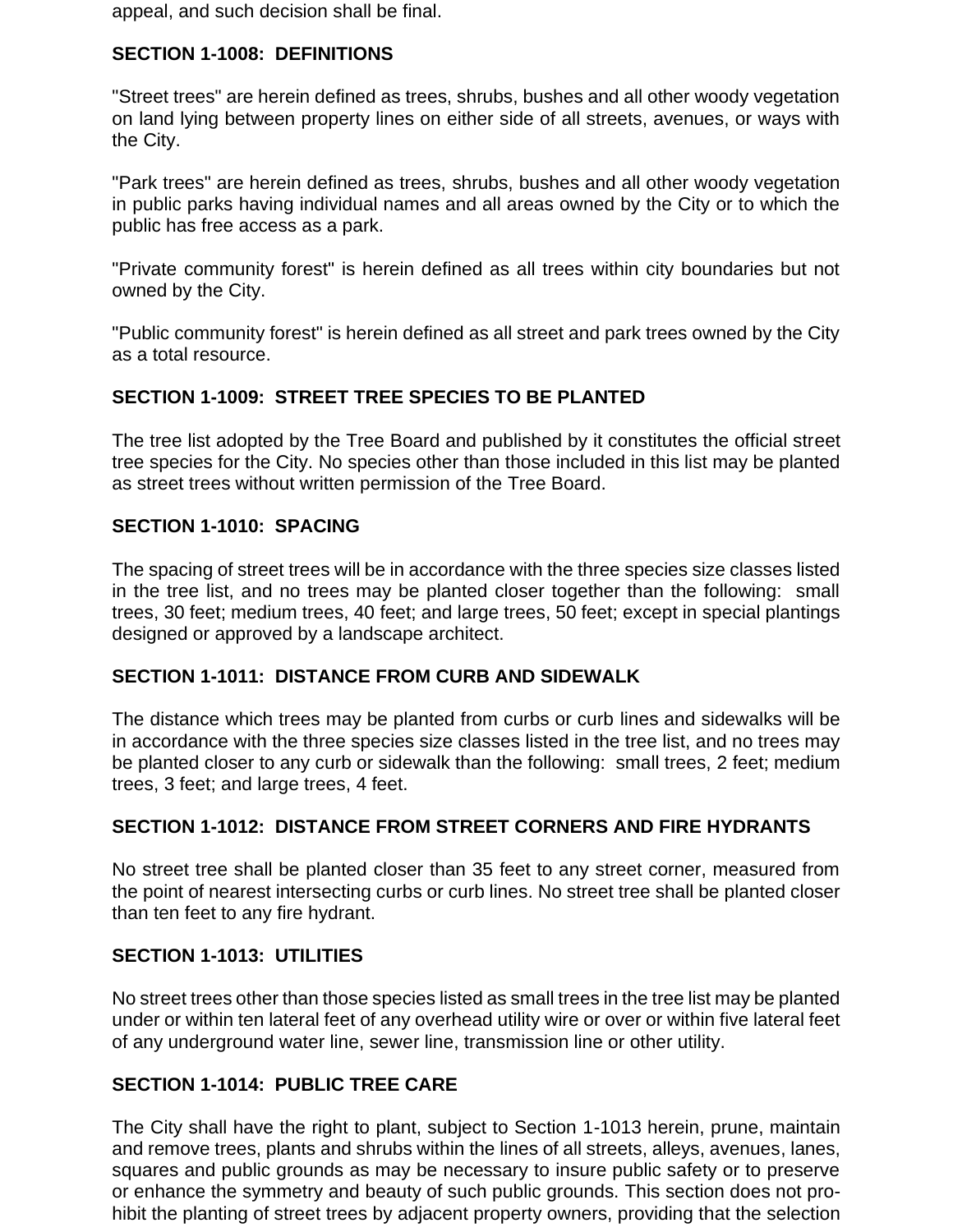and location of said trees is in accordance with this article.

# **SECTION 1-1015: CONSENT OF PROPERTY OWNER**

The Tree Board shall plant no trees on public right of way without the consent of the adjacent property owners. Such consent shall be in writing and shall be maintained as part of the official tree board records.

### **SECTION 1-1016: TREE TOPPING**

It shall be unlawful as a normal practice for any person, firm or city department to top any street tree, park tree or other tree on public property. Tree topping on private property is strongly discouraged. "Topping" is defined as the severe cutting back of limbs to stubs larger than three inches in diameter within the tree's crown to such a degree as to remove the normal canopy and disfigure the tree. Trees severely damaged by storms or other causes, or certain trees under utility wires or other obstructions where other pruning practices are impractical, may be exempted from this article at the determination of the Tree Board.

# **SECTION 1-1017: PRUNING, CORNER CLEARANCE**

Every owner of any tree overhanging any street or right of way within the City shall prune the branches so that they shall not obstruct the light from any street lamp or obstruct the view of any street intersection. There shall also be a clear space of eight feet above the surface of the street or sidewalk.

#### **SECTION 1-1018: DEAD OR DISEASED TREE REMOVAL; PRIVATE PROPERTY**

1. All trees that are in a diseased, dying or dead condition are declared to be a public nuisance and shall be removed by the property owner from the private property on which they are located. For the purpose of carrying out the provisions of this section, the Tree Board shall have the authority to enter on private property to inspect the trees thereon. In the event that the trees are diseased or dead, notice shall be given to the owner of the property by mail or personal service. Such notice shall allow the said owner 60 days to remove the said tree or trees.

2. In the event that the owner is a non-resident, notice shall be made by publication in a newspaper of general circulation or by certified mail if the name and address are known. The person charged with the removal may enter into an agreement with the City that such work be accomplished by the City and the expense shall be declared to be a lien upon such property from the time the same becomes due until paid. If the owner fails, neglects or refuses to enter into such an agreement or to remove the trees, the Tree Board may enter upon the property and proceed to direct the removal of the trees; the cost thereof shall be chargeable to the property owner. If the owner fails to reimburse the City after being properly billed, the costs shall be assessed against the property and certified by the city clerk to the county treasurer to be collected in the manner prescribed by law.

3. In the event the property owner is a non-resident of the county in which the property lies, before levying any special assessment against that property the City shall send to the last known address of the non-resident property owner, by certified mail, return receipt requested, a copy of any notice required by law to be published. The last known address shall be that address listed on the current tax rolls at the time such required notice was first published.

#### **SECTION 1-1019: REMOVAL OF STUMPS**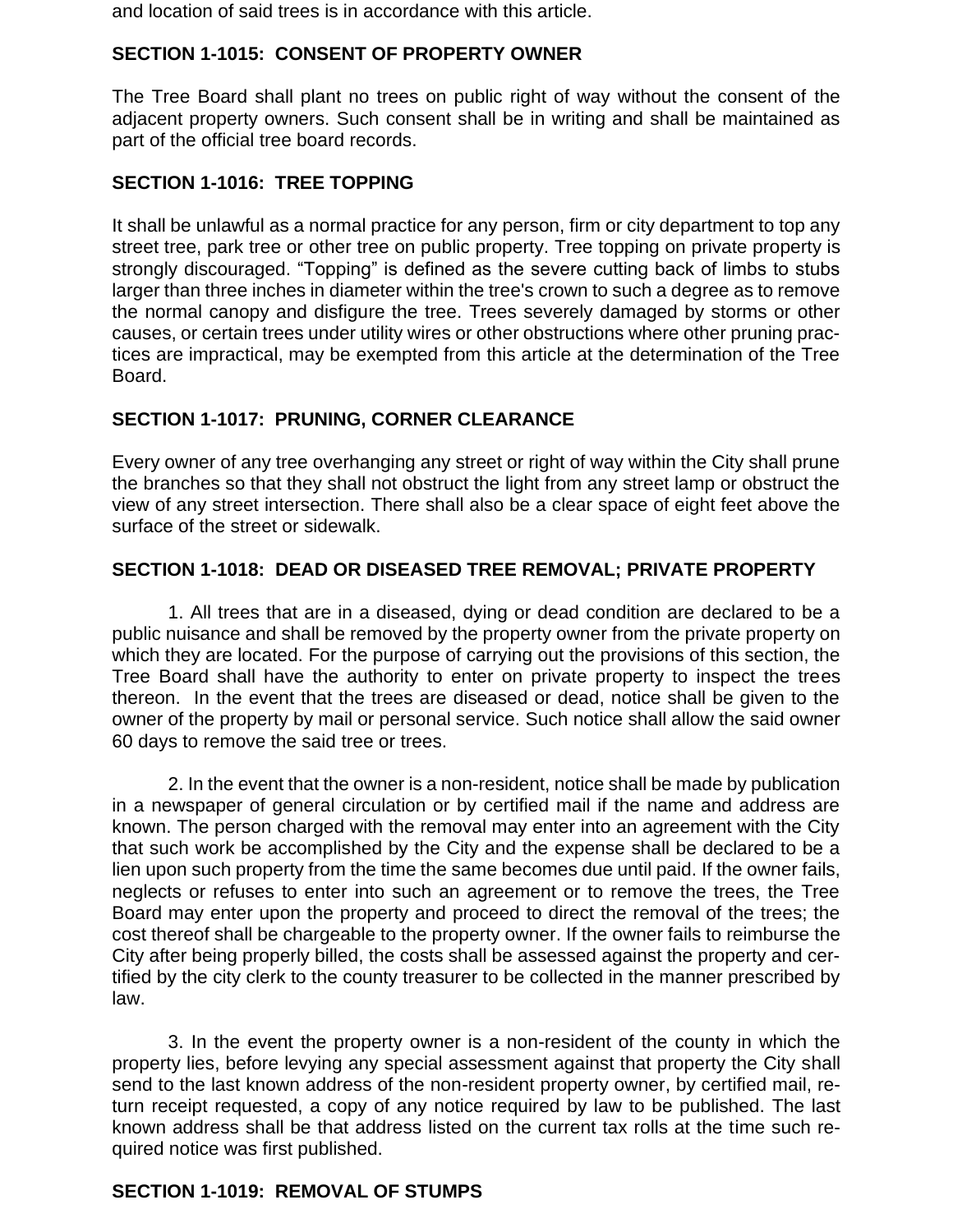All stumps of street and park trees shall be removed so that the top of the stump does not project above the surface of the ground.

# **SECTION 1-1020: ARBORIST'S LICENSE**

It shall be unlawful for any person or firm to engage in the business or occupation of pruning, treating or removing street or park trees within the City without first applying for and procuring a license. The license fee shall be \$25.00 annually in advance, provided that no license shall be required of any public service company or city employee doing such work in the pursuit of their public service endeavors. Before any license shall be issued, each applicant shall first file evidence of possession of liability insurance in the minimum amounts of \$50,000.00 for bodily injury and \$100,000.00 for property damage, indemnifying the City or any person injured or damaged resulting from the pursuit of such endeavors as herein described.

# **ARTICLE XI – PARKS AND SWIMMING POOL**

### **SECTION 1-1101: PARKS; OPERATION AND FUNDING**

The City owns and operates the city parks and other recreational areas through the City Council, which shall have the authority to adopt rules and regulations for the efficient management of the city parks and other recreational areas of the City.

### **SECTION 1-1102: PARKS; INJURY TO PROPERTY**

It shall be unlawful for any person to maliciously or willfully cut down, injure or destroy any tree, plant or shrub. It shall be unlawful for any person to injure or destroy any sodded or planted area or any building, structure, equipment, fence, bench, table or any other property of the city parks and recreational areas. No person shall commit any waste on or litter the city parks or other public grounds. (Neb. Rev. Stat. §17-948, through 17-952)

#### **SECTION 1-1103: PARKS; HOURS; CAMPING RULES**

1. All public parks within the corporate limits of the City shall be closed daily to the public between the hours of 11:00 P.M. of one day and 6:00 A.M. of the following day. It shall be unlawful for any person to enter upon, remain in, loiter, wander, stroll, loaf, play in or in any manner utilize the public parks in the City during such hours. Persons utilizing the camping facilities in the park, having paid all applicable fees, are exempt from the regulations in this subsection (1).

2. Camping in the city park is a privilege afforded to the citizens by the City and is subject to strict compliance with the following rules:

- A. Use of sites is on a first come, first served basis through the online reservation system or walkup access. Sites reserved online will be marked as reserved.
- B. One camper unit is allowed per site.
- C. No tents shall be allowed except that one tent will be allowed with paid camper unit for children under the age of eighteen (18).
- D. Campers must register within one hour of arriving. Campers who reserved a spot online must submit payment within one hour of arriving.
- E. Registration fee is \$10.00 per night, per site.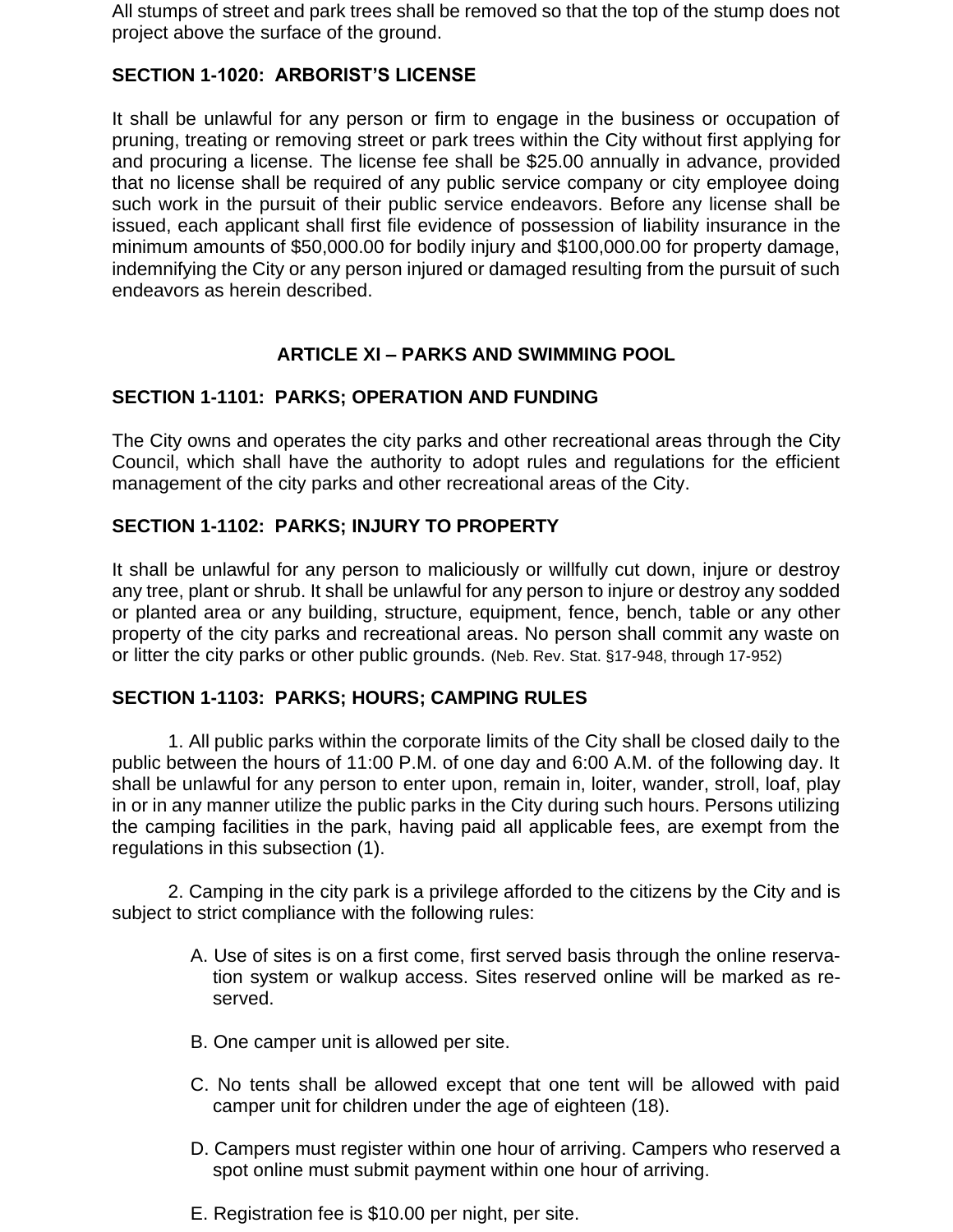- F. To register in person, fill out the provided envelope and attach the tag to the post at the site being occupied.
- G. All campers and vehicles must display valid license plates and be registered in accordance with applicable state law.
- H. NO OPEN FIRES.
- I. All pets must be kept on a leash and cleaned up after.
- J. Quiet hours are in effect from 10:00 p.m. through 7:00 a.m.
- K. Camping or occupying sites is permitted for a maximum of seven (7) days, unless otherwise approved in writing by the city clerk.
- L. Campers or visitors found in violation of these rules may be evicted without refund. Campers will be allowed twenty-four (24) hours to vacate and exit the premises after being provided with written notice of such violation. After such time, police escort may result in the event the site has not yet been vacated.
- M. Failure to exit the premises after the written notice set forth in Rule (L), failure to pay the registration fee under Rule (F), or occupying a camping site longer than seven days under Rule (K) could result in the violator being deemed guilty of a misdemeanor and resulting fines pursuant to Section 2-801 of the Valley Municipal Code.
- N. All other city park rules apply.
- O. Direct any questions to city hall at (402) 359-2251, Monday through Friday,  $9:00$  a.m.  $-5:00$  p.m. or online at valleyne.org.

(Am. by Ord. Nos. 699, 5/9/17; 728, 12/10/19; 729, 12/10/19; 750, 6/8/21)

#### **SECTION 1-1104: SWIMMING POOL; OPERATION AND FUNDING**

The City owns and manages the city swimming pool through the City Council, which shall have the power and authority to hire and supervise the swimming pool manager and such employees as may be deemed necessary. The Council shall pass such rules and regulations for the operation of the swimming pool as may be proper for its efficient operation. (Neb. Rev. Stat. §17-948, 17-951, 17-952)

#### **SECTION 1-1105: SWIMMING POOL; ADMISSION CHARGE**

The City Council may, for the purpose of defraying the expenses involved in maintaining, improving, managing, and beautifying the swimming pool, set reasonable admission charges for use of the city swimming pool. The said charges shall be on file at the office of the city clerk and shall also be posted in a conspicuous place at the swimming pool for public inspection. Such rates may be structured for classes of persons in a reasonable manner, provided that nothing herein shall be construed to permit or allow discrimination on the basis of race, creed, color or national origin in the classification of persons for admission charges. (Neb. Rev. Stat. §17-949)

# **SECTION 1-1106: SWIMMING POOL; RENTALS**

The City Council shall have the authority to rent the city swimming pool to such organizations and other persons as they may see fit in their discretion. The Council shall prescribe rules and regulations for such rentals and shall require an appropriate number of qualified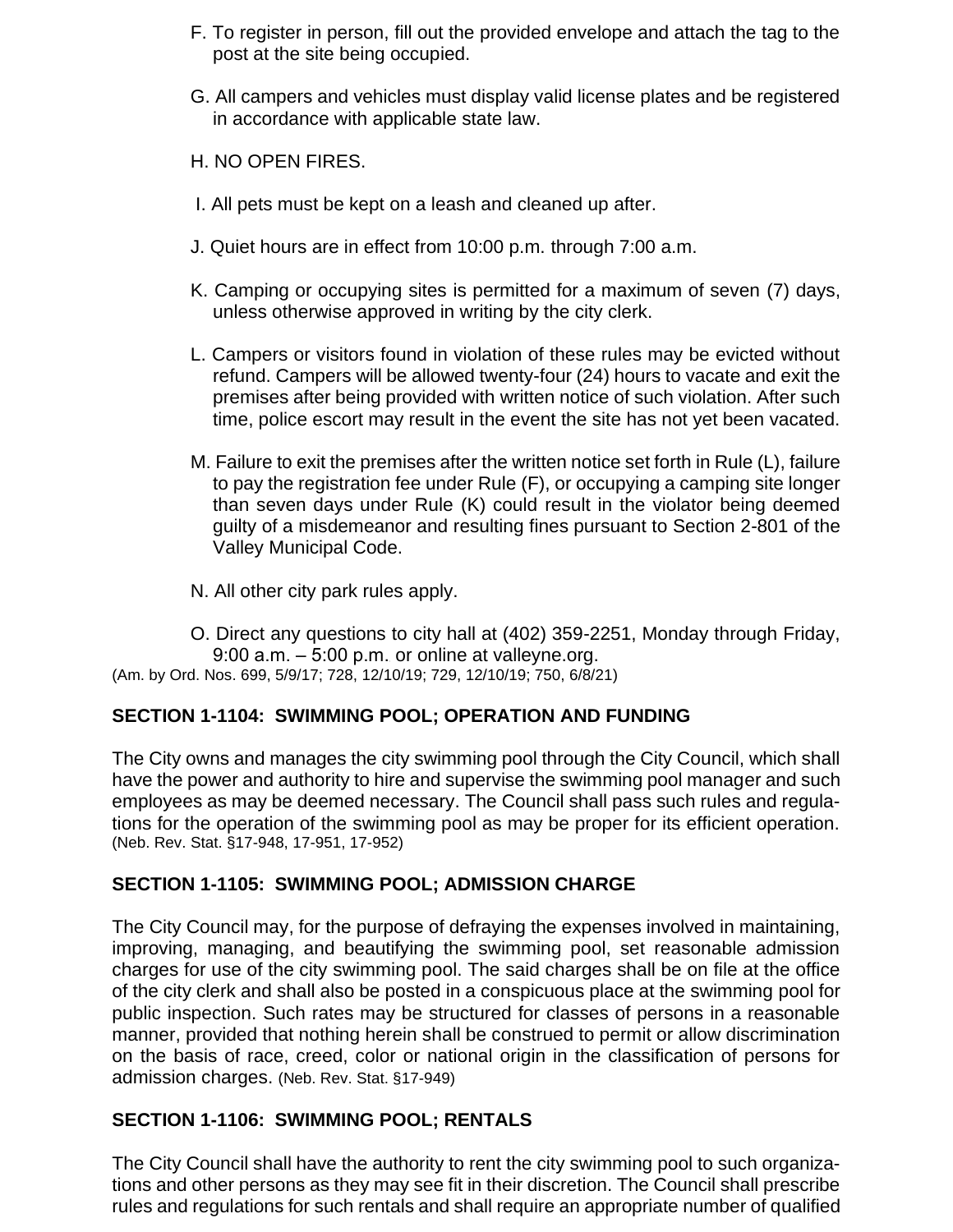lifeguards to be in attendance during the rental period. Such fees and other costs shall be on file at the office of the city clerk and posted in a conspicuous place at the swimming pool. (Neb. Rev. Stat. §7-949)

### **SECTION 1-1107: SWIMMING POOL; RULES AND REGULATIONS**

The City Council shall have the power and authority to enact by-laws, rules and regulations for the protection of those using the swimming pool and for the efficient management thereof. Suitable penalties may be provided for the violation of such by-laws, rules and regulations. (Neb. Rev. Stat. §7-949)

### **ARTICLE XII – LIBRARY BOARD**

#### **SECTION 1-1201: LIBRARY BOARD**

1. The City owns and manages the library through the Library Board, which shall consist of five residents of the City appointed by the City Council. Each member of the Board shall serve a four-year term of office and may serve no more than two consecutive terms. No member of the City Council shall serve as a member of the Library Board while serving a term of office on the Council. The members of the Board shall serve without compensation and may be required, in the discretion of the City Council, to give a bond in a sum set by resolution and conditioned upon the faithful performance of their duties.

2. At the time of the Board's first meeting in June of each year, the members shall organize by selecting from their number a chairman and secretary. No member of the Board may serve as both chairman and secretary. It shall be the duty of the secretary to keep the full and correct minutes and records of all meetings and to file the same with the city clerk, where they shall be available for public inspection at any reasonable time. A majority of the board members shall constitute a quorum for the transaction of business. The Board shall meet at such times as the City Council may designate. Special meetings may be held upon the call of the chairman or any three members of the Board.

#### **SECTION 1-1202: DUTIES**

The Library Board shall have the authority to appoint a librarian and any other employees. It shall be the duty of the Board to have general charge of the city library and to establish appropriate rules and regulations for its management, operation and use. The Board shall have supervisory authority over all employees of the library, including the librarian. All actions of the Board shall be subject to the review and supervision of the City Council. The Board shall be responsible for making such reports and performing such additional duties as the City Council may designate from time to time.

#### **SECTION 1-1203: BOOKS**

The Library Board may authorize the sale, exchange or disposal of any surplus, damaged, defective, obsolete or duplicate books in the library. Records shall be kept of any such books so disposed of.

### **SECTION 1-1204: RULES AND REGULATIONS**

The Library Board shall establish rules and regulations for the governing of the library for the preservation and efficient management thereof. The Board shall fix and impose penalties and forfeitures for injury to the library grounds, rooms, books or other property, or for failure to return a book. All fees, penalties and forfeitures may be collected in civil action in the event of failure, neglect or refusal to pay the said assessments.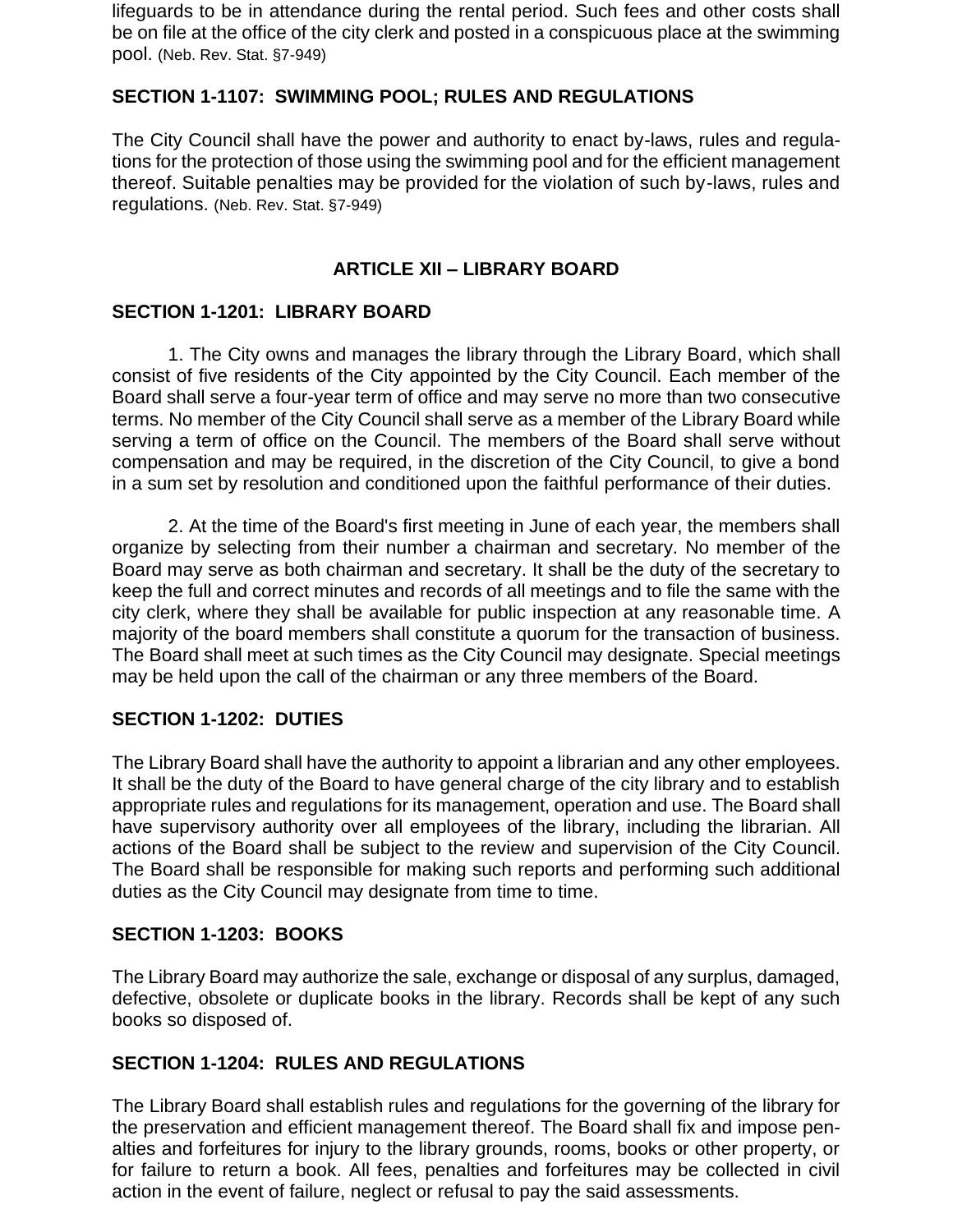#### **SECTION 1-1205: COST OF USE**

There shall be no cost or charge for use of the library by residents of the City. The librarian may exclude from the use of the library and reading rooms any person who willfully violates or refuses to comply with the rules and regulations established for the government thereof.

#### **SECTION 1-1206: DAMAGED AND LOST BOOKS**

Any person who injures or fails to return any book taken from the library shall forfeit and pay to the library not less than the value of the book, in addition to any replacement cost and penalty which the Library Board may assess.

#### **SECTION 1-1207: BOOK REMOVAL**

It shall be unlawful for any person not authorized by the regulations made by the Library Board to take a book from the library without the consent of the librarian or an authorized employee. Any person removing a book from the library without properly checking it out shall be deemed to be guilty of a misdemeanor.

#### **SECTION 1-1208: MONEY COLLECTED**

Any money collected by the library shall be turned over monthly by the librarian to the city treasurer, along with a report of the sources of the revenue.

#### **SECTION 1-1209: ANNUAL REPORT**

On or before the second Monday in February in each year, the Library Board shall make a report to the City Council of the condition of its trust on the last day of the prior fiscal year. The report shall show all money received and credited or expended; the number of materials held, including books, video and audio materials, software programs, and materials in other formats; the number of periodical subscriptions on record, including newspapers; the number of materials added and the number withdrawn from the collection during the year; the number of materials circulated during the year; and other statistics, information and suggestions as the Board may deem of general interest or as the City Council may require. The report shall be verified by affidavit of the president and secretary of the Library Board. (Ref. Neb. Rev. Stat. §51-213)

#### **ARTICLE XIII – CEMETERY BOARD**

(Article am. by Ord. No. 574, 1/13/09)

#### **SECTION 1-1301: MEMBERS**

The Cemetery Board shall consist of six members appointed by the mayor with the consent of the City Council from the citizens at large. Every new or reappointed member shall serve a term of three years. Board members shall be removable only for good and sufficient cause by the City Council, after public hearing. The Board shall serve without compensation. (Am. by Ord. No. 676, 6/9/15)

#### **SECTION 1-1302: OFFICERS; MEETINGS**

The members of the Cemetery Board may select such officers from among their own number as they may deem necessary. The City Council shall adopt rules under which the Cemetery Board shall conduct its meetings or, in the alternative, the Board may adopt rules under which it shall conduct its meetings, with the approval of the Council. It shall be the duty of the Board to keep full and correct minutes of all meetings and to file the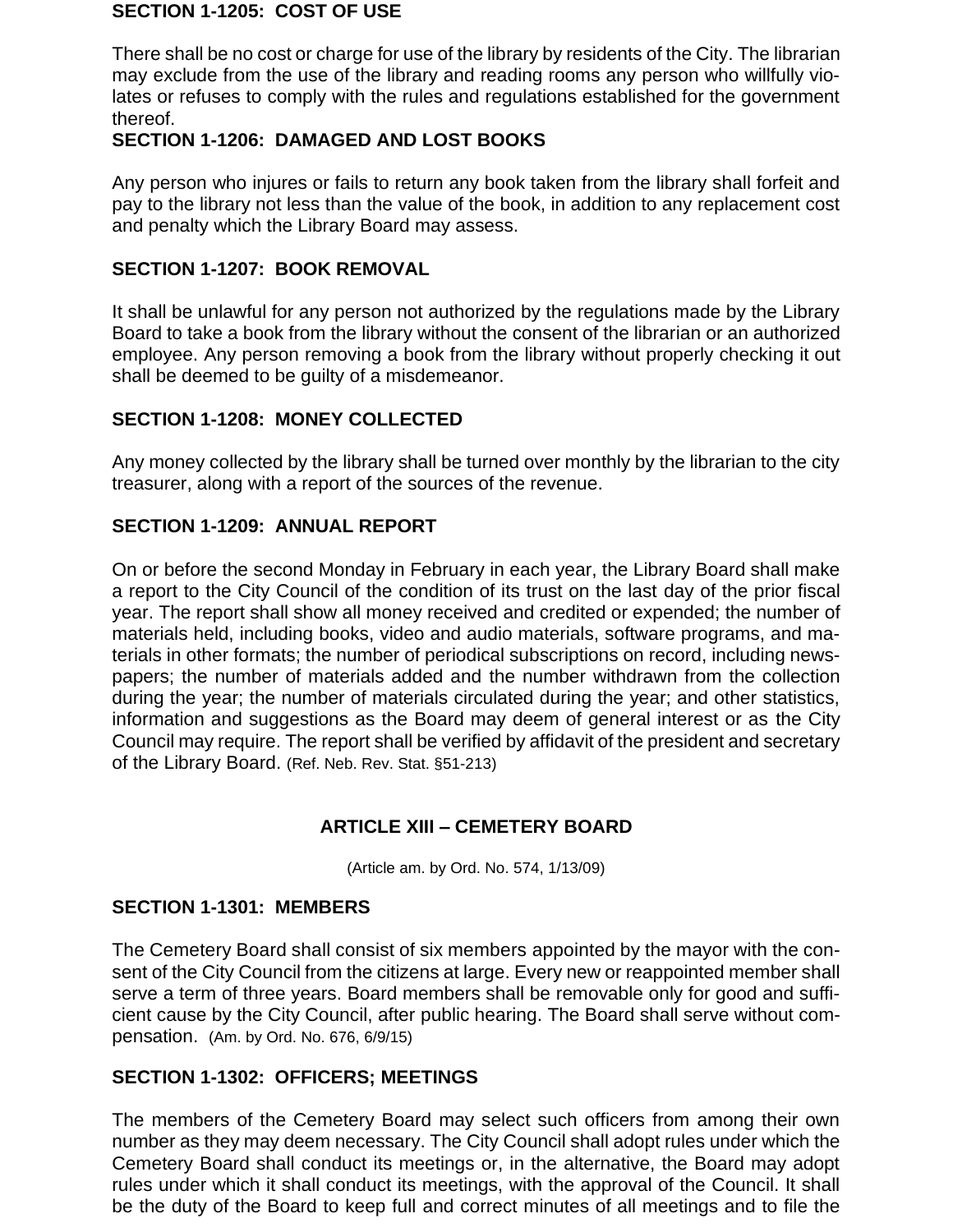same with the city clerk within ten days of such meeting, where they shall be available for public inspection.

### **SECTION 1-1303: POWERS, DUTIES**

The Cemetery Board shall have entire control and management of any cemeteries belonging to the City. The Board shall establish appropriate rules and regulations for the management, use and operation of municipal cemeteries. The Board shall be responsible for making such reports and performing such other duties as the City Council from time to time may designate.

### **ARTICLE XIV – BOARD OF ADJUSTMENT**

#### **SECTION 1-1401: MEMBERS**

1. The mayor shall appoint, with the consent of the City Council, a Board of Adjustment consisting of five regular members plus one additional member, designated as an alternate, who shall attend and serve only when one of the regular members is unable to attend for any reason.

2. Each member shall be appointed for a term of three years and shall be removable for cause by the mayor upon written charges and after a public hearing. The unexpired term of any member whose term becomes vacant shall be filled by the mayor and approved by the City Council.

3. One member only of the Board of Adjustment shall be appointed from the membership of the Planning Commission, and the loss of membership on the Planning Commission by such member shall also result in his or her immediate loss of membership on the Board of Adjustment and the appointment of another Planning Commission member to the Board of Adjustment.

4. If the Board does not include a member who resides in the extraterritorial zoning jurisdiction of the city, the first vacancy occurring on the Board of Adjustment after the effective date of this section shall be filled by the appointment of a person who resides in the extraterritorial zoning jurisdiction of the City at such time as more than 200 persons reside within such area. Thereafter, at all times, at least one member of the Board of Adjustment shall reside outside the corporate boundaries of the City but within its extraterritorial zoning jurisdiction. Neither the mayor nor any member of the City Council shall serve as a member of the Board of Adjustment.

#### **SECTION 1-1402: MEETINGS; QUORUM; OFFICERS**

1. Meetings of the Board shall be held at the call of the chairperson and at such other times as the Board may determine. Special meetings may be also held upon the call of any three members of the Board. All meetings of the Board shall be open to the public. A majority of the Board shall constitute a quorum for the purpose of doing business.

2. The Board shall organize at its first meeting each year after the City Council meeting when appointments are regularly made and shall elect from its membership a chairperson and secretary. No member of the Board shall serve in the capacity of both chairperson and secretary. The chairperson, or in his or her absence the acting chairperson, may administer oaths and compel the attendance of witnesses. It shall be the duty of the secretary to keep complete and accurate minutes of the Board's proceedings, showing the vote of each member upon each question or, if absent or failing to vote, indicating such fact, and to keep records of the Board's examinations and other official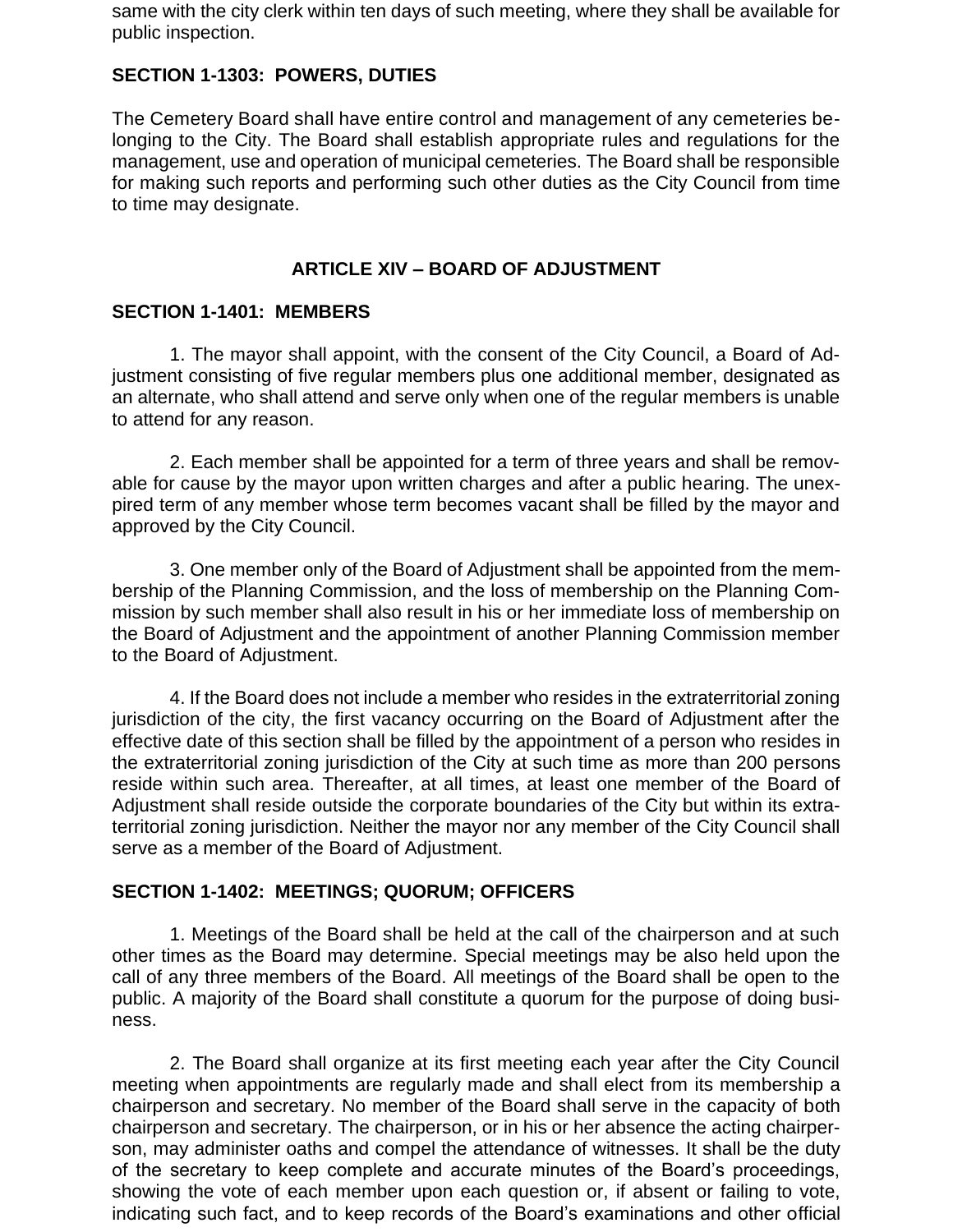actions, all of which shall be immediately filed in the office of the Board and shall be public record. The Board shall be responsible for making such reports and performing such other duties as the mayor and City Council may designate.

### **SECTION 1-1403: DUTIES; COMPENSATION; BOND**

The Board shall adopt rules in accordance with the provisions of this Article and Neb. Rev. Stat. §19-901 to 19-914. The members of the Board shall serve without compensation and may be required, in the discretion of the City Council, to give a bond in a sum set by resolution of the City Council and conditioned upon the faithful performance of their duties.

#### **SECTION 1-1404: POWERS**

The Board shall have only the following powers:

1. To hear and decide appeals when it is alleged there is error in any order, requirement, decision, or determination made by an administrative official or agency based on or made in the enforcement of any zoning regulation or any regulation relating to the location or soundness of structures, except that the authority to hear and decide appeals shall not apply to decisions made by the City Council or Planning Commission regarding a conditional use or special exception;

2. To hear and decide, in accordance with the provisions of any zoning regulation, requests for interpretation of any map; and

3. When by reason of exceptional narrowness, shallowness, or shape of a specific piece of property at the time of the enactment of the zoning regulations, or by reason of exceptional topographic conditions or other extraordinary and exceptional situation or condition of such piece of property, the strict application of any zoning regulation would result in peculiar and exceptional practical difficulties to or exceptional and undue hardships upon the owner of such property, to authorize, upon an appeal relating to the property, a variance from such strict application so as to relieve such difficulties or hardship, if such relief may be granted without substantial detriment to the public good and without substantially impairing the intent and purpose of any ordinance or resolution.

#### **SECTION 1-1405: VARIANCES**

- 1. No such variance shall be authorized by the Board unless it finds that:
	- A. The strict application of the zoning regulation would produce undue hardship;
	- B. Such hardship is not shared generally by other properties in the same zoning district and the same vicinity;
	- C. The authorization of such variance will not be of substantial detriment to adjacent property and the character of the district will not be changed by the granting of the variance; and
	- D. The granting of such variance is based upon reason of demonstrable and exceptional hardship as distinguished from variations for purposes of convenience, profit, or caprice.

2. No variance shall be authorized unless the Board finds that the condition or situation of the subject property or the intended use of the property is not of so general or recurring a nature as to make reasonably practicable the formulation of a general regulation to be adopted as an amendment to the zoning regulations.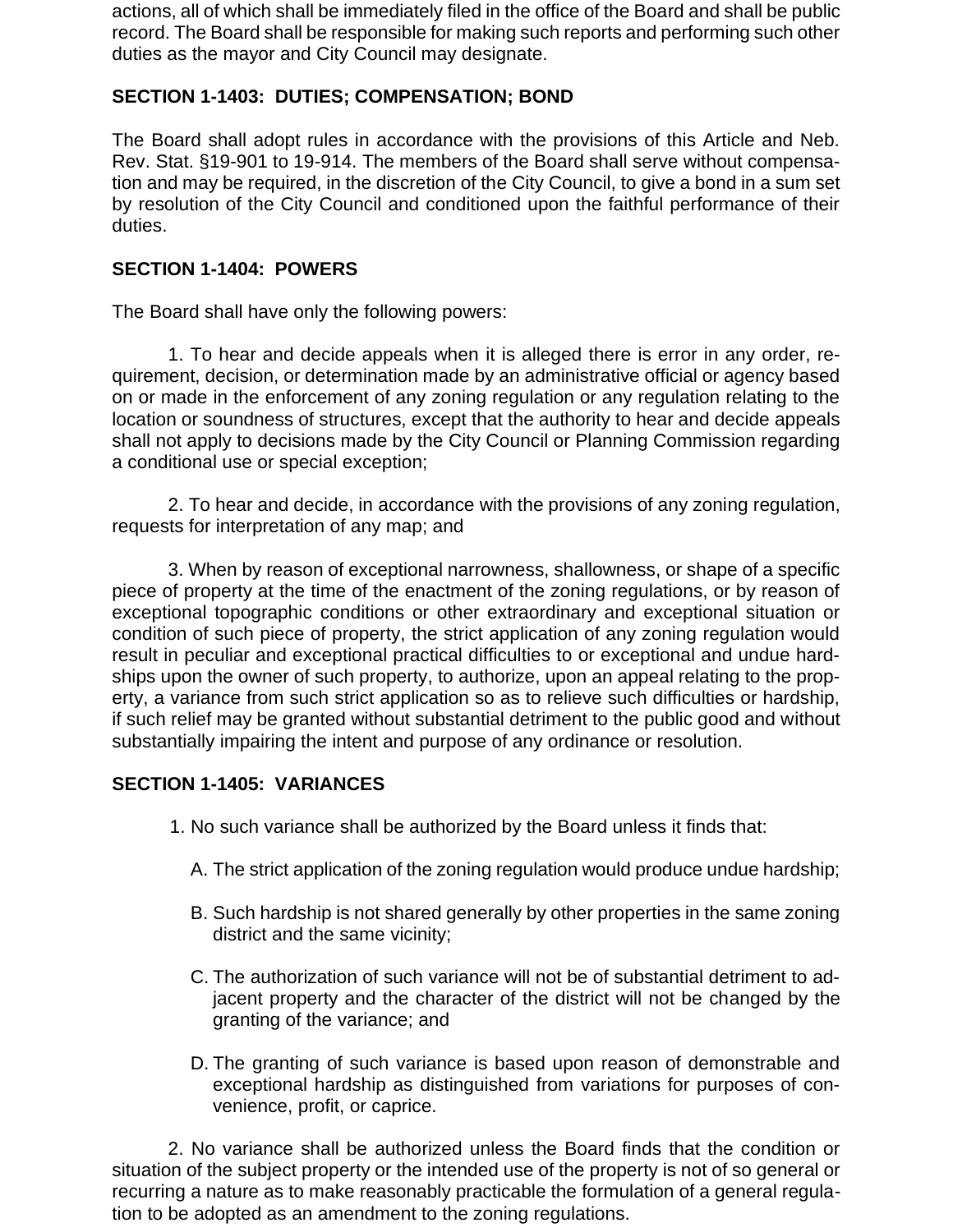### **SECTION 1-1406: APPEALS**

Appeals to the Board may be taken by any aggrieved person or by any officer, department, board, or bureau of the city affected by any decision of the administrative officer. Such appeal shall be taken within a reasonable time, as provided by the rules of the Board, by filing with the officer from whom the appeal is taken and with the Board a notice of appeal specifying the grounds thereof. The officer from whom the appeal is taken shall forthwith transmit to the Board all the papers constituting the record upon which the action appealed from was taken. An appeal stays all proceedings in furtherance of the action appealed from, unless the officer from whom the appeal is taken certifies to the Board, after the notice of appeal shall have been filed with him/her, that by reason of facts stated in the certificate a stay would, in his or her opinion, cause imminent peril to life or property. In such case, proceedings shall not be stayed otherwise than by a restraining order which may be granted by the Board or by a court of record on application and notice to the officer from whom the appeal is taken and on due cause shown. The Board shall fix a reasonable time for the hearing of the appeal, give public notice thereof and due notice to the parties in interest, and decide the same within a reasonable time. Upon the hearing, any party may appear in person or by agent or by attorney. (Ref. Neb. Rev. Stat. §19-909)

### **SECTION 1-1407: DECISIONS ON APPEALS**

1. In exercising the powers granted in this Article, the Board may, in conformity with Neb. Rev. Stat. §19-901 to 19-915, reverse or affirm, wholly or partly, or may modify the order, requirement, decision or determination appealed from and may make such order, requirement, decision or determination as ought to be made, and to that end shall have all the powers of the officer from whom the appeal is taken. The concurring vote of four members of the Board shall be necessary to reverse any order, requirement, decision or determination of any such administrative official or to decide in favor of the applicant on any matter upon which it is required to pass under any such regulation or to effect any variation in such regulation.

2. Appeals from a decision by the Board may be taken as provided in Neb. Rev. Stat. §19-912.

# **ARTICLE XV – COMMUNITY REDEVELOPMENT AGENCY**

(Article amended by Ord. No. 570, 11/11/08)

#### **SECTION 1-1501: CREATION OF AGENCY; MEMBERS**

There is hereby established, pursuant to Neb. Rev. Stat. §18-2101.01, a community development agency for the City of Valley. The mayor and City Council are hereby designated to be members of the Community Development Agency for the City.

#### **SECTION 1-1502: OFFICERS**

The mayor shall be the chairperson of the Community Development Agency; the president of the City Council shall be the vice-chairperson; and the city clerk shall be the secretary.

#### **SECTION 1-1503: POWERS**

The Community Development Agency shall have the power and authority to exercise those powers and authority granted to a community redevelopment authority under Neb. Rev. Stat. §18-2101 to 18-2144. The Community Development Agency shall also have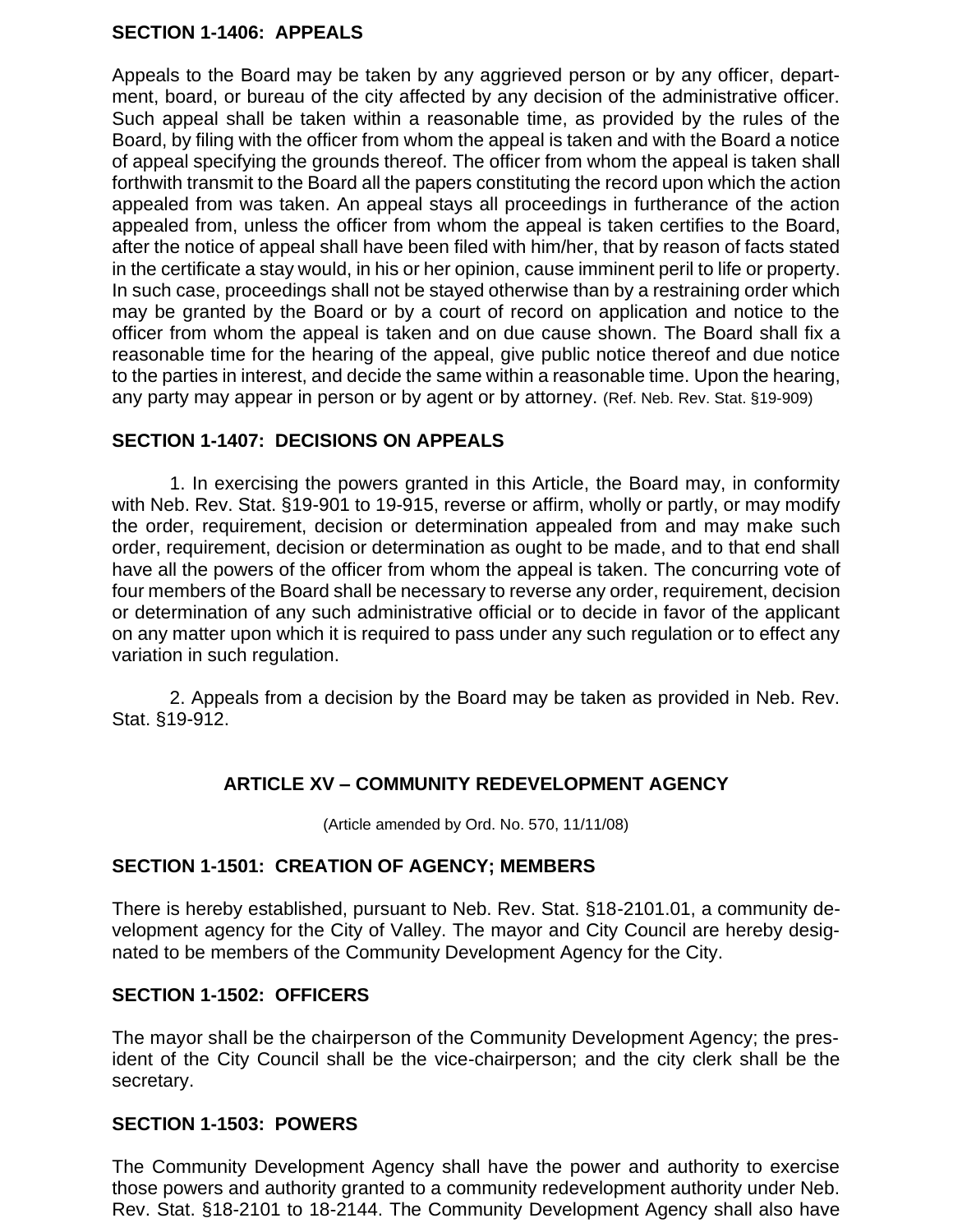the power and authority to do all community development activities and to do all things necessary to cooperate with the federal government in all matters relating to community development program activities as a grantee or as an agent or otherwise under the provisions of the Federal Housing and Community Development Act of 1974, as amended, through the Housing and Community Development Amendments of 1981. The Commnity Development Agency may levy taxes for the exercise of such jurisdiction and authority and may issue general obligation bonds, general obligation notes, revenue bonds, and revenue notes including those general obligation and revenue refunding bonds and notes for the purposes set forth in such sections and under the powers granted to any community redevelopment authority described therein.

# **SECTION 1-1504: TRANSFER OF RIGHTS, PROPERTY AND OBLIGATIONS**

All of the rights and property, both real and personal, of the existing Valley Community Redevelopment Authority and all obligations including leases, bonds, redevelopment contracts, agreements and other evidence of debt of said Authority are hereby transferred to and assumed by the Community Development Agency of Valley which is created pursuant to this ordinance.

# **SECTION 1-1505: AFFIRMATION OF PRIOR OBLIGATIONS**

All obligations including leases, bonds, redevelopment contracts, agreements and other evidence of debt previously issued in the name of the Community Development Agency of the City of Valley are hereby affirmed as though issued after the adoption of this ordinance.

### **ARTICLE XVI – FAIR HOUSING BOARD**

#### **SECTION 1-1601: PURPOSE**

The City Council hereby declares it to be the public policy of this city to eliminate discrimination and safeguard the right of any person to sell, purchase, lease, rent, finance or obtain funding or real property without regard to race, color, sex, religion, national origin or ancestry.

#### **SECTION 1-1602: DEFINITIONS**

"Person" shall mean one or more individuals, partnerships or other organizations, corporations, legal representatives, trustees, trustees in bankruptcy, or receivers.

"Unlawful discriminatory housing practice" shall mean any discrimination or segregation against any person or group of persons because of race, color, sex, religion, national origin or ancestry, and shall include only those unlawful practices and acts as set forth herein.

"Housing accommodations" shall mean any building or portion thereof, whether such building or portion is constructed to be used or is intended for use as the residence or sleeping place of one or more persons. "Housing accommodations" shall not mean or include: (1) the rental of a dwelling or portion thereof containing accommodations for no more than five families, one of which is occupied by the owner or his/her family at the time of the rental; (2) the rental of rooms in a one-family dwelling to another person or persons by the owner or occupant of such accommodation in which he/she or members of his/her family reside.

"Owner" shall mean and include the owner, lessee, sub-lessee, assignee, manager, agent or other person, firm or corporation having the right to sell, rent or lease any housing accommodations or real property within the corporate limits of the City.